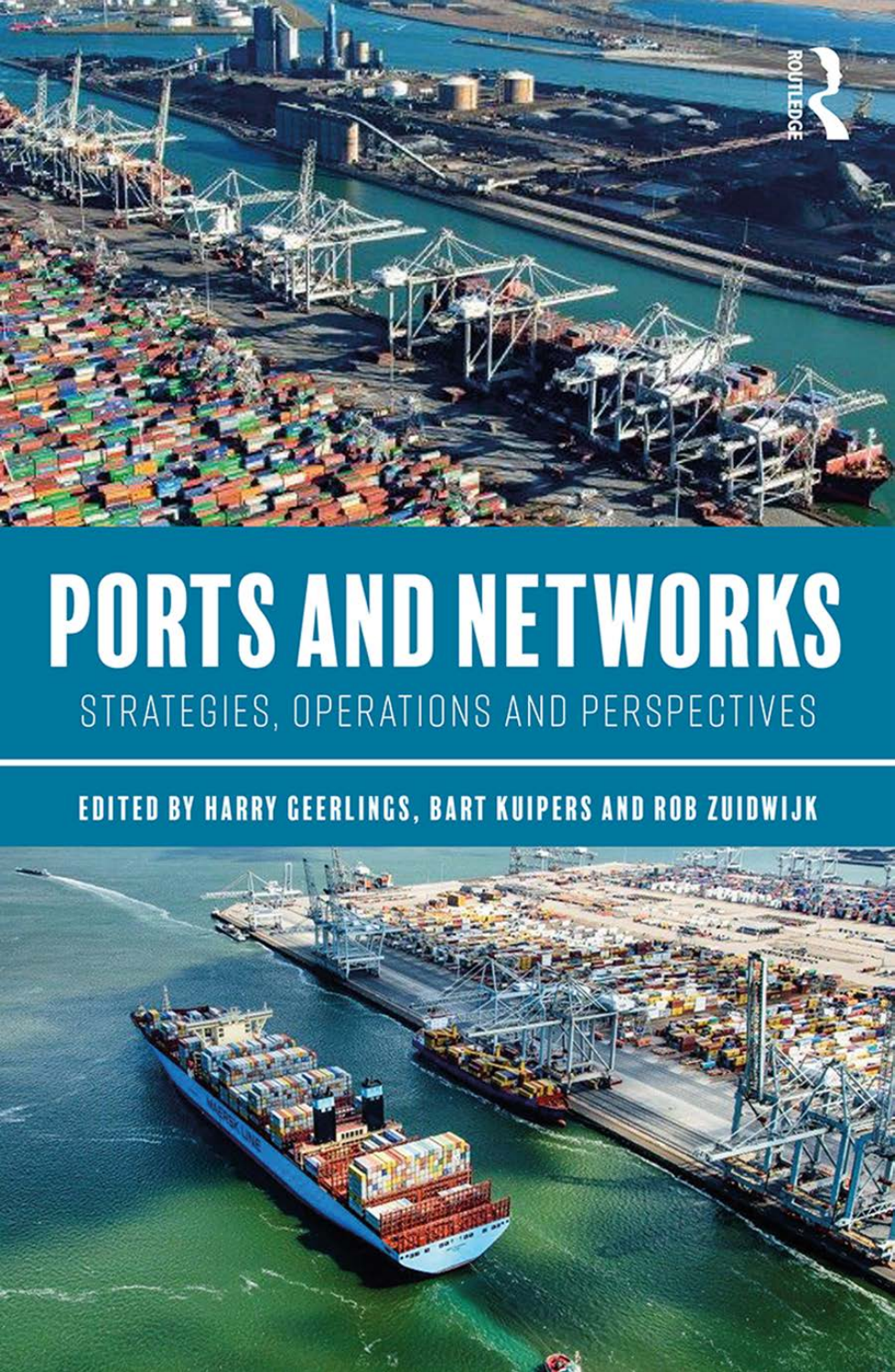## **Ports and Networks**

Written by leading experts in the field, this book offers an introduction to recent developments in port and hinterland strategies, operations and related specializations. The book begins with a broad overview of port definitions, concepts and the role of ports in global supply chains, and an examination of strategic topics such as port management, governance, performance, hinterlands and the port-city relationship. The second part of the book examines operational aspects of ports, and maritime and land networks. A range of topics are explored, such as liner networks, finance and business models, port-industrial clusters, container terminals, intermodality/synchromodality, and handling. The final section of the book provides insights into key issues of port development and management, from security, sustainability, innovation strategies, transition management and labour issues.

Drawing on a variety of global case studies, theoretical insights are supplemented with real world and best practice examples. This book will be of interest to advanced undergraduates, postgraduates, scholars and professionals interested in maritime studies, transport studies, economics and geography.

**Harry Geerlings** is Professor in Governance of Sustainable Mobility at the Erasmus School of Social and Behavioural Sciences (ESSB) of the Erasmus University Rotterdam, The Netherlands.

**Bart Kuipers** is Senior Researcher at the Erasmus School of Economics (ESE) at the Urban, Port and Transport Economics Department of the Erasmus University Rotterdam, The Netherlands.

**Rob Zuidwijk** is Professor of Ports in Global Networks at the Rotterdam School of Management (RSM), Erasmus University Rotterdam, The Netherlands.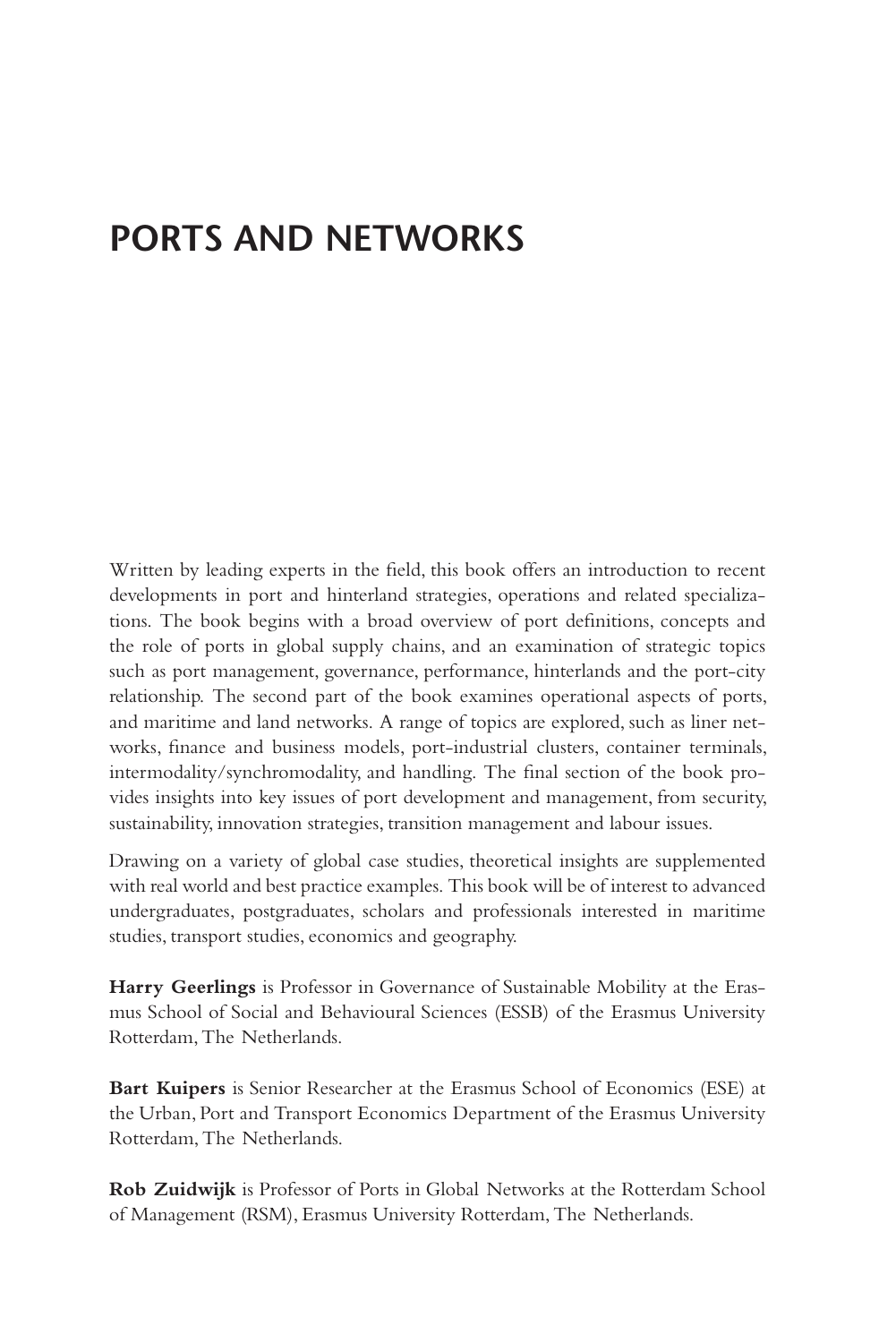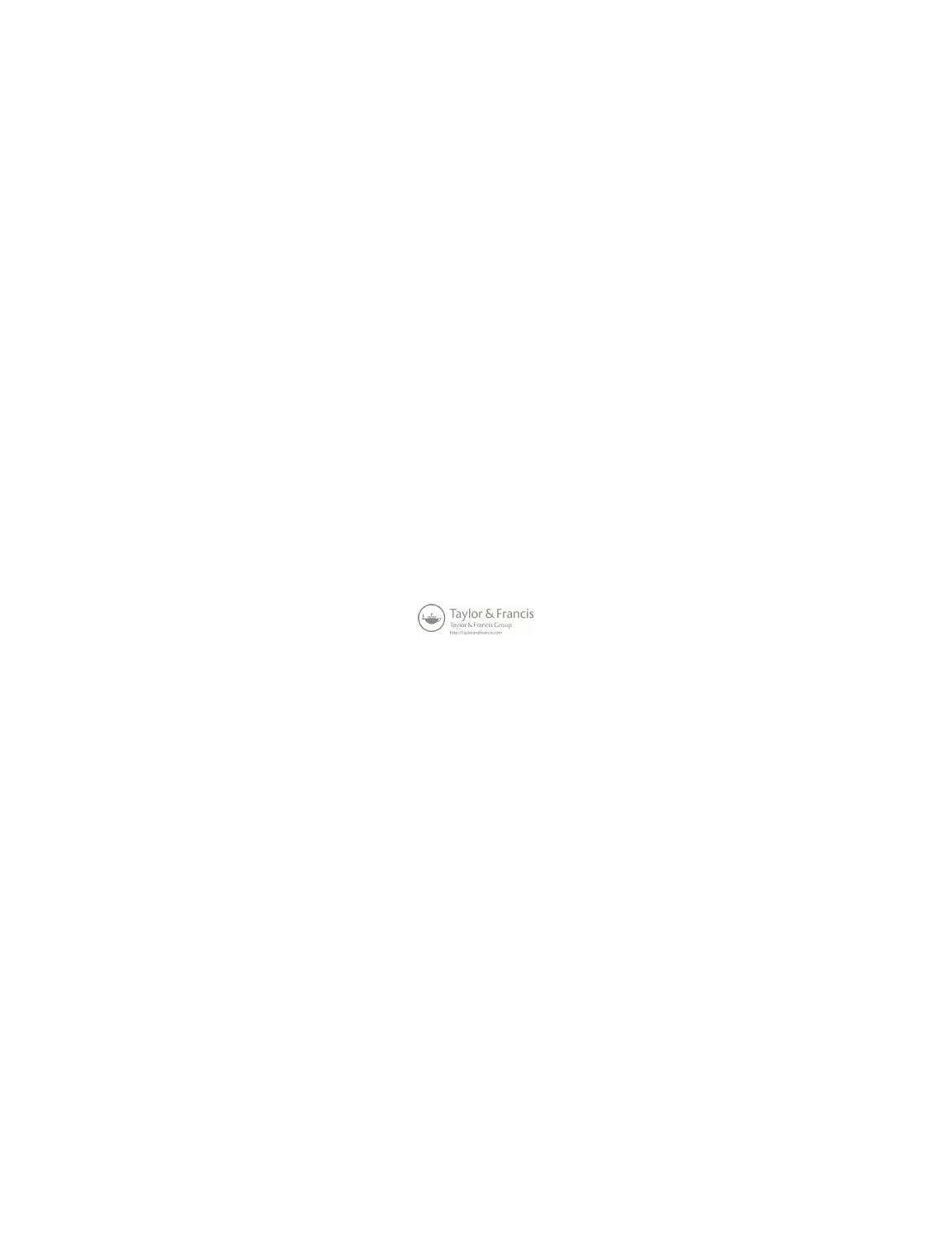## **Ports and Networks**

Strategies, Operations and Perspectives

*Edited by Harry Geerlings, Bart Kuipers and Rob Zuidwijk*

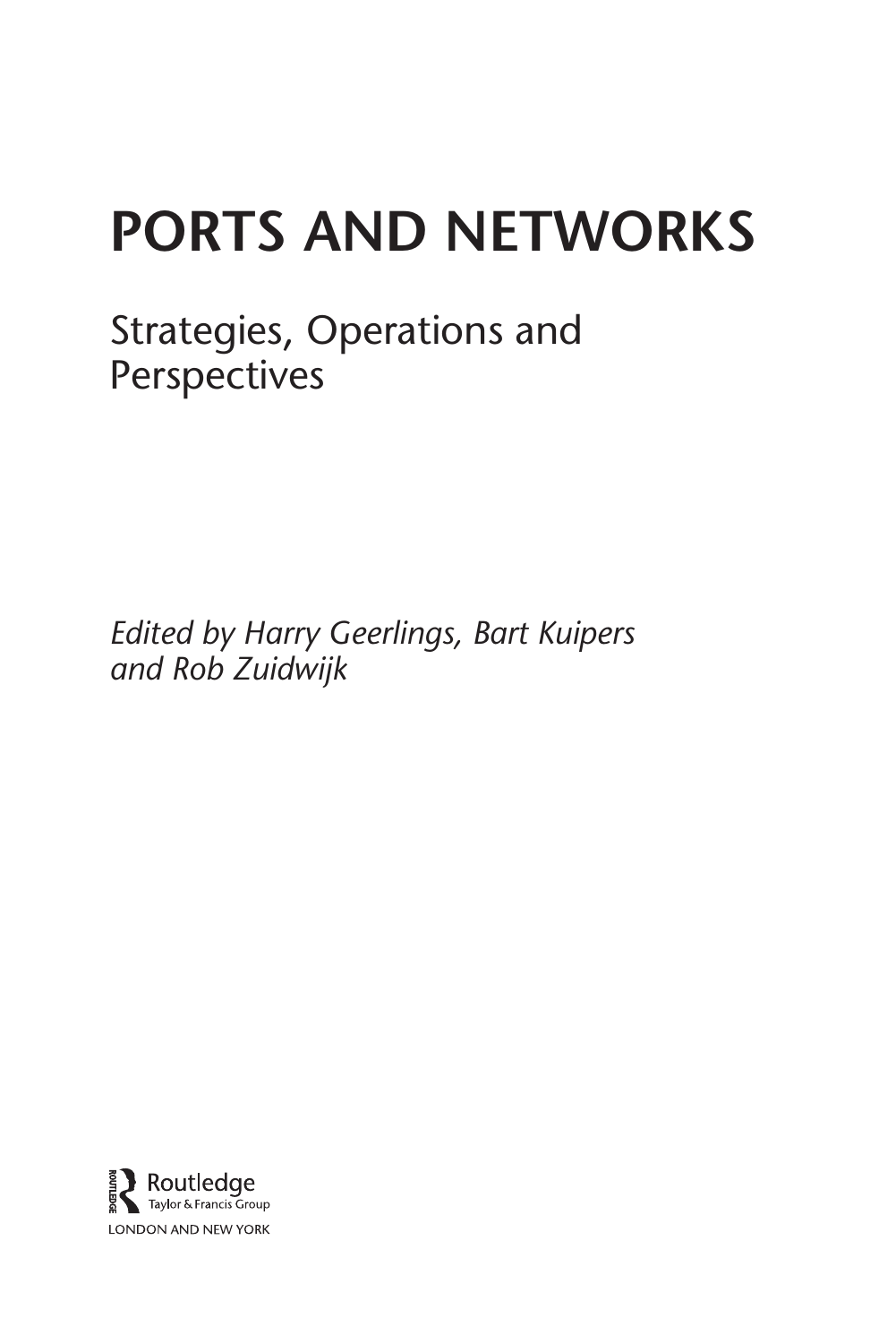First published 2018 by Routledge 2 Park Square, Milton Park, Abingdon, Oxon OX14 4RN

and by Routledge 711 Third Avenue, New York, NY 10017

Routledge is an imprint of the Taylor & Francis Group, an informa business

© 2018 selection and editorial matter, Harry Geerlings, Bart Kuipers and Rob Zuidwijk; individual chapters, the contributors

The right of Harry Geerlings, Bart Kuipers and Rob Zuidwijk to be identified as the authors of the editorial material, and of the authors for their individual chapters, has been asserted in accordance with sections 77 and 78 of the Copyright, Designs and Patents Act 1988.

All rights reserved. No part of this book may be reprinted or reproduced or utilised in any form or by any electronic, mechanical, or other means, now known or hereafter invented, including photocopying and recording, or in any information storage or retrieval system, without permission in writing from the publishers.

*Trademark notice*: Product or corporate names may be trademarks or registered trademarks, and are used only for identification and explanation without intent to infringe.

*British Library Cataloguing-in-Publication Data* A catalogue record for this book is available from the British Library

*Library of Congress Cataloging-in-Publication Data*  Names: Geerlings, H., editor. | Kuipers, Bartholdt, 1959– editor. | Zuidwijk, Rob, editor. Title: Ports and networks : strategies, operations and perspectives / edited by Harry Geerlings, Bart Kuipers and Rob Zuidwijk. Description: Abingdon, Oxon ; New York, NY : Routledge, 2018. | Includes bibliographical references and index. Identifiers: LCCN 2017011733 | ISBN 9781472485007 (hbk) | ISBN 9781472485038 (pbk) | ISBN 9781315601540 (ebk) Subjects: LCSH: Harbors. | Harbors—Management. | Shipping. | Sustainable development. | Globalization. Classification: LCC HE551 .P7587 2018 | DDC 387.1068—dc23 LC record available at<https://lccn.loc.gov/2017011733> ISBN: 978-1-4724-8500-7 (hbk) ISBN: 978-1-4724-8503-8 (pbk) ISBN: 978-1-315-60154-0 (ebk)

Typeset in Bembo by Apex CoVantage, LLC

English editing and formatting by Sharon N. Welsh

Cover photos © Mr Siebe Swart; use courtesy of The Port of Rotterdam Authority

The editing of this book has been financially supported by the interuniversity Leiden Delft Erasmus (LDE) – Center of Metropolis and Mainport.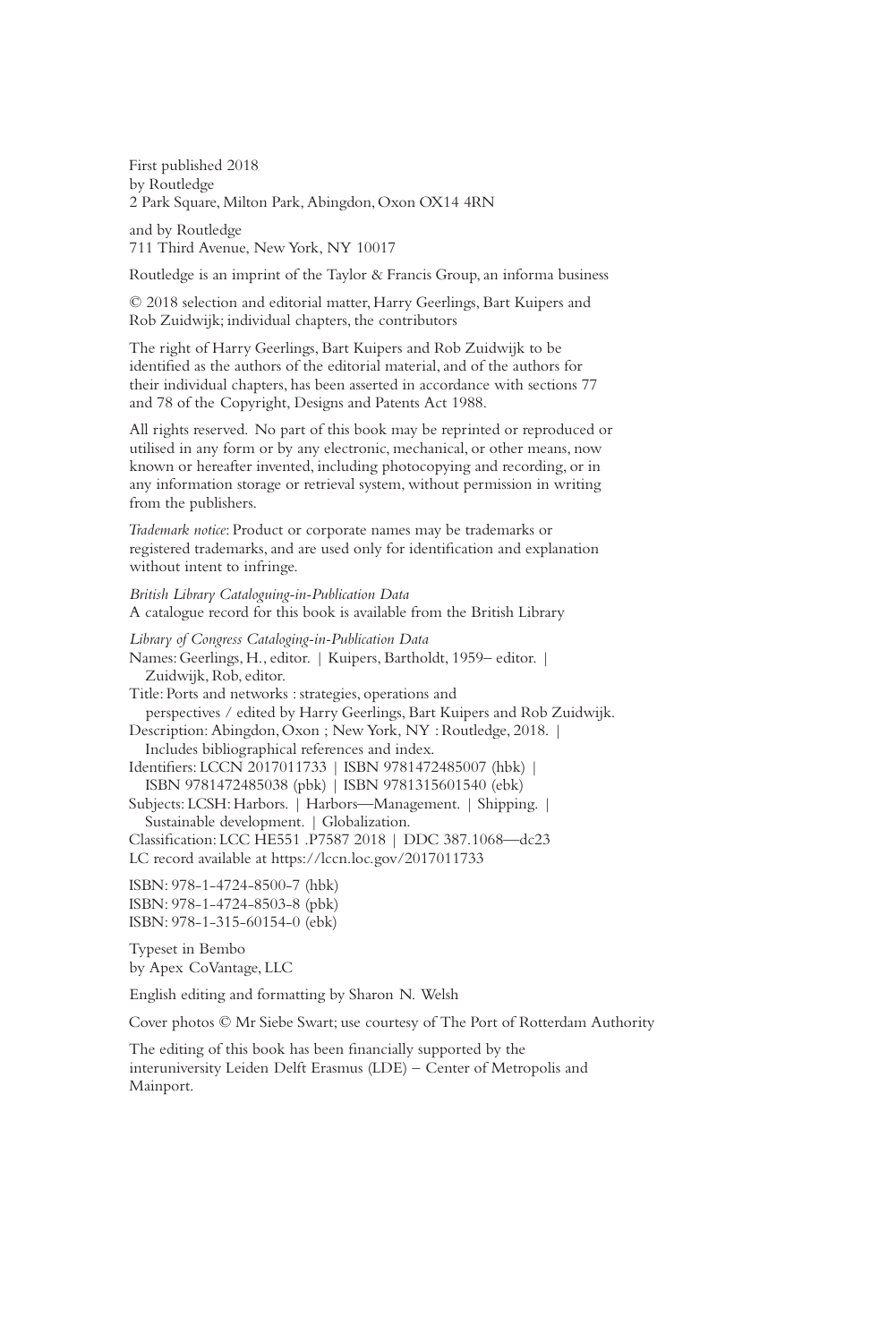## **Contents**

| List of figures                                                                                                                      | viii         |
|--------------------------------------------------------------------------------------------------------------------------------------|--------------|
| List of tables                                                                                                                       | xi           |
| List of boxes                                                                                                                        | xiii         |
| List of formulae                                                                                                                     | $xi\$        |
| List of contributors                                                                                                                 | $x\nu$       |
| List of abbreviations                                                                                                                | xviii        |
| Introduction                                                                                                                         | $\mathbf{1}$ |
| Harry Geerlings, Bart Kuipers and Rob Zuidwijk                                                                                       |              |
| <b>PART 1</b><br>Ports and networks: strategies                                                                                      | 7            |
| 1 Port definition, concepts and the role of ports in supply chains:<br>setting the scene<br>Michiel Nijdam and Martijn van der Horst | 9            |
| 2 Ports and global supply chains<br>Rob Zuidwijk                                                                                     | 26           |
| 3 How ports create strategic value for their country<br>Frans A. J. van den Bosch, Rick M.A. Hollen<br>and Henk W. Volberda          | 38           |
| 4 Port development company: role and strategy<br>Larissa van der Lugt                                                                | 54           |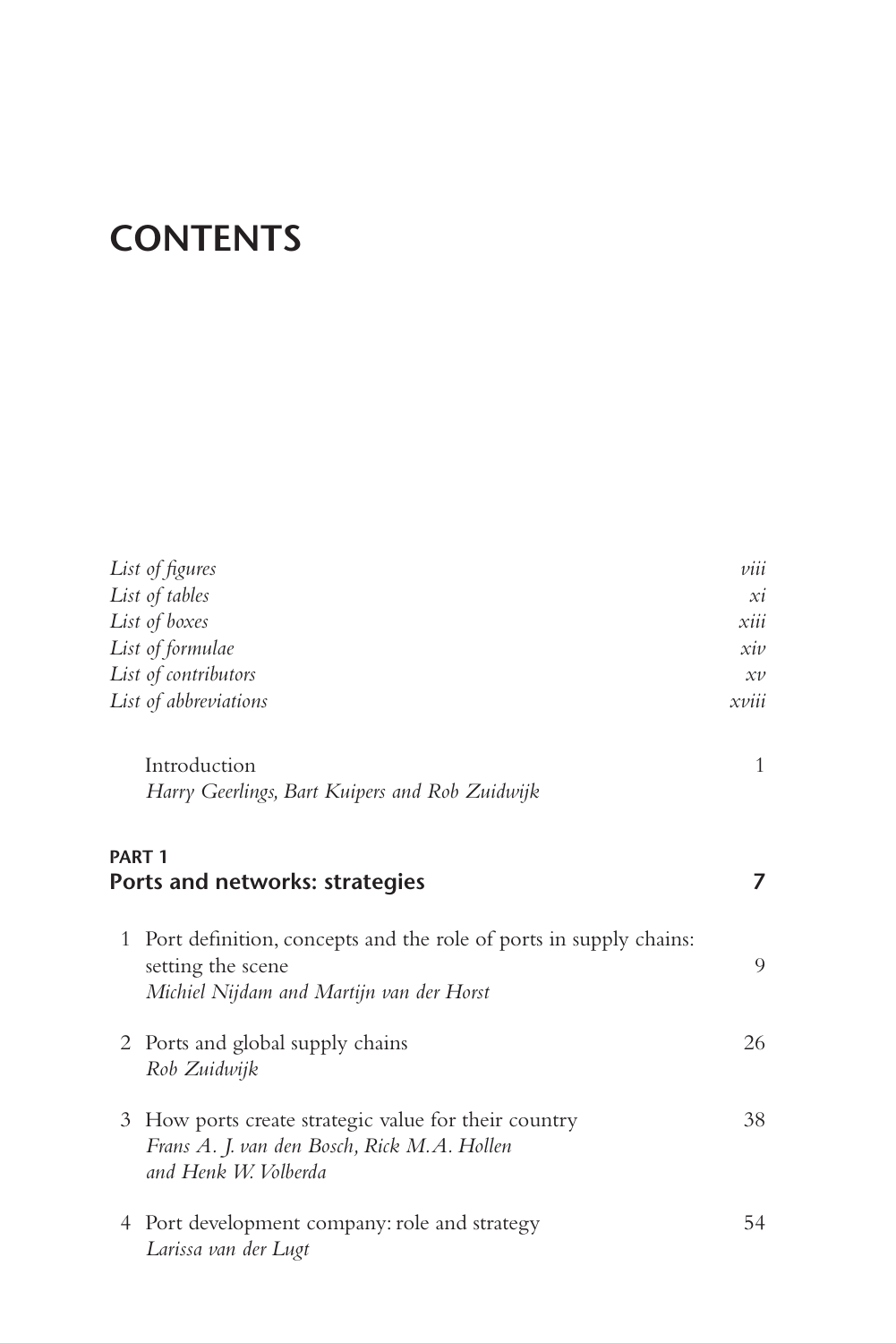| vi<br>Contents |
|----------------|
|----------------|

|    | 5 Port management and institutional reform: thirty years of<br>theory and practice<br>Hercules Haralambides                                              | 67  |
|----|----------------------------------------------------------------------------------------------------------------------------------------------------------|-----|
|    | 6 The port-city interface<br>Olaf Merk                                                                                                                   | 90  |
|    | 7 Port performance<br>Shmuel Yahalom and Changqian Guan                                                                                                  | 107 |
|    | 8 Accessibility of ports and networks<br>Francesco Corman and Rudy R. Negenborn                                                                          | 127 |
|    | 9 Port hinterland relations: lessons to be learned from a<br>cost-benefit analysis of a large investment project<br>Christa Sys and Thierry Vanelslander | 146 |
|    | 10 Coordination in hinterland chains<br>Martijn van der Horst and Peter de Langen                                                                        | 162 |
|    | PART <sub>2</sub><br>Ports and networks: operations                                                                                                      |     |
|    |                                                                                                                                                          | 179 |
|    | 11 Optimisation in container liner shipping<br>Judith Mulder and Rommert Dekker                                                                          | 181 |
|    | 12 Revenues and costs of maritime shipping<br>Albert Veenstra                                                                                            | 204 |
|    | 13 Container terminal operations: an overview<br>Iris F. A. Vis, Héctor J. Carlo and Kees Jan Roodbergen                                                 | 219 |
|    | 14 Port-centric information management in smart ports:<br>a framework and categorisation<br>Leonard Heilig and Stefan Voß                                | 236 |
| 15 | Intermodality and synchromodality<br>Lóránt Tavasszy, Behzad Behdani and Rob Konings                                                                     | 251 |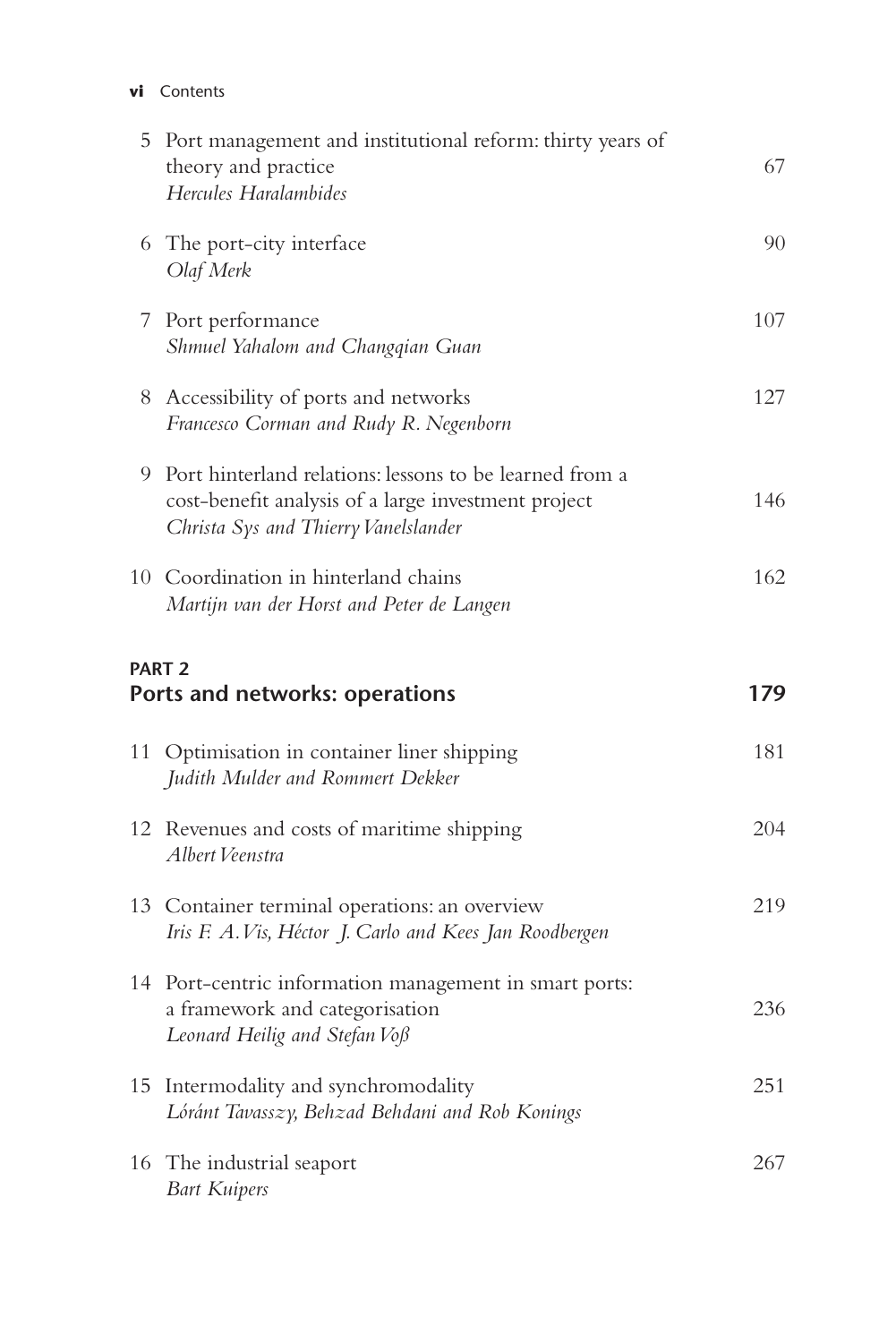|       | <b>PART 3</b><br>Ports and networks: perspectives                                                                         |     |
|-------|---------------------------------------------------------------------------------------------------------------------------|-----|
|       | 17 Port competition in historical perspective, 1648–2000:<br>the ports in the Hamburg-Le Havre range<br>Hein A.M. Klemann | 285 |
|       | 18 Sustainability<br>Harry Geerlings and Tiedo Vellinga                                                                   | 296 |
| 19    | Port security<br>Changqian Guan and Shmuel Yahalom                                                                        | 315 |
|       | 20 Technological innovations<br>Harry Geerlings and Bart Wiegmans                                                         | 332 |
|       | 21 The labour market of port-cities<br>Jaap de Koning, Kees Zandvliet and Arie Gelderblom                                 | 348 |
|       | 22 Ports in transition<br>Derk Loorbach and Harry Geerlings                                                               | 364 |
| Index |                                                                                                                           | 379 |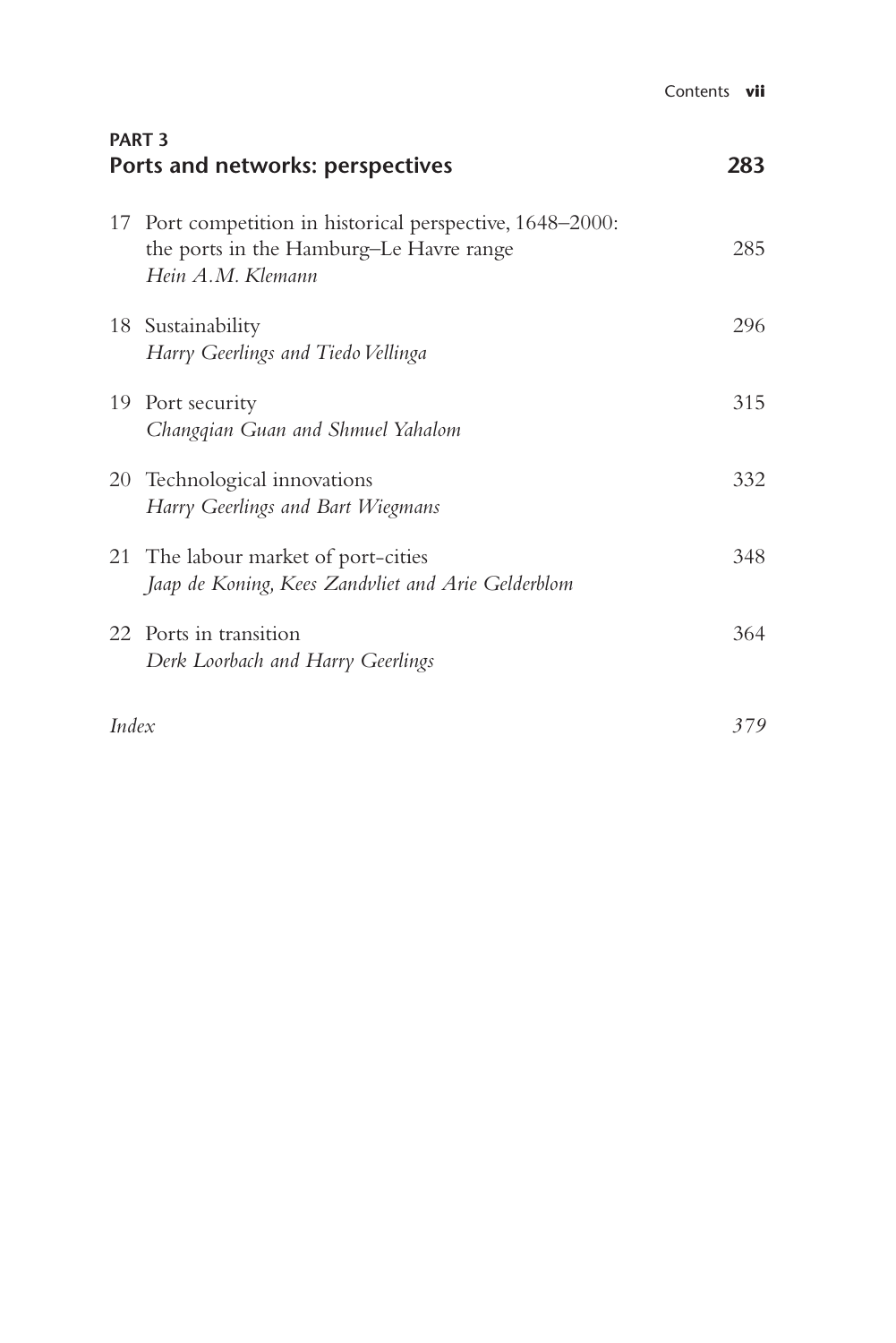## **Figures**

| 1.1 | Main actors in the maritime transport chain of containers           | 12  |
|-----|---------------------------------------------------------------------|-----|
| 1.2 | Main ports in the Hamburg-Le Havre range                            | 17  |
| 1.3 | Growth share matrix of cargo segments in the port of Rotterdam      | 17  |
| 1.4 | Market share development split in commodity and competition effects | 18  |
| 1.5 | Port investments in greater Rotterdam per sector                    | 20  |
| 1.6 | Location of Distriparks in the port of Rotterdam: Eemhaven,         |     |
|     | Botlek and Maasylakte                                               | 23  |
| 2.1 | Distinct aggregation levels between shippers' supply chains and     |     |
|     | port chain                                                          | 28  |
| 2.2 | Layered model of port supply chain                                  | 30  |
| 2.3 | Optimisation of resource availability time interval                 | 32  |
| 3.1 | WEF pyramid of economic development phases and corresponding        |     |
|     | competitive focus                                                   | 40  |
| 3.2 | Diamond Framework: determinants of a country's international        |     |
|     | competitiveness                                                     | 41  |
| 3.3 | Triple Strategic Value Creation Framework: how port A can           |     |
|     | create strategic value for the international competitiveness of     |     |
|     | country X                                                           | 44  |
| 4.1 | Business model of PDC: value proposition and revenue drivers        | 59  |
| 4.2 | Relationship between the PDC's acting and the life cycle            |     |
|     | development of port segments                                        | 63  |
| 6.1 | Typology of port-cities                                             | 92  |
| 7.1 | Generic configuration of a container terminal                       | 108 |
| 7.2 | Container terminal operations                                       | 115 |
| 8.1 | Hinterlands of the ports in the Hamburg-Le Havre range              | 131 |
| 8.2 | Total transport kilometres per modality in the EU27 between         |     |
|     | 1990 and 2030 (expected)                                            | 132 |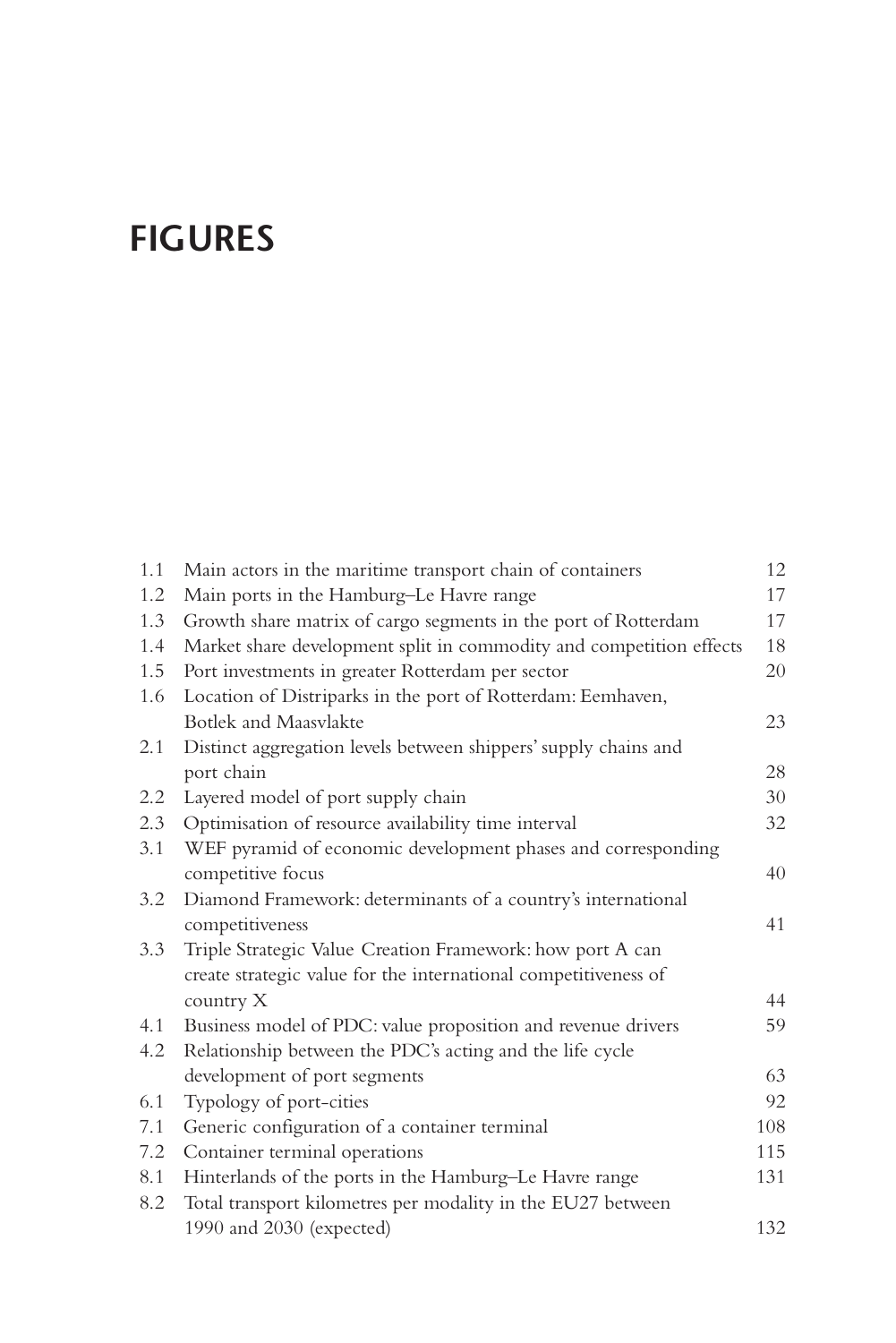| 8.3  | Total throughput, million tons of the ports in the Hamburg-Le     |     |
|------|-------------------------------------------------------------------|-----|
|      | Havre range                                                       | 132 |
| 8.4  | Travel time losses on the main roads in The Netherlands           | 133 |
| 8.5  | Relation between hardware, software and orgware as directions for |     |
|      | improvement of accessibility                                      | 135 |
| 8.6  | Average truck percentage on the A15 leading to port of            |     |
|      | Rotterdam, median and quartiles                                   | 137 |
| 9.1  | The A11 trajectory                                                | 147 |
| 9.2  | Effective maritime traffic evolution                              | 155 |
| 9.3  | Evolution of traffic intensity (in $\epsilon$ )                   | 156 |
| 10.1 | Actors in the inland shipping hinterland chain                    | 164 |
|      | 11.1a Example of a hub-and-feeder system                          | 191 |
|      | 11.1b Example of a circular route                                 | 191 |
|      | 11.1c Example of a butterfly route                                | 192 |
|      | 11.1d Example of a pendulum route                                 | 192 |
|      | 11.2 Fuel cost in USD per nautical mile                           | 194 |
|      | 11.3a Utilised capacities in TEU for the hub-and-feeder system    | 196 |
|      | 11.3b Utilised capacities in TEU for the circular route           | 197 |
|      | 11.3c Utilised capacities in TEU for the butterfly route          | 197 |
|      | 11.3d Utilised capacities in TEU for the pendulum route           | 197 |
|      | 11.4a Optimal route network: route 1                              | 200 |
|      | 11.4b Optimal route network: route 2                              | 200 |
|      | 11.4c Optimal route network: route 3                              | 200 |
|      | 12.1 Ownership and control structure                              | 216 |
|      | 13.1 Classification of berth allocation problems                  | 223 |
|      | 13.2 Classification of quay crane scheduling problems             | 224 |
| 13.3 | Different types of transfer vehicles                              | 226 |
| 13.4 | Decision problems in transport operations                         | 227 |
| 13.5 | Different configurations material handling equipment yard         | 230 |
| 13.6 | Classification decision problems at the operational level         | 232 |
| 14.1 | Port-centric information management                               | 239 |
| 15.1 | Streamlined and new rail networks                                 | 255 |
| 15.2 | Gateway networks: connecting bundling networks                    | 256 |
| 15.3 | Dual integration in a synchromodal freight transport system       | 258 |
| 15.4 | Synchromodal service definition and pricing                       | 259 |
| 15.5 | Added value of synchromodal services (shade surface)              | 260 |
| 15.6 | Levels of integration for synchromodal services                   | 261 |
| 18.1 | Triple Bottom Line                                                | 298 |
| 18.2 | Sulphur limits for marine fuels                                   | 301 |
| 18.3 | Existing and possible future international ECA                    | 302 |
| 18.4 | Required reduction international shipping emissions               | 310 |
| 19.1 | 2014 global container shipping routes                             | 317 |
| 19.2 | C-TPAT achievements                                               | 325 |
| 19.3 | Risk management framework                                         | 326 |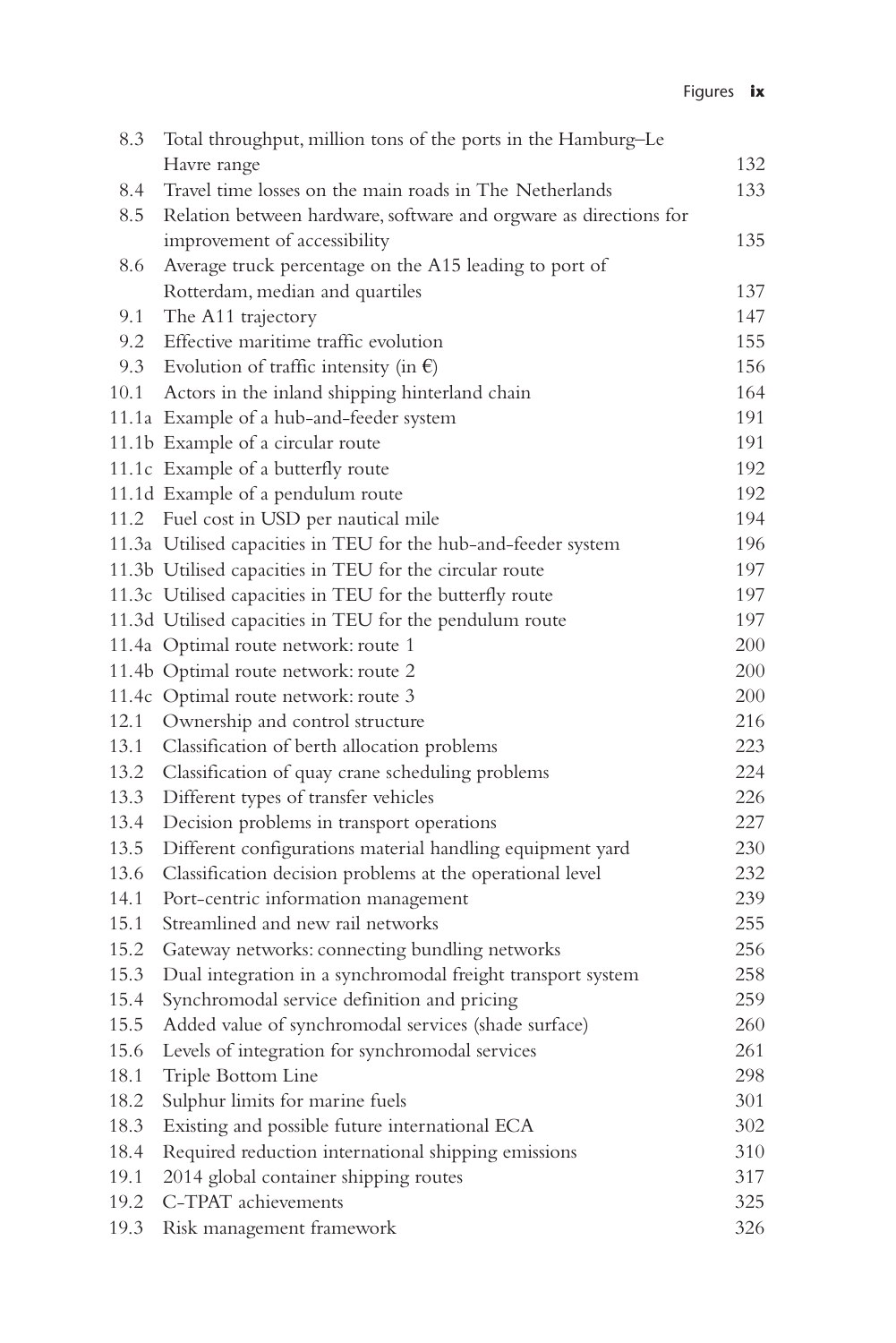#### **x** Figures

|      | 19.4 PortSec risk analysis methodology                                | 328 |
|------|-----------------------------------------------------------------------|-----|
|      | 20.1 Dominant heuristics in relation to the technological development |     |
|      | of the car 1950–2010                                                  | 335 |
|      | 20.2 Coordination and decision making in synchromodal transport       | 341 |
|      | 22.1 Interaction between different scale levels                       | 366 |
|      | 22.2 Four phases of transition                                        | 367 |
|      | 22.3 The transition management cycle                                  | 369 |
| 22.4 | Utilisation rate of the European Union refining capacity (%)          |     |
|      | and capacity shutdown                                                 | 375 |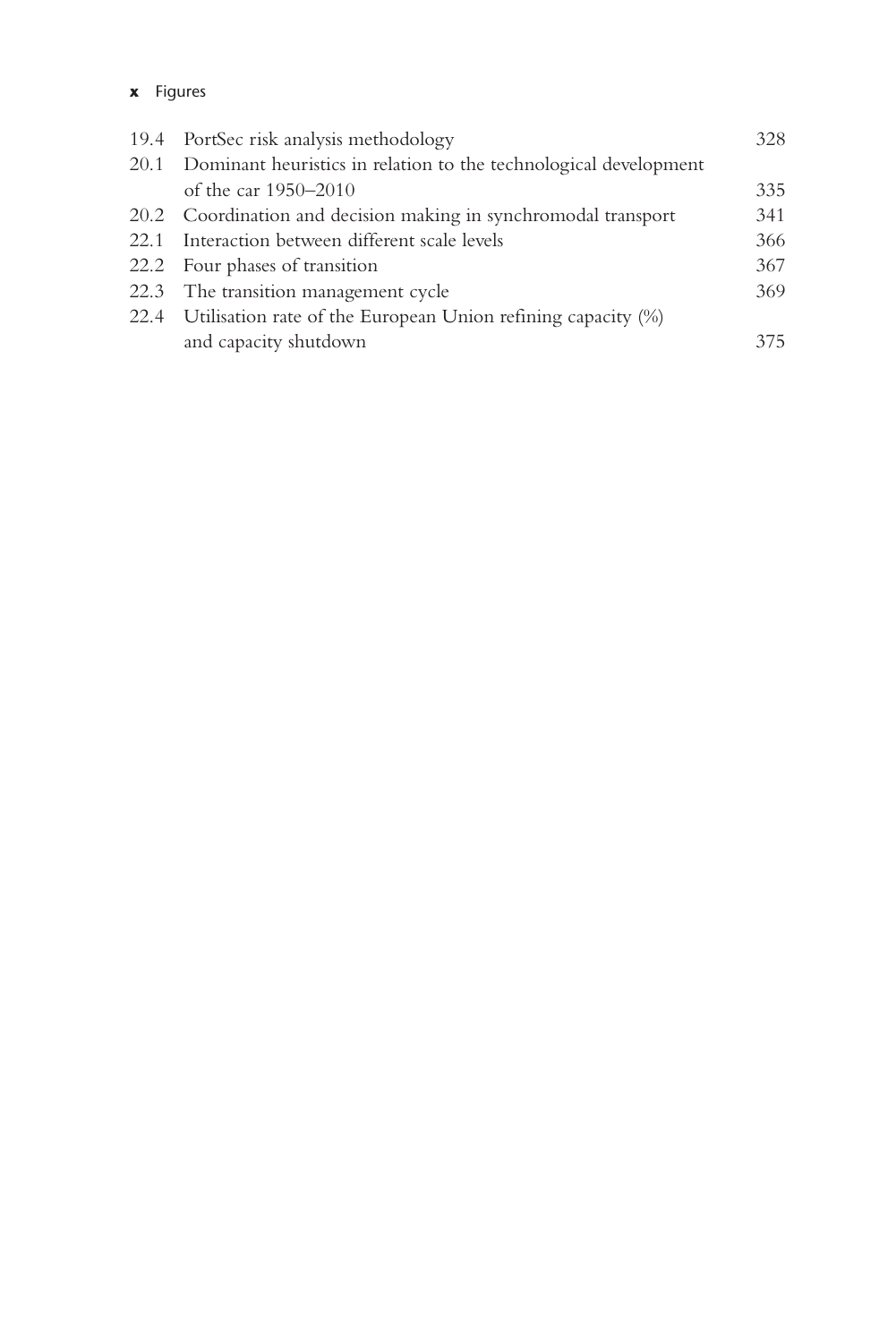## **Tables**

| 1.1 | Different functions of a port                                          | 14  |
|-----|------------------------------------------------------------------------|-----|
| 1.2 | Employed persons and added value in the port of Rotterdam (2014)       | 19  |
| 5.1 | Types of port reform programmes                                        | 79  |
| 6.1 | Main non-urban ports                                                   | 91  |
| 6.2 | Four port-city challenges and the policy strategies to solve these     | 92  |
| 6.3 | Urban ports and new ports                                              | 94  |
| 6.4 | Famous waterfront development projects                                 | 96  |
| 6.5 | Port incentive schemes to mitigate emission impacts close to cities    | 98  |
| 6.6 | Main instruments to mitigate noise impacts from ports                  | 99  |
| 6.7 | Examples of ports with large-scale industrial development              | 102 |
| 6.8 | World leading maritime clusters and their main subsectors              | 103 |
| 7.1 | US deep-water seaport employment 2014                                  | 112 |
| 7.2 | Introduction of PPIs in the port of Rotterdam                          | 120 |
| 8.1 | Advantages and disadvantages of the different hinterland               |     |
|     | transport modes                                                        | 131 |
| 8.2 | Online arrival and departure times of trains at RSC Rotterdam          | 133 |
| 8.3 | Expected waiting times for vessels at the locks in 2020                | 134 |
| 8.4 | Mean service time at the locks                                         | 134 |
| 8.5 | Types of measures                                                      | 136 |
| 9.1 | Total number of trucks and tonnage for Zeebruges                       | 149 |
| 9.2 | Total time savings per year, expressed in hours, rounded to five hours | 154 |
| 9.3 | Annual time savings and benefits                                       | 154 |
| 9.4 | Economic benefit for travelling time (indexed values)                  | 156 |
| 9.5 | Costs per accident in 2011 (in $\epsilon$ )                            | 157 |
| 9.6 | Social benefits from noise (in $\epsilon$ )                            | 158 |
| 9.7 | Overview results annuity 1                                             | 159 |
| 9.8 | Overview results annuity 2                                             | 159 |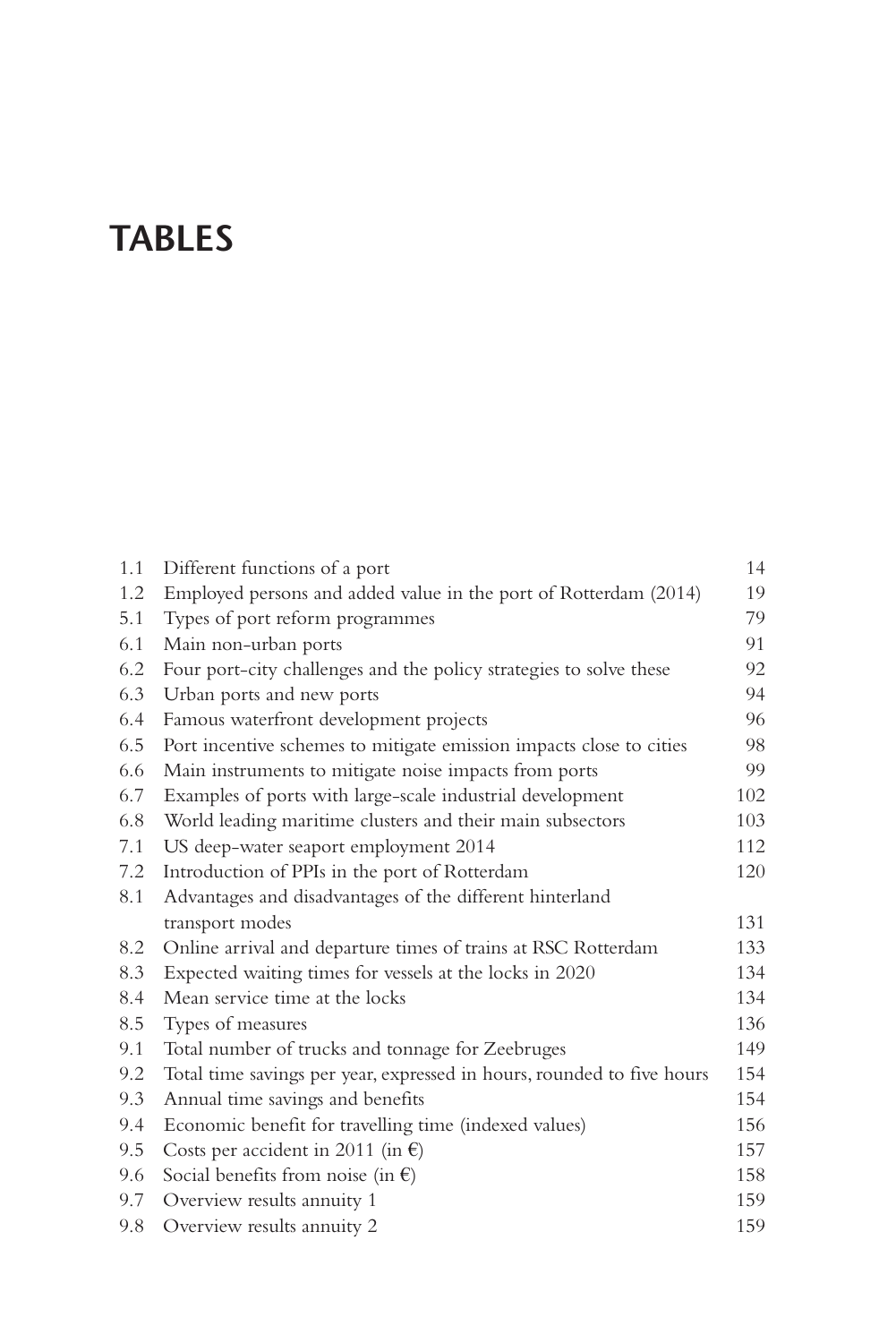| 9.9  | Overview social benefit per scenario                           | 159 |
|------|----------------------------------------------------------------|-----|
| 10.1 | Four coordination mechanisms and possible coordination         |     |
|      | arrangements                                                   | 169 |
| 11.1 | Expected weekly demand in TEU between the Indonesian ports     | 190 |
| 11.2 | Distances between the Indonesian ports in nautical miles       | 192 |
| 11.3 | Data of the ship characteristics                               | 193 |
| 11.4 | Route characteristics for the different ships                  | 193 |
| 11.5 | Route cost per week for the duration and frequency as given in |     |
|      | Table 11.4                                                     | 195 |
| 11.6 | Economies of scale in ship size at full utilisation            | 196 |
| 11.7 | Network cost per week when shipping all demand                 | 198 |
| 11.8 | Efficiency and profit of the different networks                | 199 |
| 12.1 | Overview of charter contract types and division of costs       | 207 |
| 12.2 | Seaborne trade 1970-2012 (million tons)                        | 209 |
| 12.3 | Overview of flag state performance                             | 212 |
| 12.4 | Selected maritime nations and their flags                      | 213 |
| 12.5 | Cost differentials                                             | 213 |
| 13.1 | Number of scientific peer-reviewed papers per topic in the     |     |
|      | period 2004-2012                                               | 220 |
| 13.2 | Seaside operations: decision problems                          | 221 |
| 14.1 | IT systems of the IT infrastructure layer                      | 240 |
| 16.1 | Direct port-related added value in the ports of Antwerp        |     |
|      | and Rotterdam, 2013, in billions of euros                      | 268 |
| 18.1 | Policy instruments                                             | 305 |
| 18.2 | Modal shift objectives of Rotterdam between 2005 and 2033      | 308 |
| 20.1 | Stages in technology or process development                    | 334 |
| 21.1 | Employment structure: Flanders (2012) versus the Antwerp       |     |
|      | region (2012) and The Netherlands versus the Rotterdam         |     |
|      | region $(2012)$                                                | 349 |
| 21.2 | Employment structure regions of Los Angeles, Melbourne,        |     |
|      | Antwerp, Hamburg and Rotterdam (2012, except Melbourne [2011]) | 351 |
| 21.3 | Direct harbour employment, total location-related employment   |     |
|      | and total employment in the port-city region of Rotterdam      |     |
|      | (in thousands; 2012)                                           | 352 |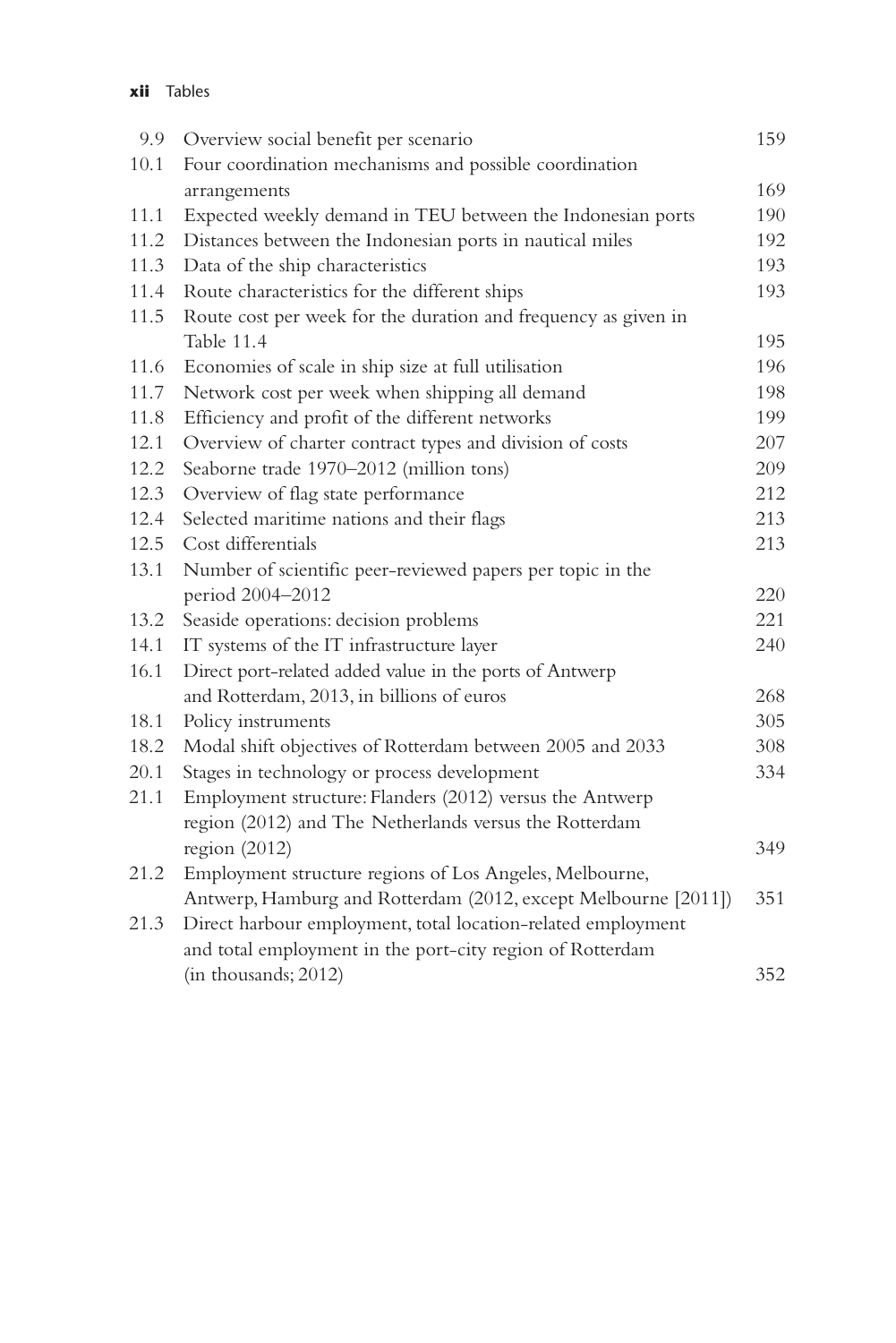## **Boxes**

| 3.1  | Economic value and strategic value of ports for their country           | 39  |
|------|-------------------------------------------------------------------------|-----|
| 3.2  | The determinants of international competitiveness of the                |     |
|      | Diamond Framework                                                       | 41  |
| 3.3  | Three ways in which a port can contribute to strategic value            |     |
|      | creation for its country                                                | 45  |
| 3.4  | Illustrative examples of advanced factor conditions in the form         |     |
|      | of infrastructure                                                       | 46  |
| 3.5  | Illustrative example of strategic connectivity with the port of         |     |
|      | Amsterdam: Portbase                                                     | 48  |
| 3.6  | Illustrative example of strategic connectivity with an inland port: the |     |
|      | Alpherium case                                                          | 48  |
| 3.7  | Illustrative example of an international port participation: Sohar Port | 49  |
| 3.8  | Illustrative example of how the Tax and Customs Authority and           |     |
|      | firms create strategic value                                            | 50  |
| 3.9  | Key managerial implications for port authorities                        | 51  |
| 6.1  | What are emission control areas?                                        | 97  |
| 6.2  | What is shore power?                                                    | 99  |
| 21.1 | Major technological innovation and automation in Rotterdam              | 355 |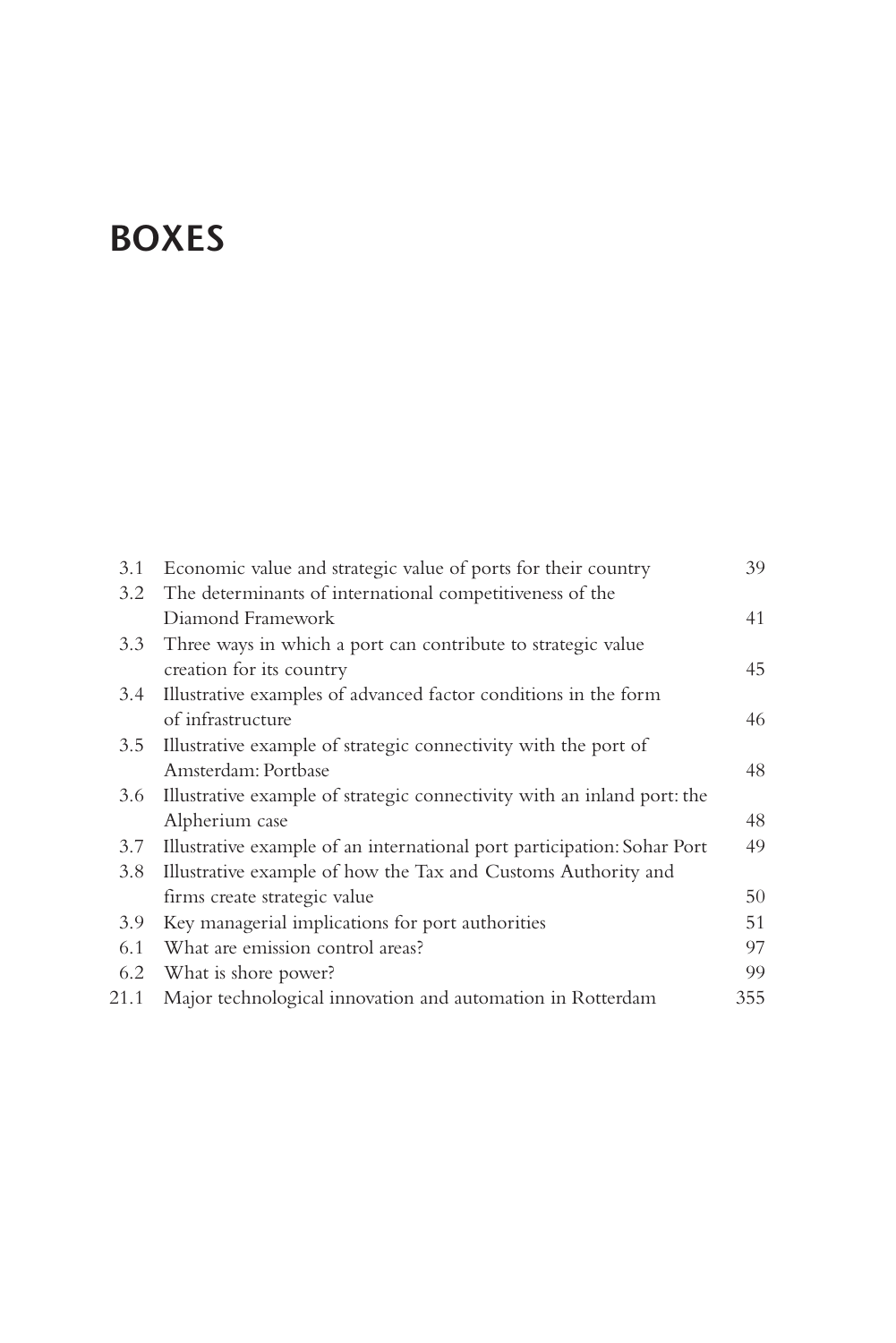## **Formulae**

| 2.1  | Expected costs of early arrival                                   | 33  |
|------|-------------------------------------------------------------------|-----|
| 2.2  | Expected costs of late arrival                                    | 33  |
| 2.3  | Resource costs                                                    | 33  |
| 2.4  | Optimal $\tau$ and $\Delta$                                       | 33  |
| 2.5  | Marginal earliness and lateness costs are equal to the marginal   |     |
|      | resource costs                                                    | 33  |
| 11.1 | Simplified version of the fuel cost function as provided in       |     |
|      | Brouer et al. (2014)                                              | 193 |
|      | 11.2 Determination of the speed on each route                     | 194 |
|      | 11.3 Total route cost in USD per week                             | 195 |
|      | 12.1 Fuel consumption related to speed                            | 207 |
| 12.2 | Cash flow                                                         | 208 |
|      | 12.3 Average daily income                                         | 208 |
|      | 12.4 Comparison of a voyage charter rate with a time charter rate | 209 |
|      |                                                                   |     |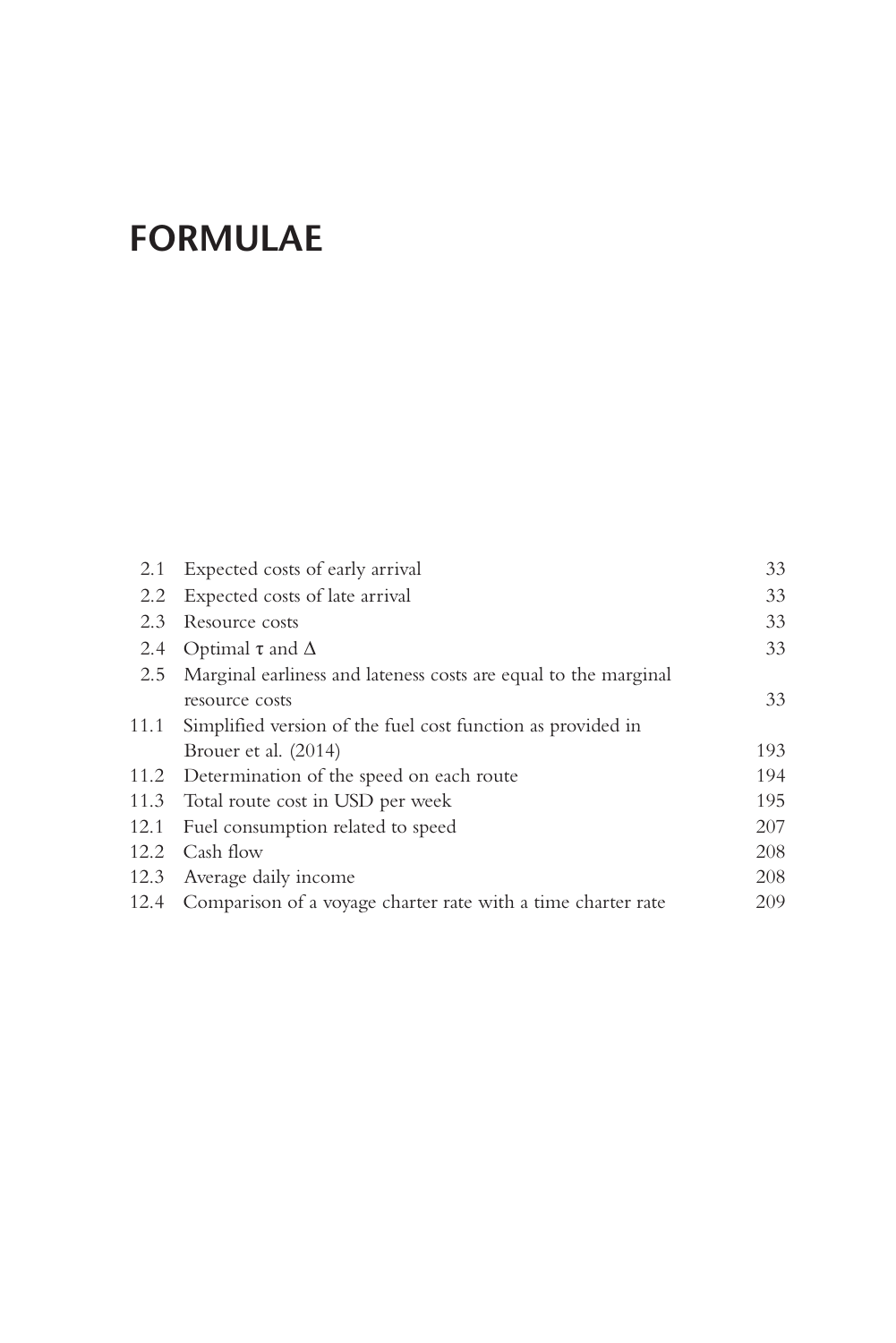## **Contributors**

**Behzad Behdani** is Assistant Professor in Logistics and Operations Research at Wageningen University and Research Centre, The Netherlands.

**Frans A.J. van den Bosch** is Professor of Management Interfaces between Firms and Business Environment at the Department of Strategic Management and Entrepreneurship, Rotterdam School of Management (RSM), Erasmus University Rotterdam, The Netherlands.

**Héctor J. Carlo** is Associate Professor in the Industrial Engineering Department at University of Puerto Rico–Mayagüez (UPRM), Puerto Rico.

**Francesco Corman** is Assistant Professor at the Institute for Transport Planning and Systems of ETH in Zürich, Switzerland.

**Rommert Dekker** is Professor of Quantitative Logistics and Operations Research at the Erasmus School of Economics (ESE) at the Erasmus University Rotterdam, The Netherlands.

**Harry Geerlings** is (Port) Professor in Governance of Sustainable Mobility at the Erasmus School of Social and Behavioural Sciences (ESSB) of the Erasmus University Rotterdam, The Netherlands.

**Arie Gelderblom** is Senior Researcher at SEOR, a research institute associated with the Erasmus University Rotterdam, The Netherlands.

**Changqian Guan** is Professor in Intermodal Freight Transportation at the Department of Marine Transportation of the US Merchant Marine Academy, New York, USA.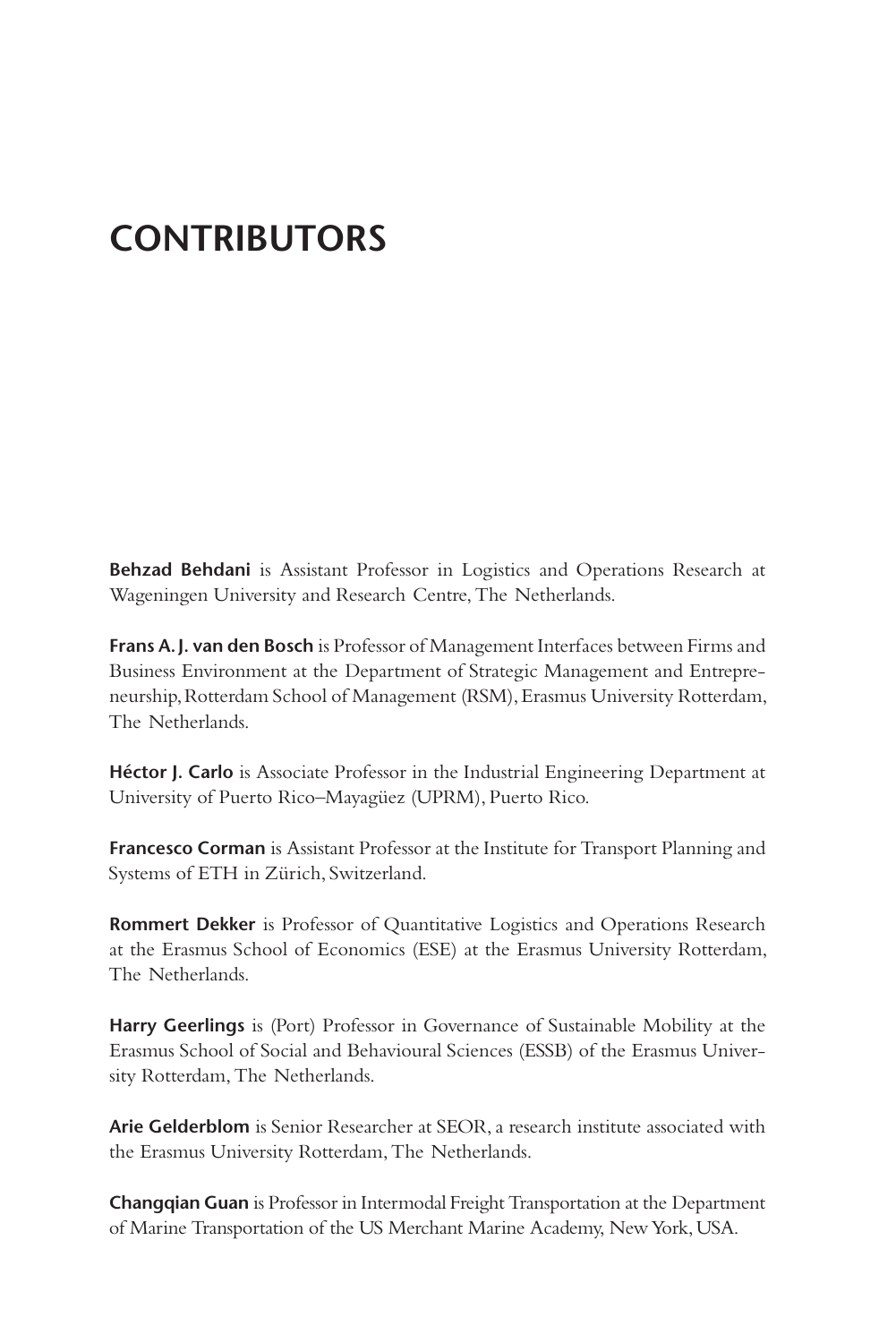#### **xvi** Contributors

**Hercules Haralambides** is Professor of Maritime Economics and Logistics at the Erasmus University Rotterdam, The Netherlands.

**Leonard Heilig** is a PhD candidate at the Institute of Information Systems of the University of Hamburg, Germany.

**Rick M. A. Hollen** is Managing Partner at Erasmus Centre for Business Innovation, and Research Associate at the Department of Strategic Management & Entrepreneurship of the Rotterdam School of Management (RSM), Erasmus University Rotterdam, The Netherlands.

**Martijn van der Horst** is Senior Researcher and Lecturer in Port Economics at the Urban, Port and Transport Economics Department of the Erasmus University Rotterdam, The Netherlands.

**Hein A. M. Klemann** is a Professor in Economic History at the Erasmus University Rotterdam, The Netherlands.

**Jaap de Koning** is a Professor of Labour Market Policy at the Erasmus School of Economics (ESE) at the Erasmus University Rotterdam, The Netherlands.

**Rob Konings** is Senior Researcher at the Faculty of Architecture of the Delft University of Technology, The Netherlands.

**Bart Kuipers** is Senior Researcher at the Erasmus School of Economics (ESE) at the Urban, Port and Transport Economics Department of the Erasmus University Rotterdam, The Netherlands.

**Peter de Langen** is Owner and Principal Consultant of Ports & Logistics Advisory based in Spain and Visiting Professor at the Copenhagen Business School, Denmark.

**Derk Loorbach** is Director of DRIFT and Professor of Socio-economic Transitions at the Faculty of Social Science, both at the Erasmus University Rotterdam, The Netherlands.

**Larissa van der Lugt** is Senior Researcher and Project Coordinator of the Urban, Port and Transport Economics Department at the Erasmus University Rotterdam, The Netherlands.

**Olaf Merk** is Administrator of Ports and Shipping at the International Transport Forum (ITF) of the Organisation for Economic Co-operation and Development (OECD) in Paris, France.

**Judith Mulder** is a Postdoctoral Researcher at the Erasmus School of Economics (ESE) of the Erasmus University Rotterdam, The Netherlands.

**Rudy R. Negenborn** is Associate Professor at the Department of Maritime and Transport Technology of the Delft University of Technology, The Netherlands.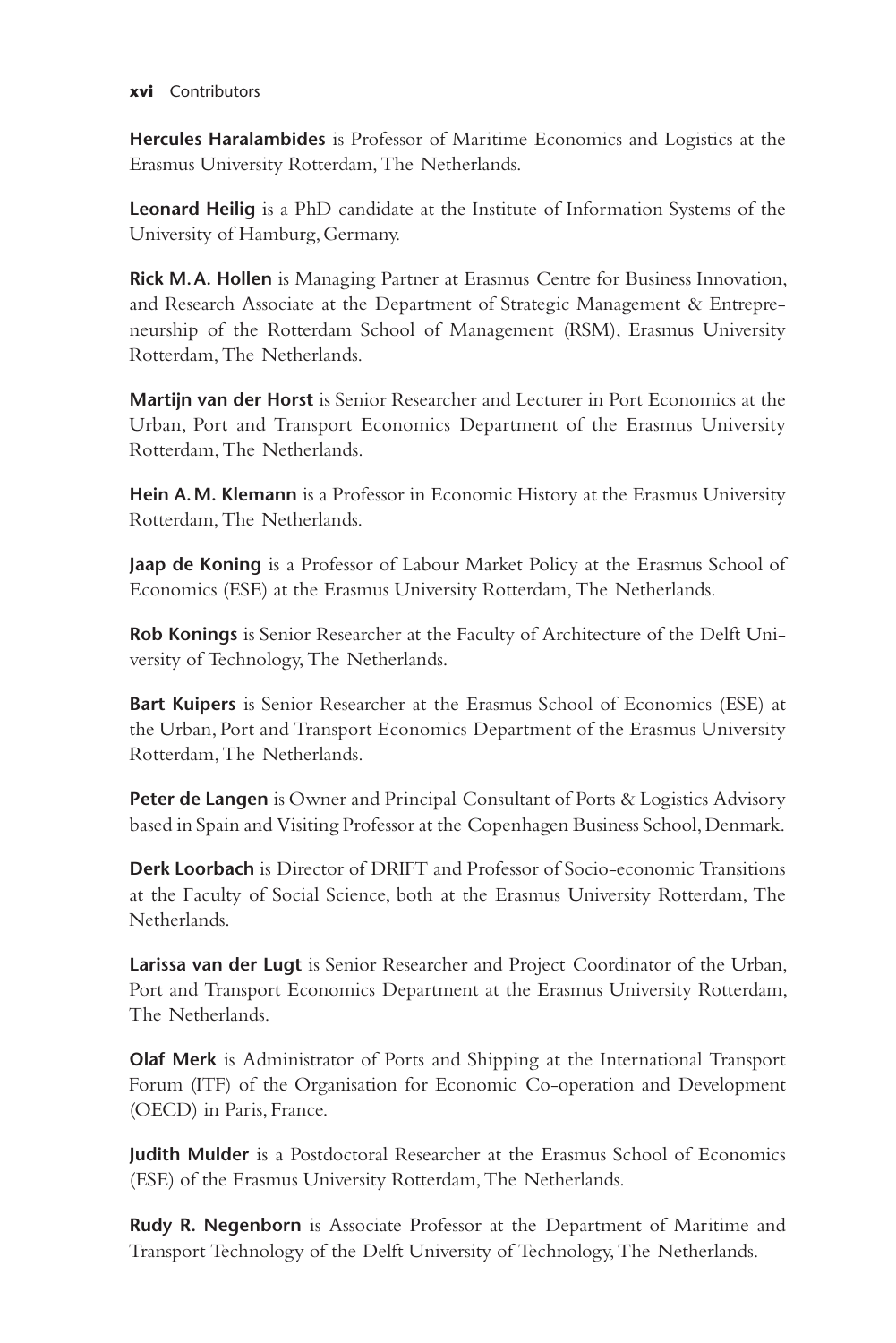**Michiel Nijdam** is Corporate Strategist at the Port of Rotterdam Authority, The Netherlands.

**Kees Jan Roodbergen** is Professor of Quantitative Logistics at the University of Groningen, The Netherlands.

**Christa Sys** is Professor of Transport, Logistics and Ports at the Department of Transport and Regional Economic at the Centre for Maritime and Air Transport (C-MAT) of the University of Antwerp, the University of Ghent and at the University College Ghent, Belgium.

**Lóránt Tavasszy** is Professor in Freight Transport and Logistics at the Delft University of Technology, The Netherlands.

**Thierry Vanelslander** is tenure track Professor at the Department of Transport and Regional Economics of the University of Antwerp, Belgium.

**Albert Veenstra** is Professor of International Trade Facilitation and Logistics at the Technical University of Eindhoven and Scientific Director of the Dutch Institute for Advanced Logistics (Dinalog), The Netherlands.

**Tiedo Vellinga** is Professor of Ports and Waterways at the Faculty of Civil Engineering and Geosciences of the Delft University of Technology, The Netherlands.

**Iris F. A. Vis** is Professor of Industrial Engineering at the Faculty of Economics and Business of the University of Groningen, The Netherlands.

**Henk W. Volberda** is Professor of Strategic Management and Business Policy and Director Knowledge Transfer at the Rotterdam School of Management (RSM), Erasmus University Rotterdam, The Netherlands.

**Stefan Voß** is Professor and Director of the Institute of Information Systems at the University of Hamburg, Germany.

**Bart Wiegmans** is Senior Researcher at the Faculty of Civil Engineering of the Delft University of Technology, The Netherlands.

**Shmuel (Sam) Yahalom** is Distinguished Service Professor at The State University of New York and Professor of Economics and Transportation in the Graduate Program of International Transportation Management in SUNY Maritime College, USA.

**Kees Zandvliet** is Senior Researcher at SEOR at the Erasmus University Rotterdam, The Netherlands.

**Rob Zuidwijk** is Professor of Ports in Global Networks at Rotterdam School of Management (RSM), Erasmus University Rotterdam, The Netherlands.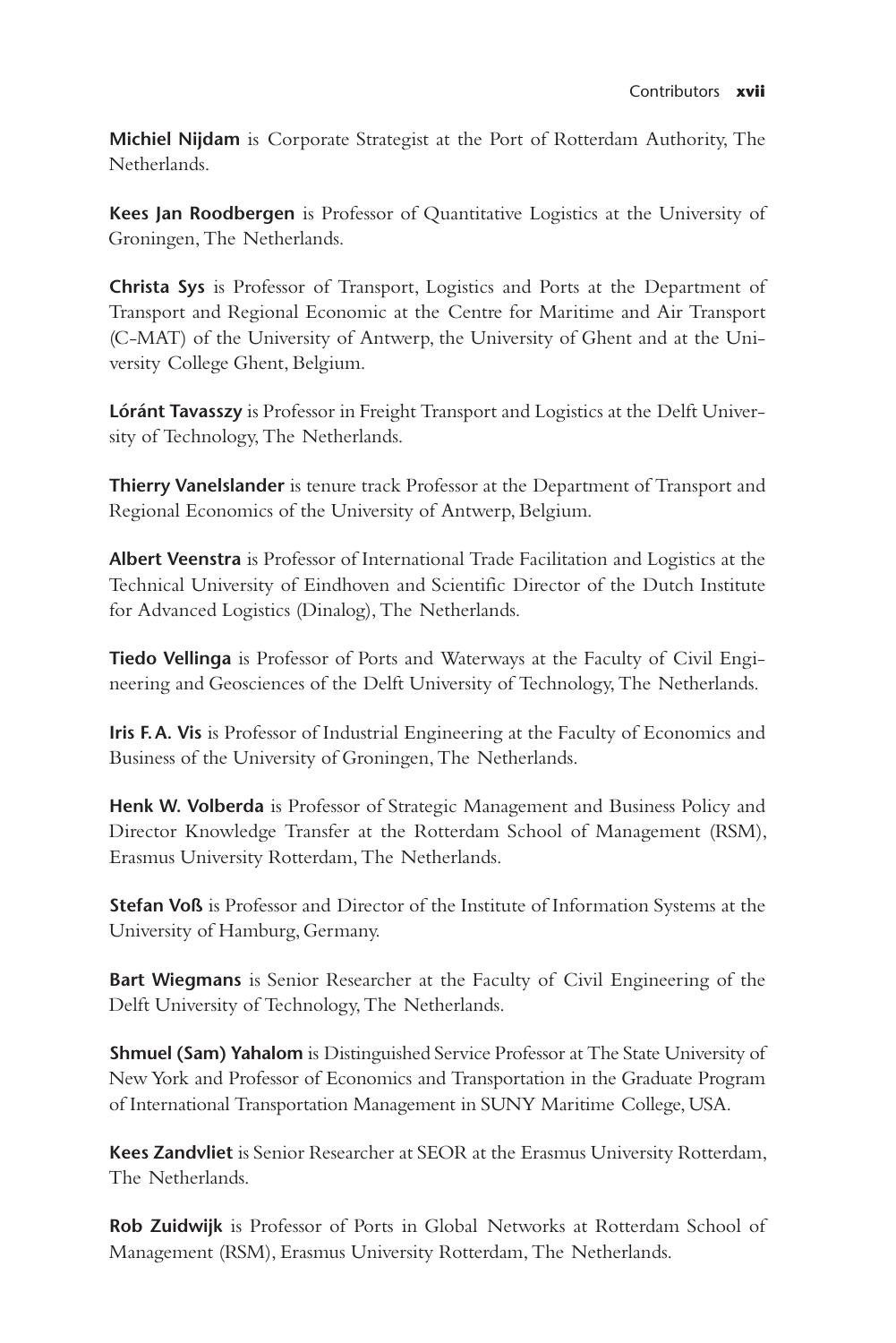## **Abbreviations**

| ABP2020         | Algeciras BrainPort 2020                       |
|-----------------|------------------------------------------------|
| <b>AEO</b>      | Authorised Economic Operator                   |
| AGV             | Automated guided vehicle                       |
| <b>AIS</b>      | Automatic identification systems               |
| ALV             | Automated lifting vehicle                      |
| API             | Application programming interface              |
| <b>APS</b>      | Advanced planning and scheduling               |
| ASC             | Automated stacking crane                       |
| <b>ATC</b>      | Automated transfer crane                       |
| <b>AVI</b>      | Automatic vehicle identification               |
| <b>BAP</b>      | Berth allocation problem                       |
| BAU             | Business-as-usual                              |
| <b>BIMCO</b>    | Baltic and International Maritime Council      |
| BOO/BOT         | Builds, (owns) and operates                    |
| CAAP            | Clean Air Action Plan                          |
| CARB            | California Air Resources Board                 |
| <b>CCS</b>      | Carbon capture and storage                     |
| <b>CFC</b>      | Chlorofluorocarbon                             |
| CH <sub>4</sub> | Methane                                        |
| <b>CITOS</b>    | Computer Integrated Terminal Operations System |
| $C-MAT$         | Centre for Maritime and Air Transport          |
| CO <sub>2</sub> | Carbon dioxide                                 |
| COP21           | Conference of Parties #21                      |
| <b>CSR</b>      | Corporate social responsibility                |
| <b>DGPS</b>     | Differential GPS                               |
| <b>DPM</b>      | Diesel particulate matter                      |
| <b>ECA</b>      | Emission control area                          |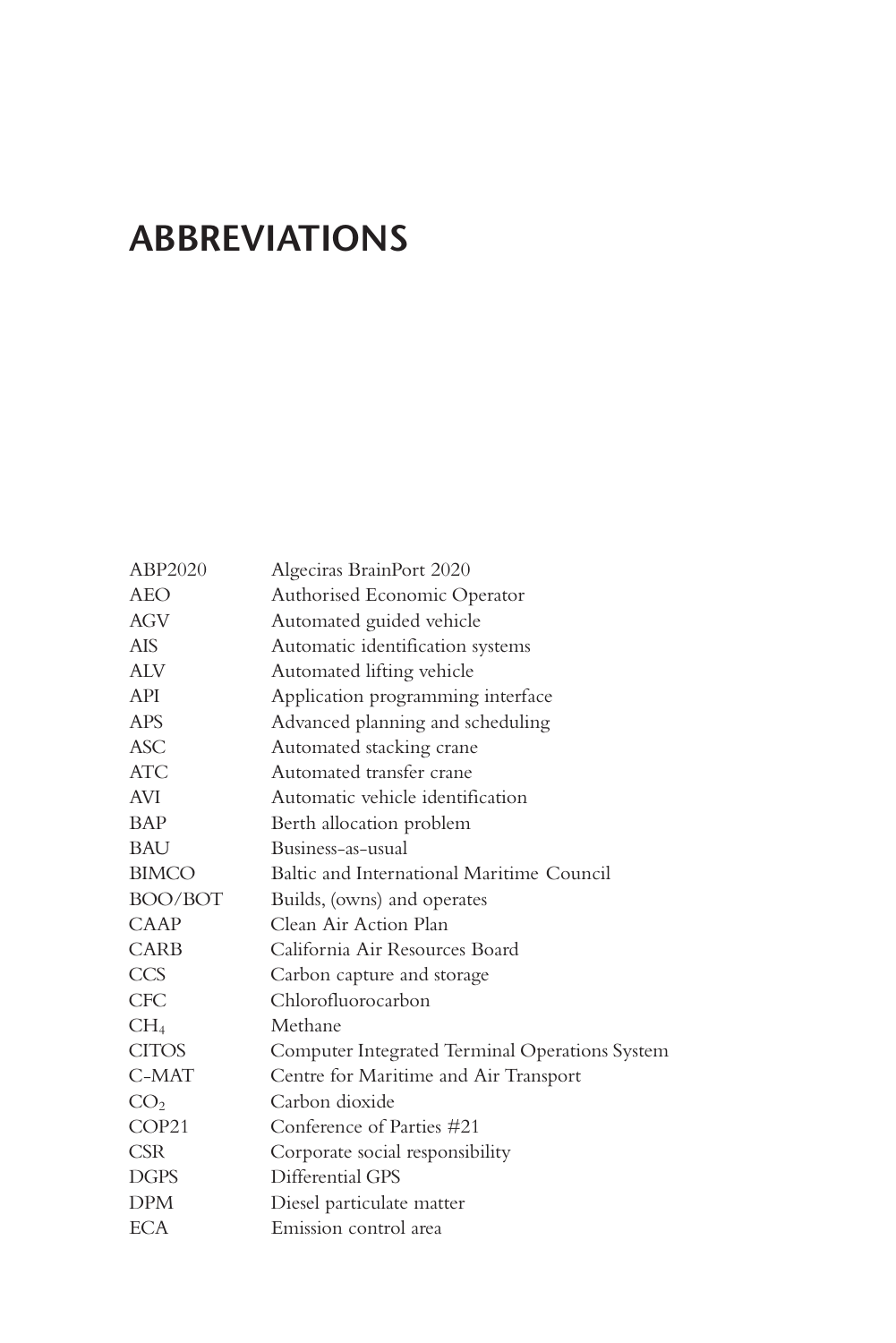| ECT          | Europe Container Terminals                                          |
|--------------|---------------------------------------------------------------------|
| EDI          | Electronic data interchange                                         |
| EEDI         | Energy Efficiency Design Index                                      |
| EIS          | Efficiency Incentive Scheme                                         |
| <b>EMAS</b>  | European Union's Eco-Management and Audit Scheme                    |
| EMS          | Environmental management systems                                    |
| EPA          | <b>Environmental Protection Agency</b>                              |
| ERP          | Enterprise resource planning                                        |
| ESI          | Environmental Ship Index                                            |
| <b>ESPO</b>  | European Sea Ports Organisation                                     |
| EU           | European Union                                                      |
| EUR          | Erasmus University Rotterdam                                        |
| EURECA       | Effective use of reefer containers for conditioned products through |
|              | the port of Rotterdam                                               |
| FCD          | Floating car data                                                   |
| FCL          | Full container load                                                 |
| <b>FDCA</b>  | 2,5-Furandicarboxylic acid                                          |
| <b>FDE</b>   | Foreign direct investment                                           |
| <b>FOB</b>   | Free on board                                                       |
| GCI          | Global Competitiveness Index                                        |
| <b>GDP</b>   | Gross domestic product                                              |
| <b>GHG</b>   | Greenhouse gas                                                      |
| <b>GNP</b>   | Gross national product                                              |
| <b>GPS</b>   | Global positioning system                                           |
| GRI          | Global Reporting Initiative                                         |
| GTO          | Global terminal operators                                           |
| HС           | Hydrocarbon                                                         |
| <b>HFC</b>   | Hydrofluorocarbon                                                   |
| HPA          | Hamburg Port Authority                                              |
| <b>HPH</b>   | Hutchinson Port Holdings                                            |
| <b>IAME</b>  | International Association of Maritime Economists                    |
| <b>IAPH</b>  | International Association of Ports and Harbours                     |
| ILО          | International Labour Organization                                   |
| <b>IMO</b>   | International Maritime Organization                                 |
| IоT          | Internet of Things                                                  |
| IPCSA        | International Port Community Systems Association                    |
| <b>ISO</b>   | International Organization for Standardization                      |
| IT           | Information technology                                              |
| <b>ITF</b>   | International Transport Forum                                       |
| <b>ITS</b>   | Intelligent transport systems                                       |
| <b>ITT</b>   | Inter-terminal transportation                                       |
| <b>ITTRP</b> | Inter-terminal truck routing problem                                |
| <b>IUCN</b>  | International Union for Conservation of Nature and National         |
|              | Resources                                                           |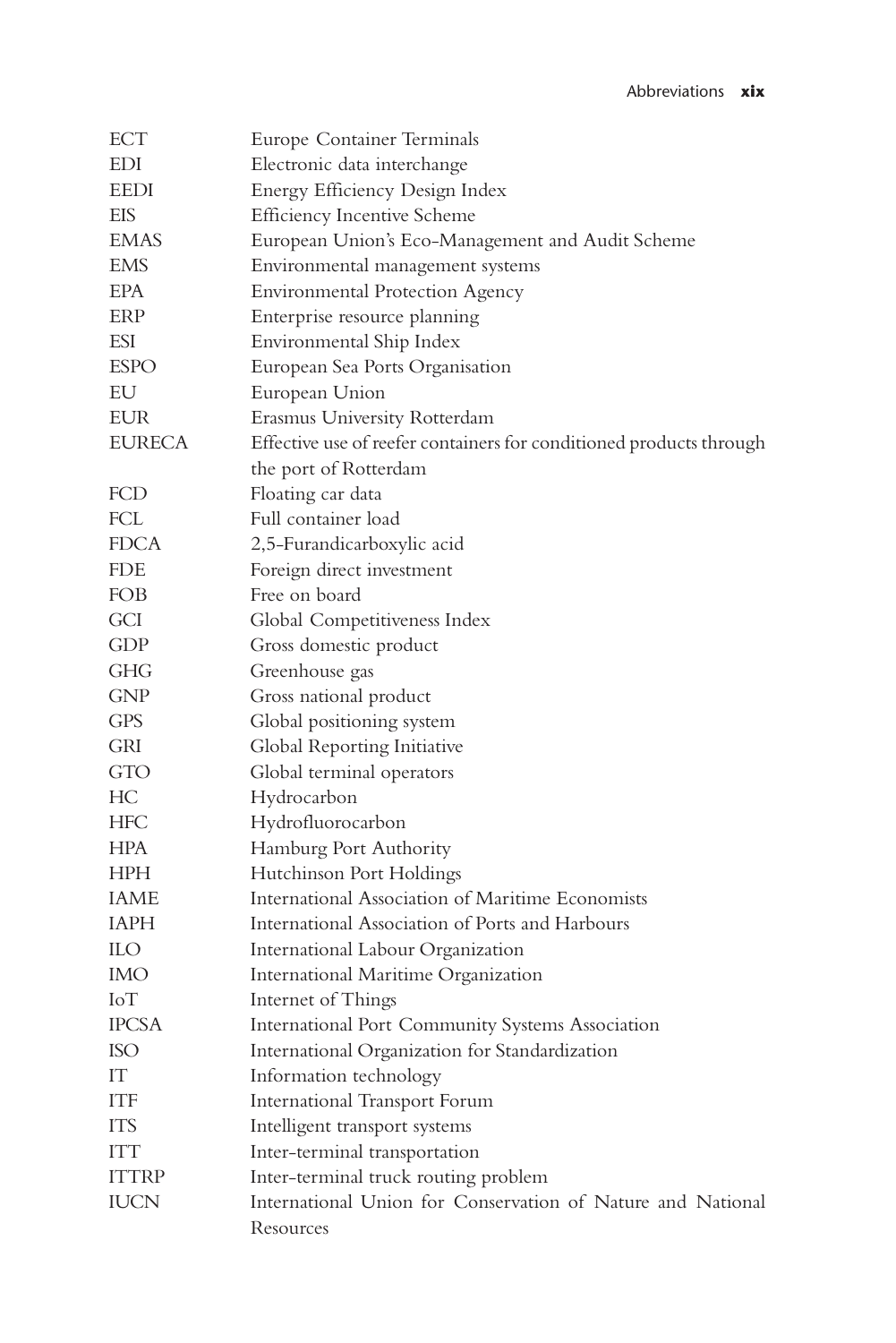| KPI           | Key performance indicators                                    |
|---------------|---------------------------------------------------------------|
| LBS           | Location-based services                                       |
| <b>LCL</b>    | Less than container load                                      |
| <b>LIVRA</b>  | Logistical Chain Information Waterways Rotterdam-Antwerp      |
| <b>MARPOL</b> | International Convention for the Prevention of Pollution from |
|               | Ships                                                         |
| <b>MEL</b>    | Maritime economics and logistics                              |
| <b>MEPC</b>   | Marine Environment Protection Committee                       |
| <b>MIDA</b>   | Maritime industrial development area                          |
| <b>NCMS</b>   | National Center for Manufacturing Sciences                    |
| <b>NDRC</b>   | National Development and Reform Commission                    |
| NGO           | Non-governmental organisation                                 |
| <b>NIOD</b>   | Netherlands Institute of War Documentation                    |
| $NO_{x}$      | Nitrogen oxides                                               |
| <b>NWO</b>    | Dutch Science Foundation                                      |
| <b>OCR</b>    | Optical character recognition                                 |
| OECD          | Organisation for Economic Co-operation and Development        |
| РA            | Port authority                                                |
| PCS           | Port community systems                                        |
| <b>PDC</b>    | Port development companies                                    |
| PEF           | Polyethylene furanoate                                        |
| PET           | Polyethylene terephthalate                                    |
| PFC           | Perfluorocarbon                                               |
| РI            | Performance indicators                                        |
| <b>PIANC</b>  | World Association for Waterborne Transport Infrastructure     |
| PM            | Particulate matter                                            |
| <b>PPI</b>    | Port performance indicator                                    |
| <b>PPP</b>    | Public private partnership                                    |
| <b>PRISE</b>  | Port River Information System Elbe                            |
| PSBR          | Public sector's borrowing requirements                        |
| <b>PVE</b>    | Preparatory Vocational Education                              |
| QC            | Quay crane                                                    |
| <b>QCAP</b>   | Quay crane assignment problem                                 |
| <b>QCSP</b>   | Quay crane scheduling problem                                 |
| QoL           | Quality of life                                               |
| <b>RFID</b>   | Radio frequency identification                                |
| <b>RMG</b>    | Rail mounted gantry                                           |
| <b>RMGC</b>   | Rail mounted gantry crane                                     |
| RoI           | Return on investment                                          |
| RoRo          | roll-on/roll-off                                              |
| <b>RSC</b>    | Rail Service Centre                                           |
| <b>RSM</b>    | Rotterdam School of Management                                |
| <b>RTG</b>    | Rubber-tyred gantry                                           |
| <b>RTGC</b>   | Rubber-tyred gantry crane                                     |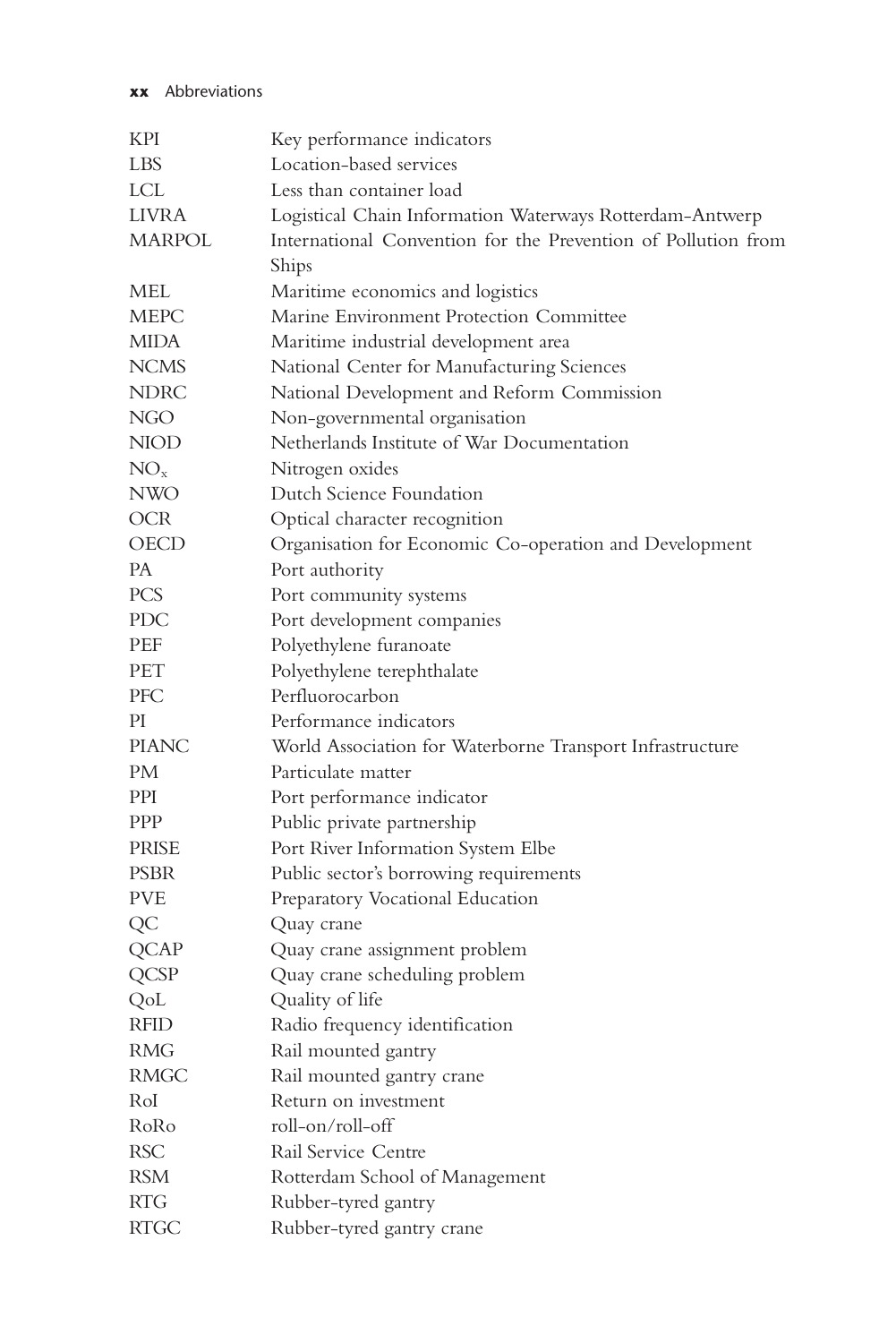| <b>RTLS</b>   | Real-time location system                             |
|---------------|-------------------------------------------------------|
| RU            | Railway undertakings                                  |
| SaaS          | Software-as-a-service                                 |
| <b>SBA</b>    | Social Benefit Analysis Framework                     |
| <b>SC</b>     | Straddle carrier                                      |
| <b>SD</b>     | Sustainable development                               |
| <b>SEEMP</b>  | Ship Energy Management Efficiency Plan                |
| <b>SEPA</b>   | State Environmental Protection Administration         |
| <b>SME</b>    | Small and medium-sized enterprises                    |
| $SO_{x}$      | Sulphur oxides                                        |
| <b>SOE</b>    | State-owned enterprises                               |
| <b>SPL</b>    | Smart Port logistics                                  |
| <b>SSTL</b>   | Smart and Secure Trade Lanes                          |
| <b>STS</b>    | Ship-to-shore                                         |
| <b>SVE</b>    | Secondary Vocational Education                        |
| <b>TBL</b>    | Triple Bottom Line                                    |
| TEN-T         | Trans-European Transport Network                      |
| TEU           | Twenty-foot equivalent unit                           |
| <b>TIR</b>    | Third Industrial Revolution                           |
| <b>TOS</b>    | Terminal operating systems                            |
| <b>TRAIL</b>  | Transport, infrastructure and logistics               |
| TU Delft      | Delft University of Technology                        |
| <b>UNFCCC</b> | United Nations Framework Convention on Climate Change |
| <b>UPRM</b>   | University of Puerto Rico-Mayagüez                    |
| VAL           | Value-added logistics                                 |
| <b>VANET</b>  | Vehicular ad hoc network                              |
| <b>VMRS</b>   | Vessel movement reporting systems                     |
| <b>VOT</b>    | Values of time                                        |
| <b>VTIS</b>   | Vessel traffic information system                     |
| <b>VTS</b>    | Vessel traffic service                                |
| <b>WCED</b>   | World Commission for Environment and Development      |
| WEF           | World Economic Forum                                  |
| <b>WIRA</b>   | Waterfront Industry Reform Authority                  |
| <b>WPCI</b>   | World Ports Climate Initiative                        |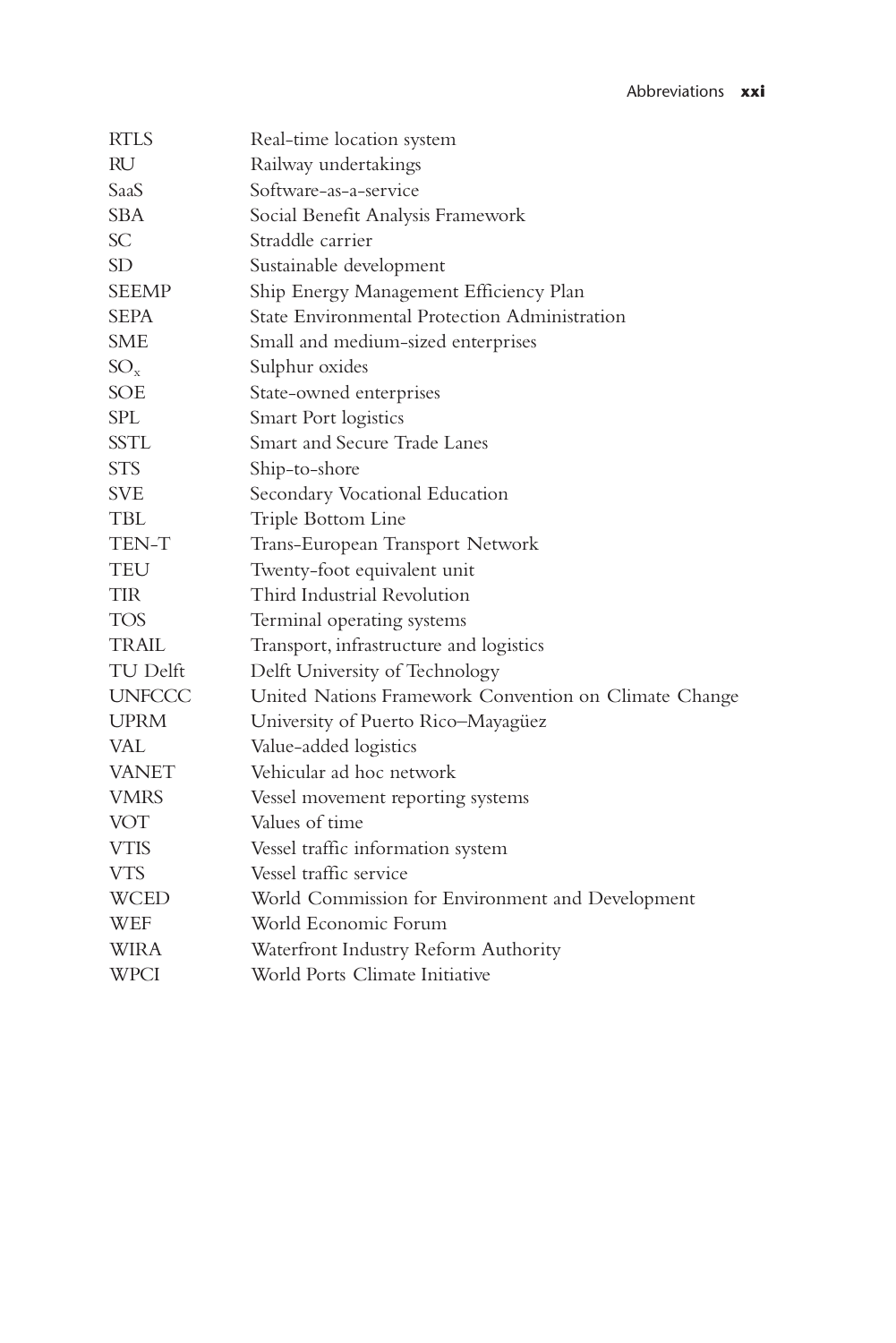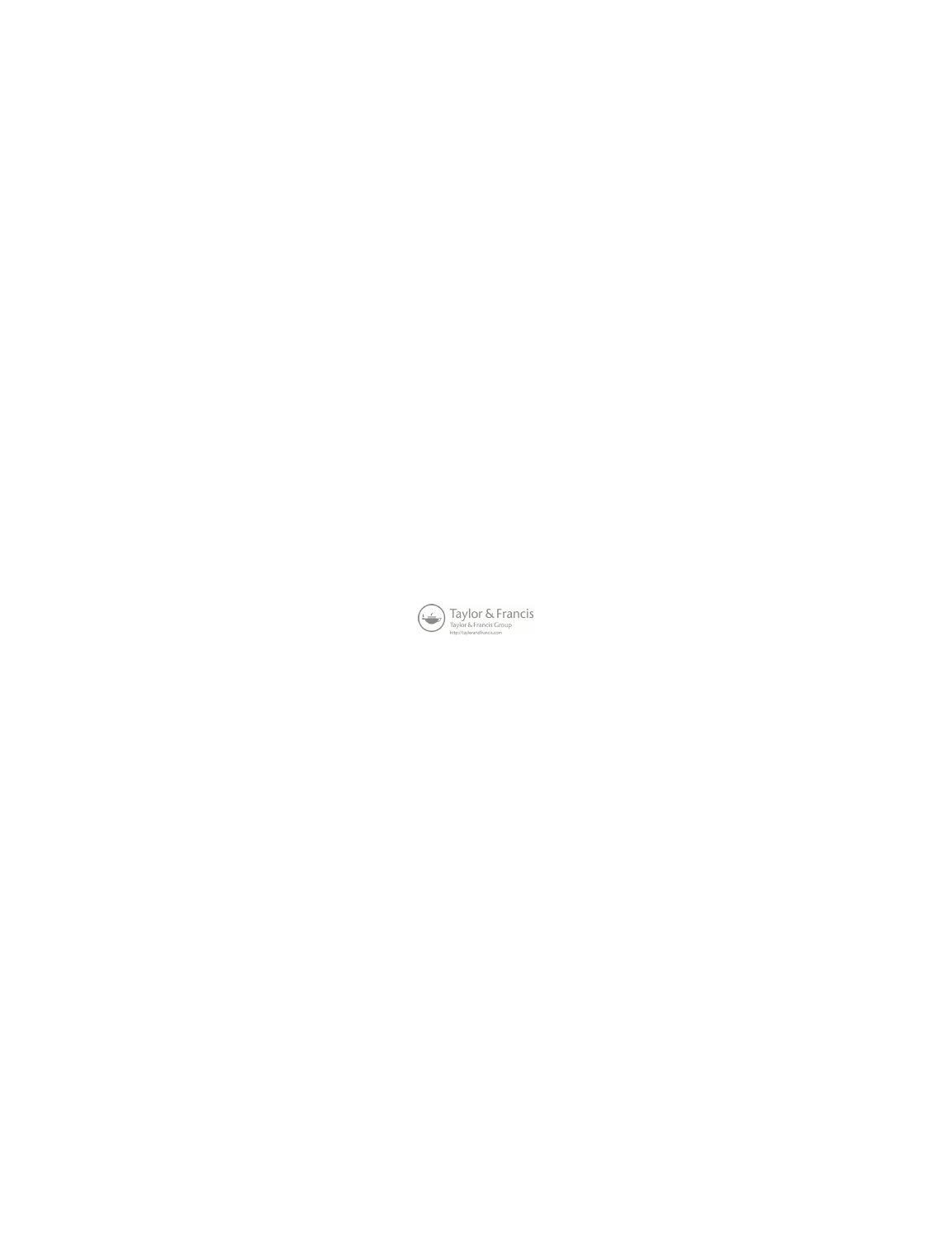## **Introduction**

#### *Harry Geerlings, Bart Kuipers and Rob Zuidwijk*

Much of the world's welfare today has been produced, or is facilitated, by sea ports and their related activities. Ports are the locations where trade, logistics and production converge. Ports and their network connections have experienced unprecedented growth over the last decades: many ports in the world have benefited from the increase in international trade. This growth can be primarily explained by the flourishing economies of the Asian countries and to the related process of globalisation; with the integration of the world market, economic growth and higher levels of income, transport has become a major economic activity. In this context, an efficient transport system is a crucial precondition for port development and an asset in local, regional and international mobility.

This book starts with presenting the development of ports over the last decades, where we see that ports grew, together with the emerging global economy, into global hubs for large-scale efficient trade and shipping. From this perspective, ports play an important role in modern societies and make a substantial contribution to the GDP of cities and hinterland regions. For many products, production and consumption are scattered worldwide, and ports play an important role in connecting these points of production and consumption and establishing global supply chains. As such, ports can be considered as nodes in global logistics networks, where maritime transport and hinterland transport meet. The accessibility of ports is an important indicator of economic performance. To connect with the hinterland, ports make use of different modalities, such as trucks, trains, vessels and pipelines. Therefore, both excellent infrastructures and logistic systems are required to serve businesses and consumers, but also to support the competitive position of the port.

At the same time, all these activities generate negative effects, such as emissions and noise, which need to be addressed as well. This challenge is best described as the 'need for a sustainable development' in ports and their related networks. For many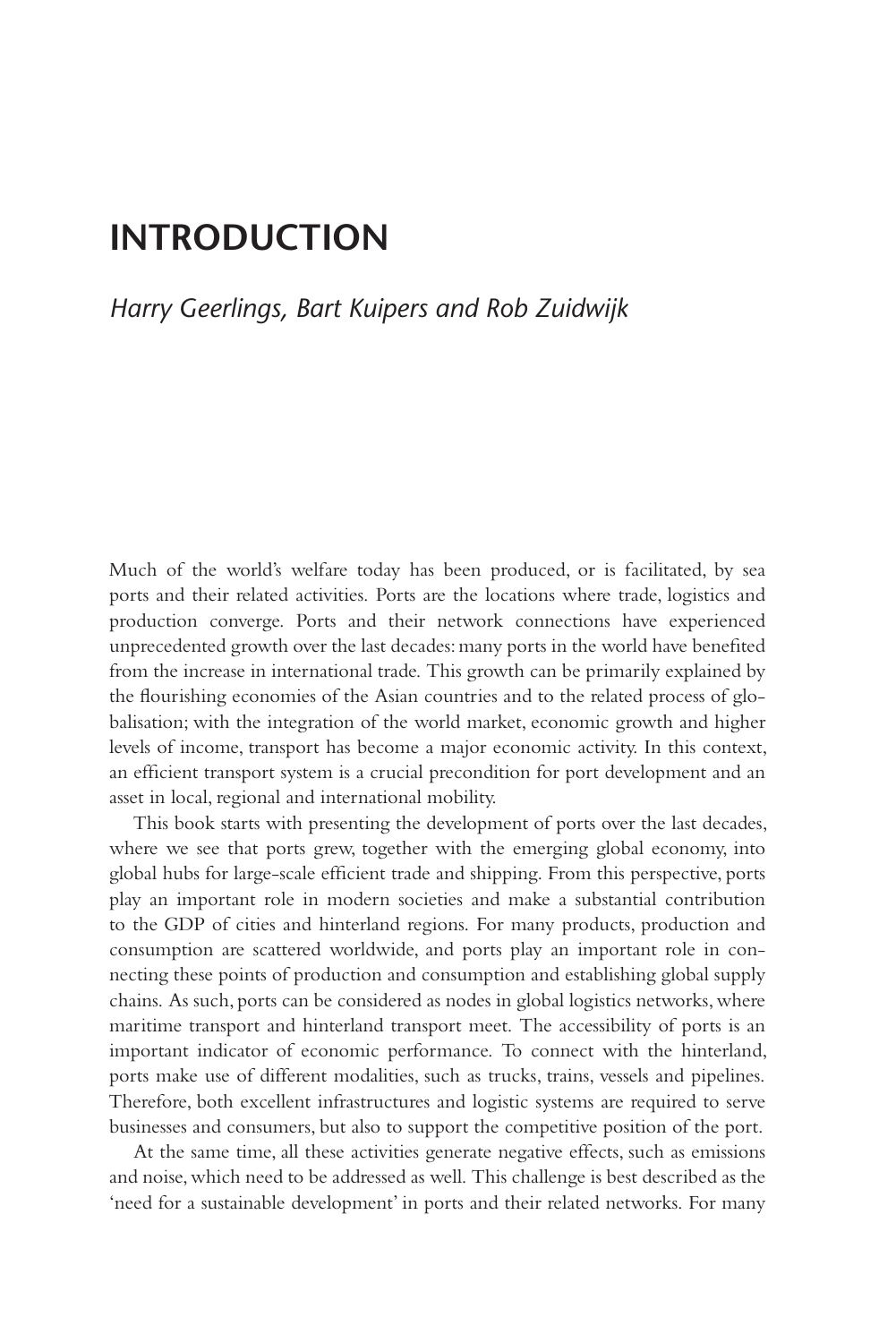#### **2** Harry Geerlings, Bart Kuipers and Rob Zuidwijk

ports, growth has gone hand in hand with the emergence of large-scale fossil-based industries in port areas, which has made these ports dependent on fossil fuel–based trade and efficient bulk logistics. However, the fossil fuel–based production, trade and logistics have started to erode. This requires a more fundamental change than can be achieved only through technological innovation, optimisation or planning: a transition towards sustainable port activities is required. This will be addressed in the book as well.

While there is a rich literature on ports, port management, logistics and sustainable transport, this is the first book that provides a multidisciplinary introduction to these domains in an integrated way. The idea behind this textbook is to present an introduction to ports and their hinterland related networks, but also to present the related side effects. The case studies and illustrations within the book have a slight bias towards Western European ports (Rotterdam, Antwerp, Hamburg), but the theories are of use for ports in general. Therefore, the cases can be understood as an inspiration for port development in emerging economies and also in economies in transition. It contributes to a port environment that is fit for the new challenges that ports are facing today.

The book contains 22 chapters and is structured around three themes:

- Part 1: Ports and networks: strategies
- Part 2: Ports and networks: operations
- Part 3: Ports and networks: perspectives

The chapters in these three parts are briefly discussed next.

#### **Part 1 – Ports and networks: strategies**

The first part of the book not only provides an introduction to the different fields, but also forms the basis for Parts 2 and 3. In a way the chapters of Part 1 'set the scene' and deal with the 'rules of the game'.

In Chapter 1, Nijdam and Van der Horst provide the basic knowledge of port definitions, main actors, functions and concepts and the role of ports in global supply chains in their overview contribution.

Ports are increasingly seen as nodes in global supply chains. Zuidwijk deals in Chapter 2 with the dynamics in supply chains that are strongly experienced in the port business. Understanding the functioning and priorities in supply chains offers a first perspective in the operations of ports. Zuidwijk sees ports as enablers of green and secure shippers' global supply chains. The 'Environmental Ship Index' and 'Customs Data Pipeline' are presented as examples of those enablers.

Ports cannot be seen as stand-alone phenomena, but are part of a network and have a function for forelands and hinterlands. This hinterland is to a large extent related to the national economies and the regional economic (production- and services-based) logistic systems; ports have a 'strategic connectivity' with other ports and nodes. This implies that seaports have a strategic importance and a wider impact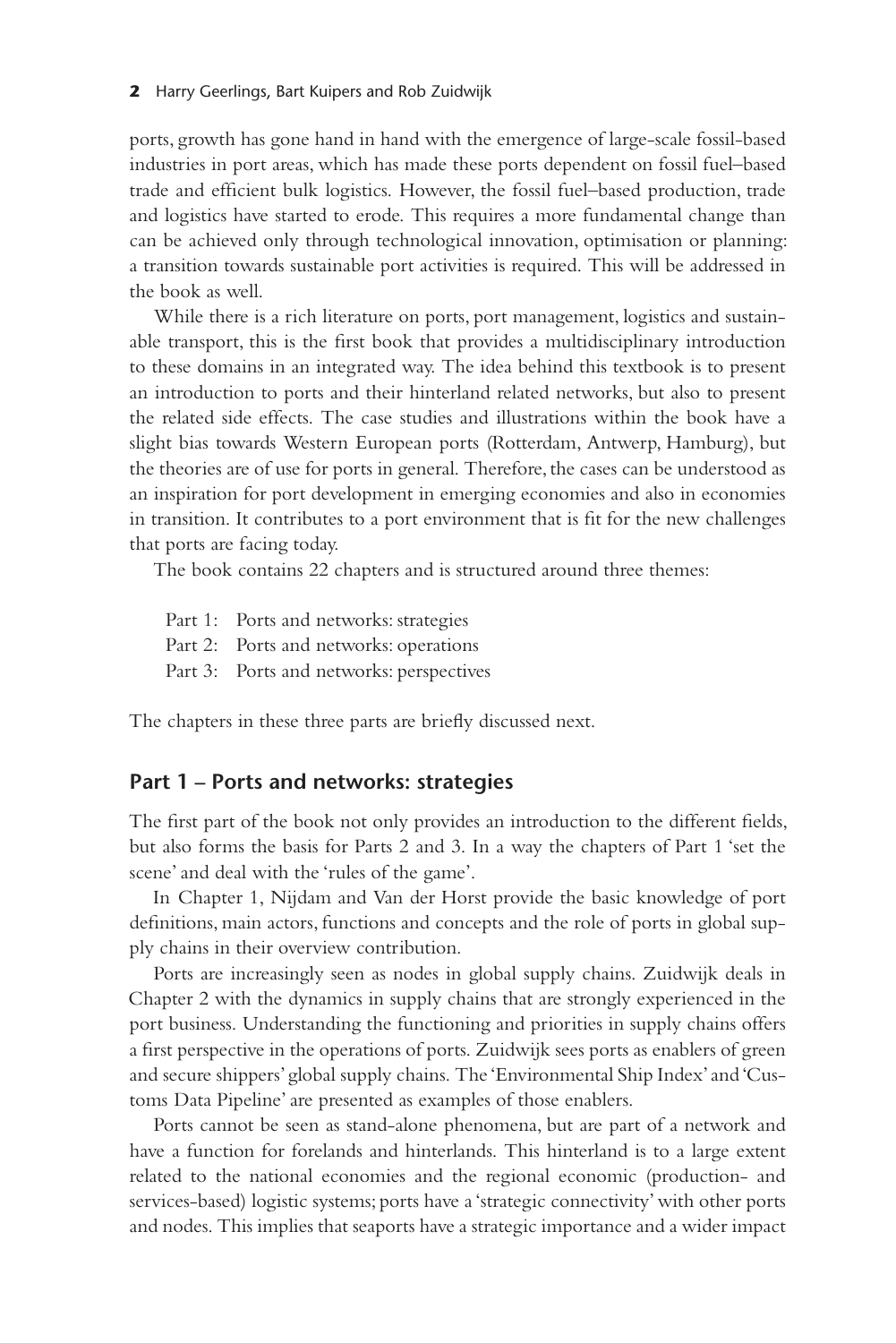on the regional, national and European economy. Van den Bosch, Hollen and Volberda provide in Chapter 3 insight into the strategic value creation of ports for national economies, illustrated by the port of Rotterdam and the Dutch economy.

The management of ports is an essential function. Because of the changing (power) relationships between important stakeholders in ports, the role of port authorities is challenged. Examples are the ongoing formation of new forms of cooperation in container liner networks, such as new alliances (2M, THE Alliance, Ocean Alliance), and the equal important development of global terminal operators. At present there are different institutional arrangements: state owned, privatised and so forth. In addition, national and regional governments become shareholders in port authorities. In Chapter 4 Van der Lugt explains the different institutional arrangements and illustrates what these dynamics mean for the functioning of port management and port authorities. She presents a new strategic scope for port authorities, like becoming a cluster or chain manager or (international) entrepreneur.

Haralambides continues in Chapter 5 with the subject of port management and relates it to institutional reform. After explaining the driving forces behind port reform, he presents different forms of public involvement in the port industry and explains some major issues related to government retrenchment in ports. The chapter presents a broad and rich overview of 30 years of port reform and includes relevant theories and measures. The examples presented of his own experience as president of the Italian port of Brindisi make this contribution even more valuable.

Ports are often located in cities, close to consumers and producers. This proximity of port and city can bring conflicts, but can also provide unique development opportunities. Merk presents in Chapter 6 an overview of the port-city interface and of the effective management of this interface. He pays attention to issues like how to manage port-city conflicts, how to arrange for 'peaceful co-existence' between ports and cities, and how to create synergies between ports and cities by coupling their respective strengths. How to mitigate the environmental impacts of ports? How to mobilise the port as a driver for the urban economy? As the lead author of the OECD publication 'The Competitiveness of Global Port-Cities', Merk presents insights from this influential research program.

The assessment of a port is increasingly presented in term of port performance indicators. Port performance indicators are important statistical tools to measure the performance of different port activities and to enable a clear assessment of the performance of port activities within a port and between different ports. Port performance indicators are usually used in focus areas like economics and finance, operations and development needs. In Chapter 7 Yahalom and Guan present a broad overview of port performance indicators for a wide range of port activities. They present general indicators for ports, operational indicators especially aimed at terminal operations, and in addition analysis, financial and economic indicators. They also pay attention to social-economic, environmental and government issues.

As ports are increasingly confronted with congestion (on the road as well as on rail and on the water), accessibility has become a key port performance indicator. Policies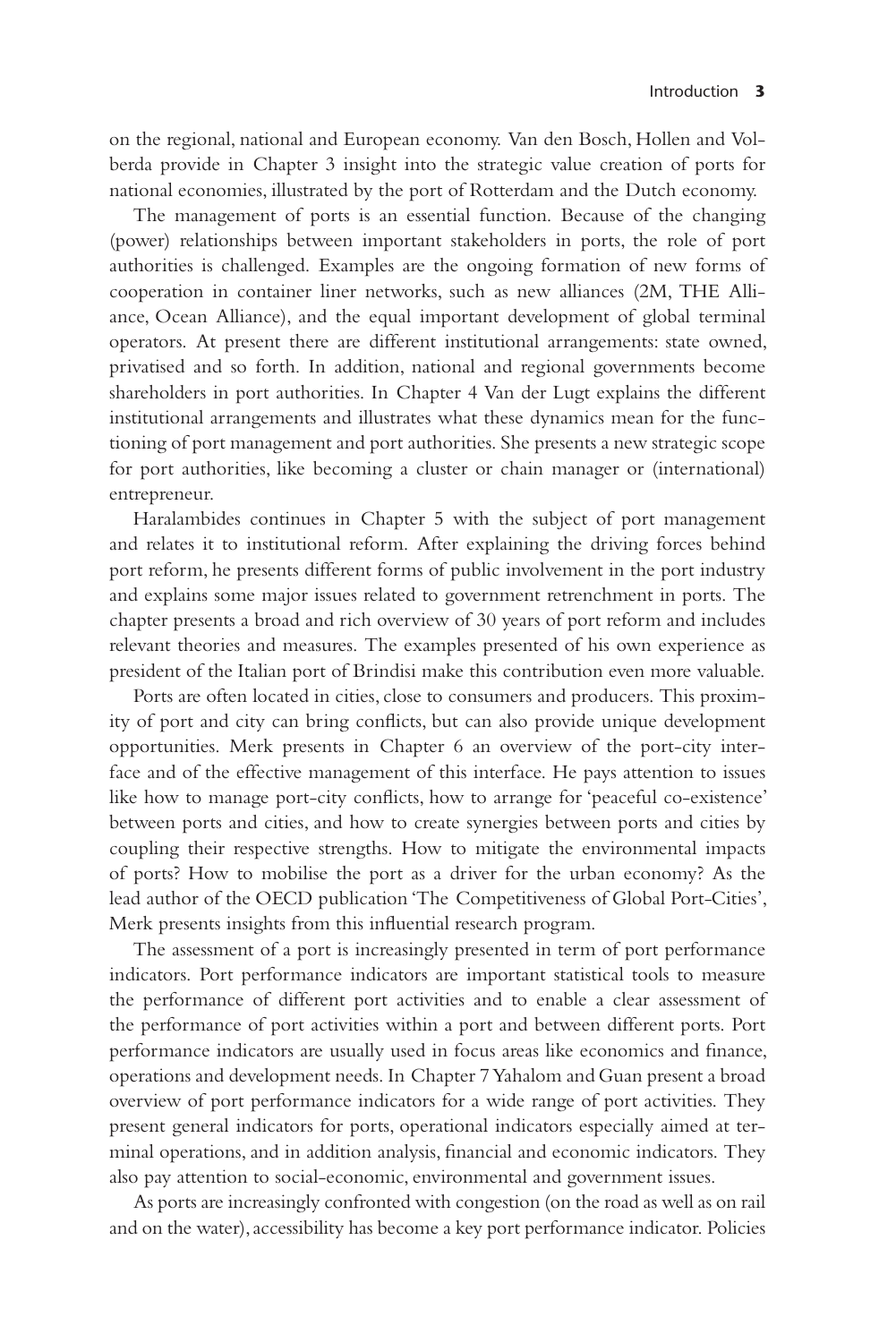related to guaranteed accessibility of ports are increasingly focused on management issues (orgware and software), instead of on the building of new infrastructure (hardware). Policies focusing on modal shift and variabalisation of costs for the users of infrastructure are receiving increased attention. The accessibility of the port by means of dynamic traffic management and the measures is an important issue.

In Chapter 8, Corman and Negenborn present an overview of different approaches to increase accessibility. Per hinterland modality they present a number of approaches to improve accessibility by means of hardware, software and orgware solutions. They illustrate these solutions with examples from the port of Rotterdam.

Public authorities in particular invest in port infrastructure and hinterland connections. The connection of the port with the hinterland is vital for the functioning of a port. An important question with respect to investment of most ports in hinterland connections is, who benefits from the return on investment: the port region or the hinterland? Often a social cost-benefit analysis is executed to answer the question with respect to the return on investment. In Chapter 9, Sys and Vanelslander present such a social cost-benefit analysis framework for a specific port hinterland project, a road project improving the hinterland links of the port of Zeebruges.

In their research on coordination issues between port stakeholders, Van der Horst and De Langen illustrate in Chapter 10 the importance of bottlenecks in coordination issues between parties responsible for the functioning of maritime transport chains. Increasingly coordination issues are seen as the key for solving bottlenecks in hinterland accessibility. In their chapter they present an overview of the most important coordination issues and some of the initiatives in maritime transport chains to overcome bottlenecks in coordination; examples of horizontal and vertical integration are illustrated. Special attention is also paid to the issue of extended gates for the port of Rotterdam.

#### **Part 2 – Ports and networks: operations**

In Part 2, material is provided on the operational aspects of ports and networks. The main subsystems are maritime networks, port networks, and land networks. Maritime networks involve the worldwide transport services offered by shipping liners.

The main players and their services and different types of networks are considered in Chapter 11 by Mulder and Dekker on liner networks. A variety of planning problems are reviewed, and the development of maritime networks is illustrated by means of a case study of Indonesia.

Particular attention is given by Veenstra to the business model of the shipping liners in Chapter 12 by considering the revenues and costs of maritime shipping.

Maritime networks interface with land networks via ports. Maritime logistics not only considers transportation activities, but also transshipment, handling and storage of freight. An increasing portion of freight is handled in a standard loading unit, the container. More specifically, in Chapter 13, Vis, Carlo and Roodbergen focus on design, planning and operations in container terminals.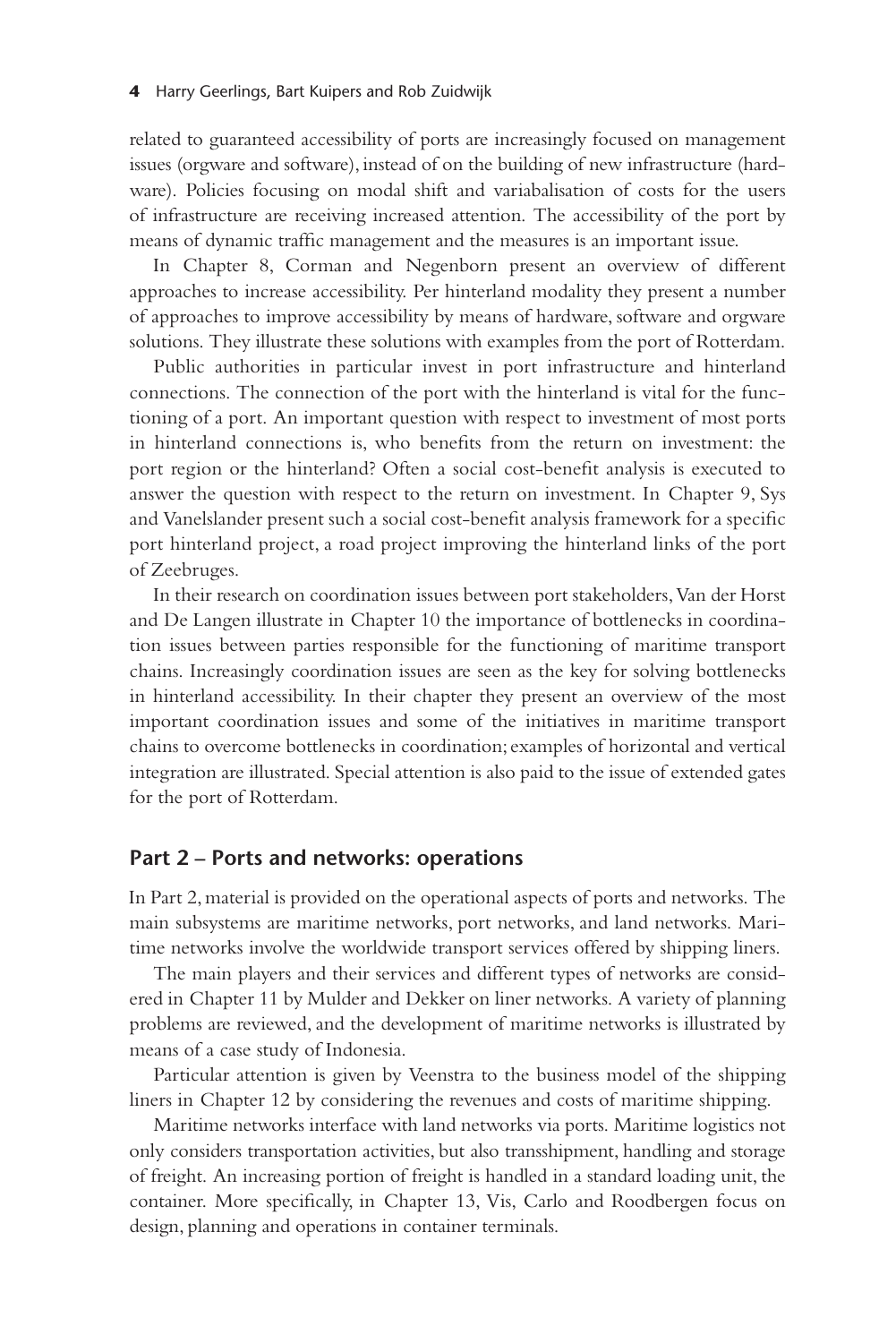In Chapter 14, information management in ports is considered by Heilig and Voß. They provide a framework to categorise the various systems for port-centric information management.

Land side operations are studied with a focus on the new concept of synchromodality in Chapter 15 by Tavasszy, Behdani and Konings. This concept brings the use of various transport modes to the next level by combining the use of road, rail and inland waterway networks in a dynamic and integral way. Ports do not only act as global hubs, but also as industrial clusters.

The operational aspects of the industrial seaport are considered in Chapter 16 by Kuipers. He presents the different forces underlying the location of industrial complexes in seaports and also presents different types of seaport industrialisation, with most attention given to the 'modern' port industry and the chemical industry. The greening of port business and the potential the biobased and circular economy are offering, together with current practices like industrial ecology, co-siting and the realisation of crossovers between port and city, are issues addressed in this contribution. The port region of Teesside (UK) is presented as a case study for the general issues addressed.

#### **Part 3 – Ports and networks: perspectives**

Part 3 offers an overview of different perspectives relevant for port studies. This part starts with a contribution by Klemann, who presents in Chapter 17 a historical perspective on ports and shipping. This perspective is very important for the understanding of the current functioning of seaports. Why did the port of Rotterdam become the largest port of Europe, and why was it the largest port in the world for nearly four decades? What are the underlying dynamics responsible for important changes in the position of ports amid their forelands and hinterlands?

Sustainability might be the perspective on ports that has received most attention during the past few years because of the heavy impact of port and port-related issues on the climate and on the local environment. Ports, and especially industrial ports, are heavy producers of  $CO<sub>2</sub>$ , fine particles and other emissions and noise. Geerlings and Vellinga present in Chapter 18 an overview of sustainability issues in seaports and current policies as practiced by the port of Rotterdam and some other important ports in Western Europe to increase the sustainability performance of ports.

The attacks on the World Trade Center and on other targets in the USA on 9/11 resulted in maximum attention on safety and security in intercontinental flows of goods and persons. The tragic events provoked a long list of safety and security measures, increasing the visibility and transparency of international logistics operations, especially in the container business. These measures had a big impact on the underlying supply chain management practices, related to the increased transparency of chains. Guan and Yahalom give an overview of the safety and security perspective in Chapter 19, combining this perspective with the most important supply chain issues. Trade and transport are not able to function optimally without a proper information infrastructure. The complexity and scale of modern container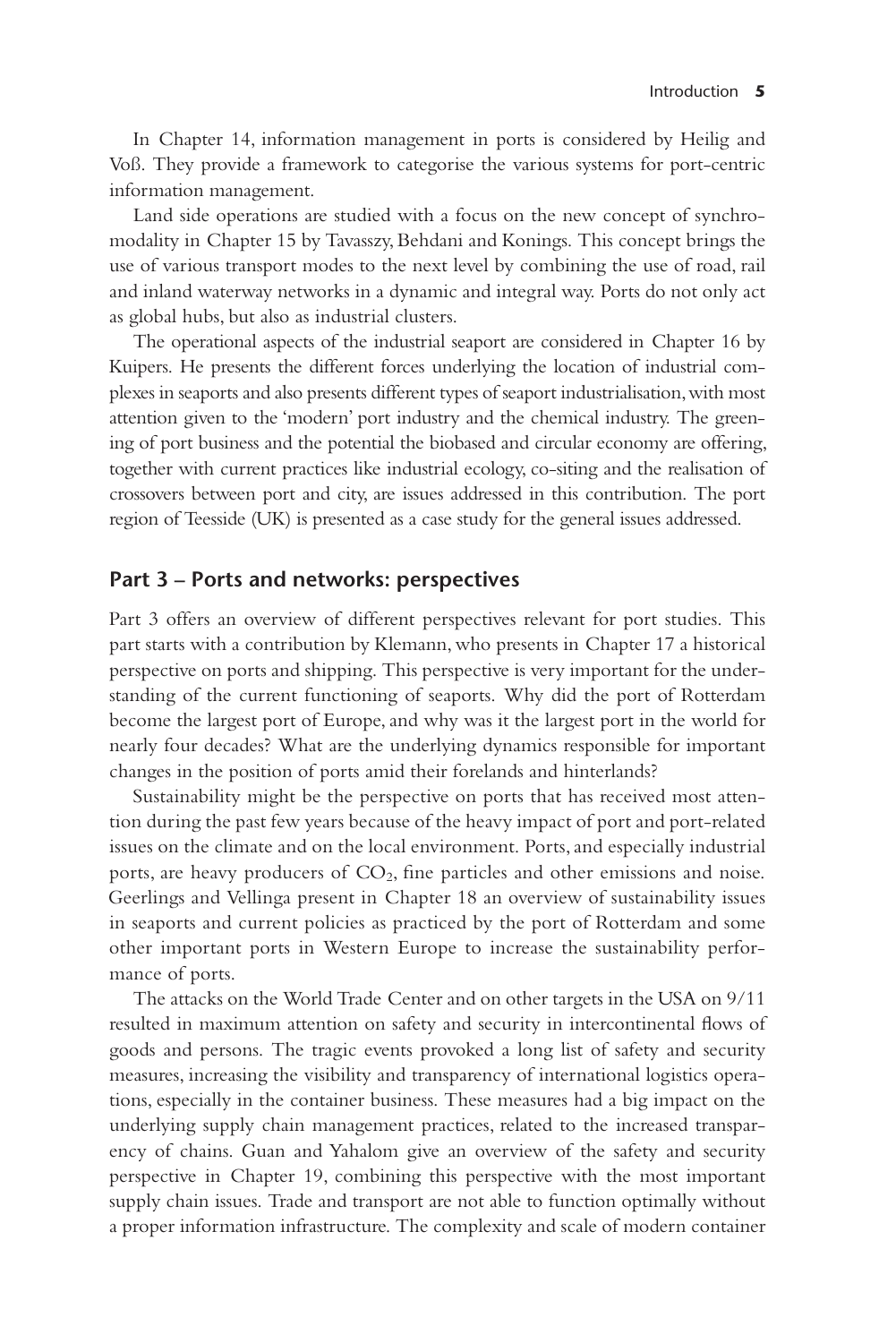operations is dependent on information systems, and the safety and security perspective depends on the information infrastructure.

Geerlings and Wiegmans present an overview of recent innovations shaping the port business in Chapter 20. They pay attention to recent trends and actual developments in port and hinterland innovations and the nascent phenomena of 'the Internet of Things'.

In Chapter 21, De Koning, Zandvliet and Gelderblom give an overview of current issues from the labour perspective. The impact of major historical transitions is very visible in the seaport environment. From an innovation perspective, the impact of containers and of oil and related petrochemical industries is mentioned.

These innovations resulted in a system change in the global economic organisations. This type of system change is often called a 'transition'. It is clear that these transitions have a big impact on ports. The current transition that is changing the port landscape is the transition to sustainable economic activities related to renewable sources of energy and feed stocks, like biomass. But how to realise and manage this much-needed transition? Loorbach and Geerlings present in Chapter 22 the latest insights in transition management aimed at the port business. This transition perspective means a strategic move for the total port business, having implications for ports and networks as well as port operations. The transition perspective therefore places the total of the presented port perspectives 'into perspective'.

The book is written primarily for educational purposes, for use either in courses at universities or in other education programs or self-study. Each chapter contains a general introduction on the topic and the structure of the sections, an introduction to the discipline, a case study/illustration and an inside perspective about the expected future developments in the specific study domain. We purposely limited the number or references in each contribution and added suggestions for further readings.

We think the book can also be beneficial to researchers, practitioners (from the private and public sectors) who are engaged in ports, logistics and related research and practice, because the main aim is to provide insights into the integrated approach that is needed in this domain.

If you have any suggestions related to this book in general or parts of it or have questions, please contact us.

> Harry Geerlings, Bart Kuipers and Rob Zuidwijk (editors) Rotterdam, 2017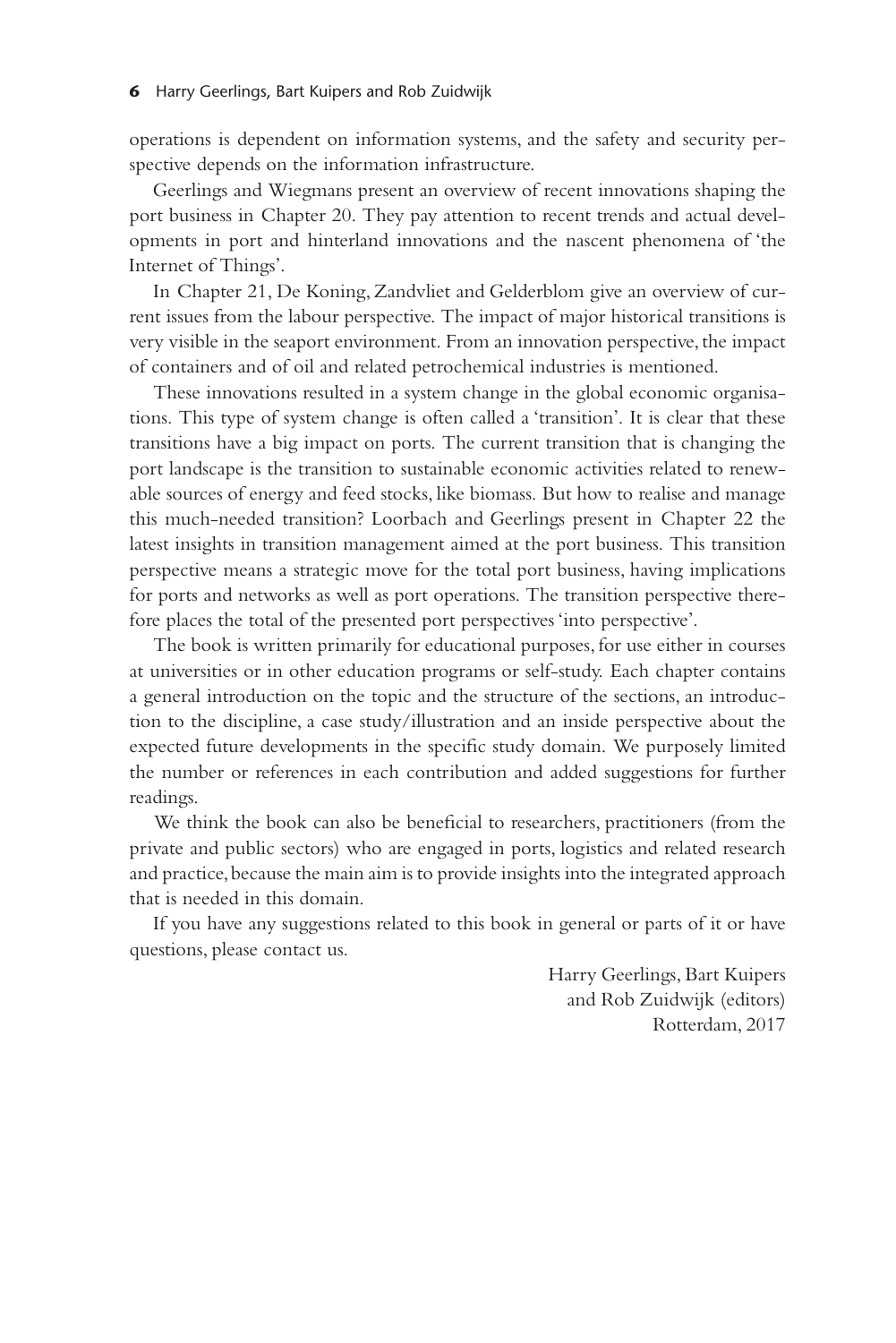#### Ports and networks

CBS (2015) Central Bureau of Statistics Netherlands. Retrieved from www.cbs.nl De Langen, P. W. (2003). The Performance of Seaport Clusters. Erim, Erasmus University Rotterdam, Netherlands.

De Langen, P. W. , Nijdam, M. H. , and Van der Horst, M. R. (2007) New indicators to measure port performance. Journal of Maritime Research, 4(1), 2336.

De Langen, P. W. , Nijdam, M. H. , and Van der Lugt, L. M. (2012) Port Economics, Policy and Management. Rotterdam, Erasmus University Rotterdam.

De Wit, J. G. , and Van Gent, H. A. (2001) Economie en transport. Utrecht: Lemma. Ducruet, C. B. , and Van der Horst, M. R. (2009) Transport integration at European ports: Measuring the role and position of intermediaries. European Journal of Transport and Infrastructure Research, 9(2), 121142.

Erasmus University Rotterdam (2015) Port Monitor 2013: The Economic Value of the Dutch Seaports. Regional, Port and Transport Economics, Erasmus University Rotterdam.

Haezendonck, E. , Verbeke, A. , and Coack, C. (2006) Strategic positioning analysis for seaports. Research in Transportation Economics, 6, 141169.

Port of Rotterdam (2017) Graphical Maps Port of Rotterdam. Retrieved from www.portofrotterdam.com Stopford, M. (2009) Maritime Economics (3rd ed.). Abingdon, Routledge.

Van Klink, H. A. (1995) Towards the Borderless Mainport Rotterdam: An Analysis of Functional, Spatial and Administrative Dynamics in Port Systems. Thesis publishers.

World Bank (2007) Port Reform Toolkit, Module 2: Alternative Port Management Structures and Ownership Models (2nd ed.). Washington, DC: World Bank.

Bird, J. H. (1971). Seaports and seaport terminals (Vol. 158). Hutchinson.

Brooks, M. R. , & Cullinane, K. (Eds.). (2006) Devolution, Port Governance and Port Performance. Vol. 17, Salt Lake City, Elsevier.

Cullinane, K. (2011) The International Handbook of Maritime Economics. Cheltenham, Edward Elgar.

Merk, O. (2013) The Competitiveness of Global Port-Cities: Synthesis Report. OECD Regional Development Working Papers, 2013/13, Paris, OECD.

Talley, W. K. (2009) Port Economics. London, Routledge.

Carbone, V. , and Martino, M. D. (2003) The changing role of ports in supply-chain management: An empirical analysis. Maritime Policy & Management, 30(4), 305320.

Heijmann, F. , and Hesketh, D. (2014) The Pipeline Interface. Retrieved from www.cassandraproject.eu

Hesketh, D. (2009) Seamless electronic data and logistics pipelines shift focus from import declarations to start of commercial transaction. World Customs Journal, 3(1), 27â32.

Notteboom, T. , and Rodrigue, J.-P. (2005) Port regionalization: Towards a new phase in port development. Maritime Policy and Management, 32(3), 297313.

Robinson, R. (2002) Ports as elements in value-driven chain systems: The new paradigm. Maritime Policy & Management, 29(3), 241255.

Veenstra, A. , Zuidwijk, R. , and Van Asperen, E. (2012) The extended gate concept for container terminals: Expanding the notion of dry ports. Maritime Economics and Logistics, 14, 14â32.

Zuidwijk, R. , and Veenstra, A. (2015) The value of information in container transport. Transportation Science, 49(2), 675685.

Van Baalen, P. , Zuidwijk, R. , and Van Nunen, J. (2009) Port inter-organizational information systems: Capabilities to service global supply chains. Foundations and Trends in Technology, Information and Operations Management, 2(23), 81241.

Dooms, M. , Van der Lugt, L. , and De Langen, P. W. (2013) International strategies of port authorities: The case of the Port of Rotterdam authority. Research in Transportation Business & Management, 8, 148157.

Hollen, R.M.A. (2015) Exploratory Studies into Strategies to Enhance Innovation-driven International Competitiveness in a Port Context: Toward Ambidextrous Ports. ERIM PhD Series Research in Management, No. 372. Retrieved from http://repub.eur.nl/pub/78881. ISBN 978-90- 5892-422-3.

Hollen, R.M.A. , Van den Bosch, F.A.J. , and Volberda, H. W. (2013) Business model innovation of the Port of Rotterdam authority (20002012). In: Kuipers, B. and Zuidwijk, R. (eds.) Smart Port Perspectives: Essays in Honour of Hans Smits. Rotterdam, SmartPort, 2947.

Hollen, R.M.A. , Van den Bosch, F.A.J. , and Volberda, H. W. (2015) Strategic levers of port authorities for industrial ecosystem development. Maritime Economics and Logistics, 17(1), 7996.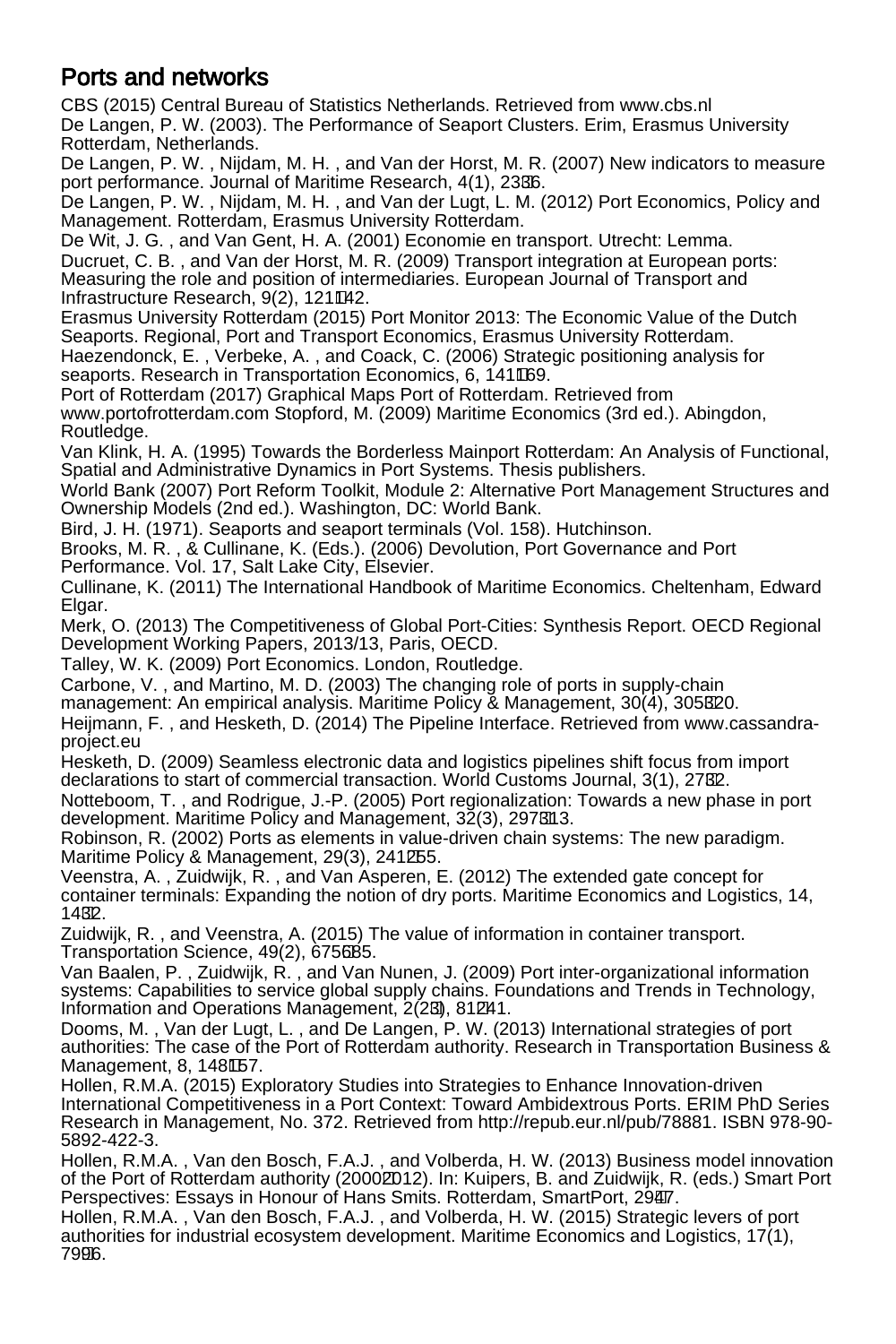Huybrechts, M. , Meersman, H. , Van de Voorde, E. , Van Hooydonk, E. , Verbeke, A. , and Winkelmans, W. (eds.) (2002) Port Competitiveness: An Economic and Legal Analysis of the Factors Determining the Competitiveness of Seaports. Antwerp, Editions De Boeck. Moon, H. C. , Rugman, A. M. , and Verbeke, A. (1995) The generalized double diamond approach to international competitiveness. Research in Global Strategic Management, 5, 97â114.

Porter, M. E. (1990) The Competitive Advantage of Nations. New York, The Free Press. Robinson, R. (2002) Ports as elements in value-driven chain systems: The new paradigm. Maritime Policy & Management, 29(3), 241255.

Schwab, K. (ed.) (2015) The Global Competitiveness Report 20152016. Geneva, World Economic Forum. ISBN-10: 92-95044-99-1.

Van den Bosch, F.A.J. , and Hollen, R.M.A. (2015) Insights From Strategic Management Research into the Port of Rotterdam for Increasing the Strategic Value of Shanghai Port for China: The Levers of Strategic Connectivity and Institutional Innovation. Asian Economic Transformation: System Design and Strategic Adjustment, 113â126. Shanghai Forum 2014 Publication. ISBN 978-7-309-11417-1.

Van den Bosch, F.A.J. , Hollen, R.M.A. , Volberda, H. W. , and Baaij, M. G. (2011) The Strategic Value of the Port of Rotterdam for the International Competitiveness of the Netherlands: A First Exploration (Accessible through ResearchGate; www.researchgate.net). Rotterdam, INSCOPE. ISBN 978-90-817220-2-5.

Van der Lugt, L. M. , Dooms, M. , and Parola, F. (2013) Strategy making by hybrid organizations: The case of the port authority. Research in Transportation Business & Management, 8, 103113.

Verhoeven, P. (2010) A review of port authority functions: Towards a renaissance? Maritime Policy & Management, 37(3), 247270.

Frenken, K. , Van Oort, F. , and Verburg, T. (2007) Related variety, unrelated variety and regional economic growth. Regional Studies, 41(5), 685697.

Haezendonck, E. (2001) Essays on Strategy Analysis for Seaports. Leuven, Garant. Ng, A. (2009) Port Competition: The Case of North Europe. Saarbrcken, VDM Verlag. Vonck, I. , and Notteboom, T. E. (2015) Strategic Evaluation of the Belgian Port Sector and Accompanying Services. Research report commissioned by ING Bank.

Baird, Alfred J. (2000) Port privatisation: Objectives, extent, process, and the UK experience. Maritime Economics & Logistics, 2(3), 177194.

Baltazar, R. , and Brooks, M. R. (2007) Port governance, devolution, and the matching framework: A configuration theory approach. In: Brooks, M. R. and Cullinane, K. (eds.) Devolution, Port Governance and Port Performance. London, Elsevier, 379403.

De Langen, P. W. (2004) Analysing the performance of seaport clusters. In: Pinder, D. and Slack, B. (eds.) Shipping and Ports in the 21st Century. London, Routledge, 8298.

De Langen, P. W. (2008) Ensuring Hinterland Access: The Role of PAs. Discussion Paper of OECD International Transport Forum, Paris, France.

De Langen, P. W. , and Heij, C. (2014) Corporatisation and performance: A literature review and an analysis of the performance effects of the corporatisation of Port of Rotterdam authority. Transport Reviews,  $34(3)$ ,  $396414$ .

De Langen, P. W. , and Van der Lugt, L. M. (2017) Institutional reforms of port authorities in the Netherlands: The establishment of port development companies. Research in Transportation Business & Management, 22, 16.

Dooms, M. , Van der Lugt, L. , and De Langen, P. W. (2013) International strategies of port authorities: The case of the Port of Rotterdam authority. Research in Transportation Business & Management, 8, 148157.

Goss, R.O. (1990) Economic policies and seaports: Strategies for PAs. Maritime Policy and Management, 17(4), 273287.

Notteboom, T. (2007) Strategic challenges to container ports, in devolution, port governance and port performance. Research in Transportation Economics, 17, 2952.

Notteboom, T. , and Rodrigue, J.-P. (2005) Port regionalization: Towards a new phase in port development. Maritime Policy and Management, 32(3), 297313.

Notteboom, T. , and Winkelmans, W. (2001) Structural changes in logistics: How will port authorities face the challenge? Maritime Policy and Management, 28(1), 7189.

Olson, M. (1971) The Logic of Collective Action: Public Goods and the Theory of Groups. Cambridge, MA, Harvard University Press.

Reve, T. (1990). The firm as a nexus of internal and external contracts. The Theory of the Firm: Critical Perspectives on Business and Management, 310â334.

Robinson, R. (2002) Ports as elements in value-driven chain systems: The new paradigm. Maritime Policy & Management, 29(3), 241255.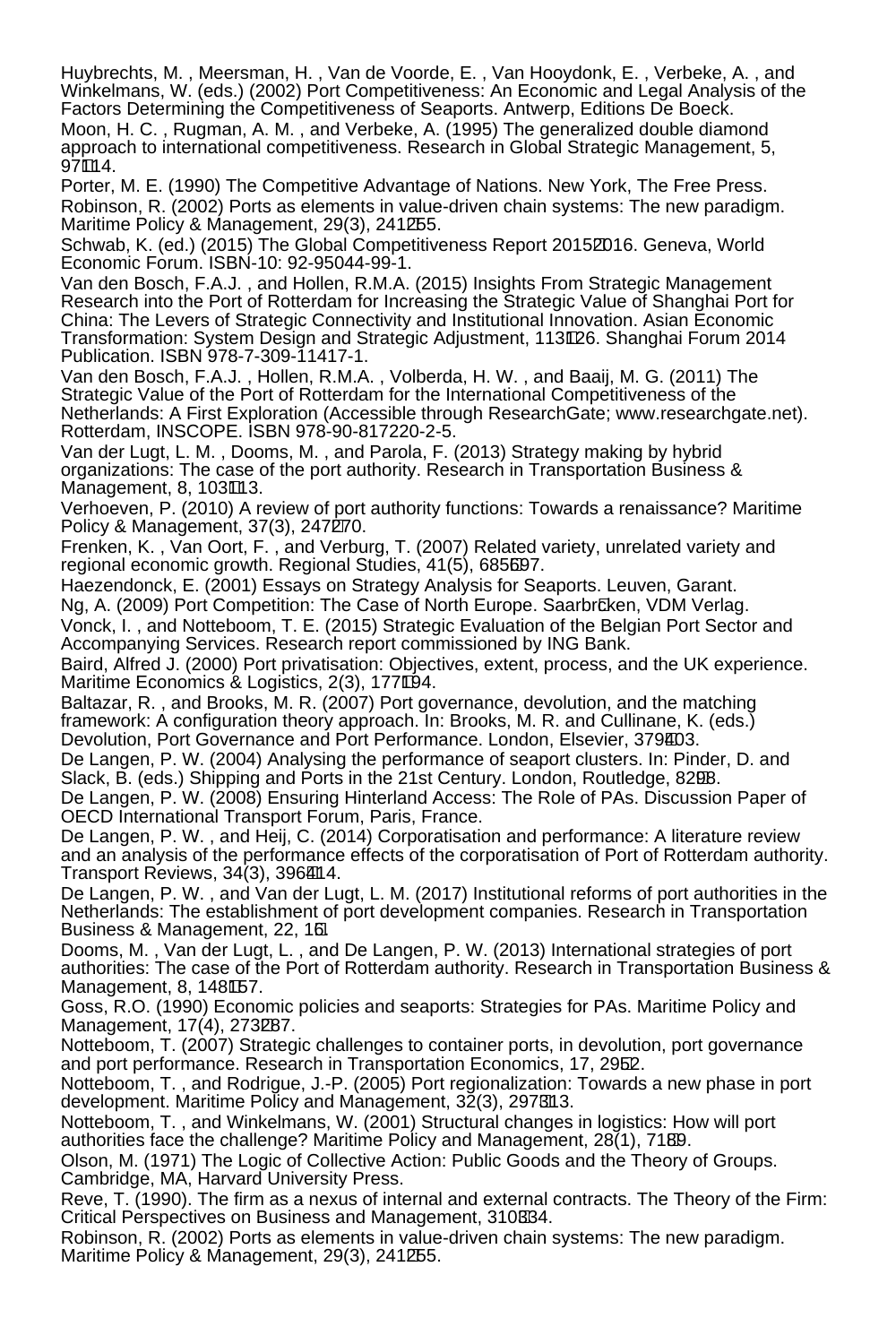Van der Lugt, L. M. , and De Langen, P. W. (2007) Port Authority Strategy: Beyond the Landlord, a Conceptual Approach. Proceedings of IAME Conference, Athens, 2007. Verhoeven, P. (2010) A review of port authority functions: Towards a renaissance? Maritime Policy & Management, 37(3), 247270.

Williamson, O. E. (1985) The Economic Institutions of Capitalism: Firms, Markets, Relational Contracting. New York, The Free Press.

Bird, J. (1963) The Major Seaports of the United Kingdom. London, Hutchinson.

66 Notteboom, T. , De Langen, P. , & Jacobs, W. (2013) Institutional plasticity and path dependence in seaports: Interactions between institutions, port governance reforms and port authority routines. Journal of Transport Geography, 27, 26â35.

Van der Lugt, L. M. (2015) Beyond the Landlord: A Strategic Management Perspective on the Port Authority. Doctoral thesis, Amsterdam, VU.

Verhoeven, P. (2009) European ports policy: Meeting contemporary governance challenges. Maritime Policy and Management, 36(1), 79101.

Verhoeven, P. , and Vanoutrive, T. (2012) A quantitative analysis of European port governance. Maritime Economics & Logistics,  $14(2)$ ,  $178203$ .

Baumol, W. J. (1977) On the proper cost tests for natural monopoly in a multiproduct industry. American Economic Review, 67, 809822.

Campbell, D. (1994) Foreign investment, labour immobility and the quality of employment. International Labour Review, 133(2), 185188.

Couper, A. D. (1986) New Cargo-Handling Techniques: Implications for Port Employment and Skills. Geneva, International Labour Office.

ESPO (2011) European Port Governance: Report of an Inquiry into the Current Governance of European Seaports. European Sea Ports Organisation (ESPO).

European Commission (2013). Proposal for a Regulation of the European Parliament and of the Council Establishing a Framework on Market Access to Port Services and Financial Transparency of Ports. European Commission.

Gordon, R. J. (2016). The Rise and Fall of American Growth: The US Standard of Living since the Civil War. Princeton, NJ, Princeton University Press.

Goss, R. O. (1993) Port Privatisation: The Public Interest. Proceedings of the 9th Port Logistics Conference, Alexandria, Egypt.

Haralambides, H. E. (2002) Competition, excess capacity and the pricing of port infrastructure. International Journal of Maritime Economics, 4, 323347.

Haralambides, H. E. (2012) Ports: Engines for Growth and Employment. European Ports Policy Review: Unlocking the Growth Potential. European Commission, Brussels, 25â26 September 2012.

ILO (1995a) Social and Labour Problems Caused by Structural Adjustment in the Port Industry of Selected Countries in the Asia-Pacific Region. Geneva, International Labour Organisation. ILO (1995b) Social and Labour Effects of Structural Adjustment Programmes in the World Port Industry. Geneva, International Labour Organisation.

Milanovic, B. (2012) Global Income Inequality by the Numbers: In History and Now. An Overview. World Bank Policy Research, Working Paper 6259, Washington, World Bank. Retrieved from http://elibrary.worldbank.org/doi/pdf/10.1596/1813-9450-6259.

Mosca, M. (2008) On the origins of the concept of natural monopoly. The European Journal of the History of Economic Thought, 45(2), 317â353.

Musgrave, R. (1969) Provision of social goods. In: Margolis, J. and Guitton, H. (eds.) Public Economics. New York, St. Martins Press.

88 Rimmer, P. (1984) Japanese seaports: Economic development and state intervention. In: Hoyle, B. and Hilling, D. (eds.) Seaport Systems and Spatial Change. Chichester, John Wiley & Sons Ltd., 99134.

Shoup, C. S. (1969) Public Finance. Chicago, Aldine.

World Bank (1994) World Development Report 1994: Infrastructure for Development. New York, Oxford University Press.

Acciaro, M. (2013) A critical review of port pricing literature: What role for academic research? The Asian Journal of Shipping and Logistics, 29(2), 207228.

Adam, C. , Cavendish, W. , and Mistry, P. S. (1992) Adjusting Privatization: Case Studies From Developing Countries. London, James Curry Ltd.

Baird, A. (1994) Port Privatisation in the UK, A Flawed Process. Proceedings of the World Port Privatisation Conference 1994, London, World Port Privatisation Conference.

Barros, C. P. , Haralambides, H. E. , Hussain, M. , and Peypoch, N. (2011) Seaport efficiency and productivity growth In: Cullinane, K. (ed.) International Handbook of Maritime Economics. Cheltenham, Edward Elgar, 363â382.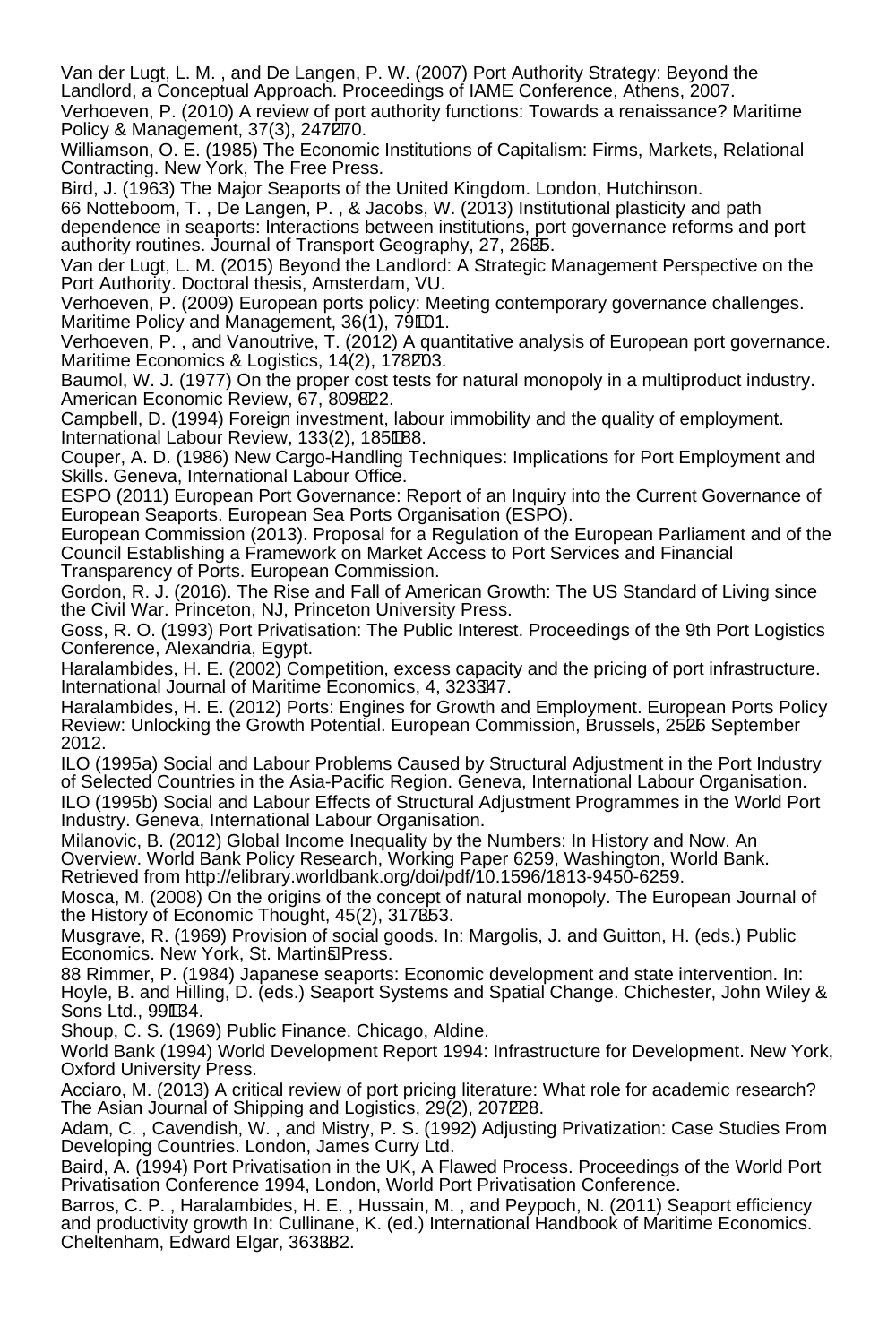Beplat, K. (1989) Mega Trends in Containerization: Directions and Projections. Hamburg, Reinecke & Ass.

Bureau of Transport and Communications Economics (1988) Economic Significance of the Waterfront. Information Paper 29, Canberra, Australian Government Publishing Service. Dicken, P. (1992) Global Shift: The Internationalization of Economic Activity. London, Paul Chapman Publishing Ltd., Chapter 2, 4, 6, 13.

Haralambides, H. E. , and Acciaro, M. (2015) The new European port policy proposals: Too much ado about nothing? Maritime Economics and Logistics,  $17(2)$ ,  $127141$ .

Haralambides, H. E. , and Gujar, G. (2011) The Indian dry ports sector: Pricing policies and opportunities for public-private partnerships. Research in Transportation Economics, 33, 51â58. Haralambides, H. E. , Verbeke, A. , Musso, E. , and Benacchio, M. (2005) Port financing and pricing in the EU: Theory, politics and reality. In: Lee, T. W. and Cullinane, K.P.B. (eds.) World Shipping and Port Development. Basingstoke, Palgrave-Macmillan, 199216.

Harding, A. S. (1990) Restrictive Labour Practices in Seaports. Washington, The World Bank. Kikeri, S. , Nellis, J. , and Shirley, M. (1992) Privatisation: The Lessons of Experience. Washington, World Bank.

Kotwal, M. (1992) Indian Country Report Presented at the Asia/Pacific Rim Dockersâ Seminar. International Transport Workers Federation, Yokohama, 57 October 1992.

Notteboom, T. , Verhoeven, P. , and Fontanet, M. (2012) Current practices in European ports on the awarding of seaport terminals to private operators: Towards an industry good practice guide. Maritime Policy & Management, 39(1), 107123.

OECDDAC (1993) Development Co-operation: Aid in Transition. Report by A. R. Love, Development Assistance Committee (DAC), 3942.

Oxford Economics (2011) The New Digital Economy: How it Will Transform Business. A Research Paper Produced in Collaboration with AT&T, Cisco, Citi, PwC & SAP.

Port Development International (1988) Thailand, the Privatisation Process. November 1988, 1621.

89 Port Development International (1993) Privates on Parade. December/January 1993, 3353. Ports and Harbours Bureau of Japan, Ministry of Transport (1993) Ports and Harbours in Japan 1993. Japan, Ministry of Transport.

Rosenstein-Rodan, P. N. (1943) Problems of industrialisation of Eastern and South-Eastern Europe. The Economic Journal, 53(210/211), 202211.

Shirley, M. , and Nellis, J. (1991) Public Enterprise Reform: The Lessons of Experience. Washington, World Bank.

Singh, A. (1994) Global economic changes, skills and international competitiveness. International Labour Review, 133(2), 167183.

Slack, B. , and Starr, J. (eds.) (1994) Containerization and the load centre concept. Maritime Policy and Management, 21(3), 185.

Thomas, B. (1994) The privatization of United Kingdom seaports. Maritime Policy Management, 21(3), 181195.

World Bank (2001). World Bank Port Reform Toolkit. www.worldbank.org/transport/ports/toolkit. Ducruet, C. , and Lee, S. W. (2006) Frontline soldiers of globalisation: Port-city evolution and regional competition. Geojournal,  $67(2)$ , 107122.

Giuliano, G., and OBrien, T. (2008) Extended gate operations at the ports of Los Angeles and Long Beach: A preliminary assessment. Maritime Policy and Management, 35(2), 215235. Hall, P.V. , and Jacobs, W. (2012) Why are maritime ports (still) urban, and why should policymakers care? Maritime Policy and Management, 39(2), 189206.

Hoyle, B. (1989) The port-city interface: Trends, problems and examples. Geoforum, 20(4), 429â435.

ITF/OECD (2015) The Impact of Mega-ships, International Transport Forum. Paris, OECD. OECD (2011) Environmental Impacts of International Shipping: The Role of Ports. Paris, OECD Publishing.

OECD (2014) The Competitiveness of Global Port-cities: Synthesis Report. Paris, OECD. Vigari, A. (1981) Maritime industrial development areas: Structural evolution and implications for regional development. In: Hoyle, B. and Pinder, D. (eds.) Cityport Industrialization and Regional Development; Spatial Analysis and Planning Strategies. Oxford, Pergamon Press.

106 Hein, C. (Ed.). (2011) Port Cities: Dynamic Landscapes and Global Networks. London, Rout-ledge Publishing.

Hesse, M. (2008) The City as a Terminal: The Urban Context of Logistics and Freight Transport. Aldershot, Ashgate Publishing.

Vroomans, J. , Kuipers, B. , and Geerlings, H. (2016) Understanding Governance Perspectives and Handling Dynamics: The Role of Cultural Dynamics in the Port-City Relationships. Paper ID41, Proceedings IAME Conference Hamburg.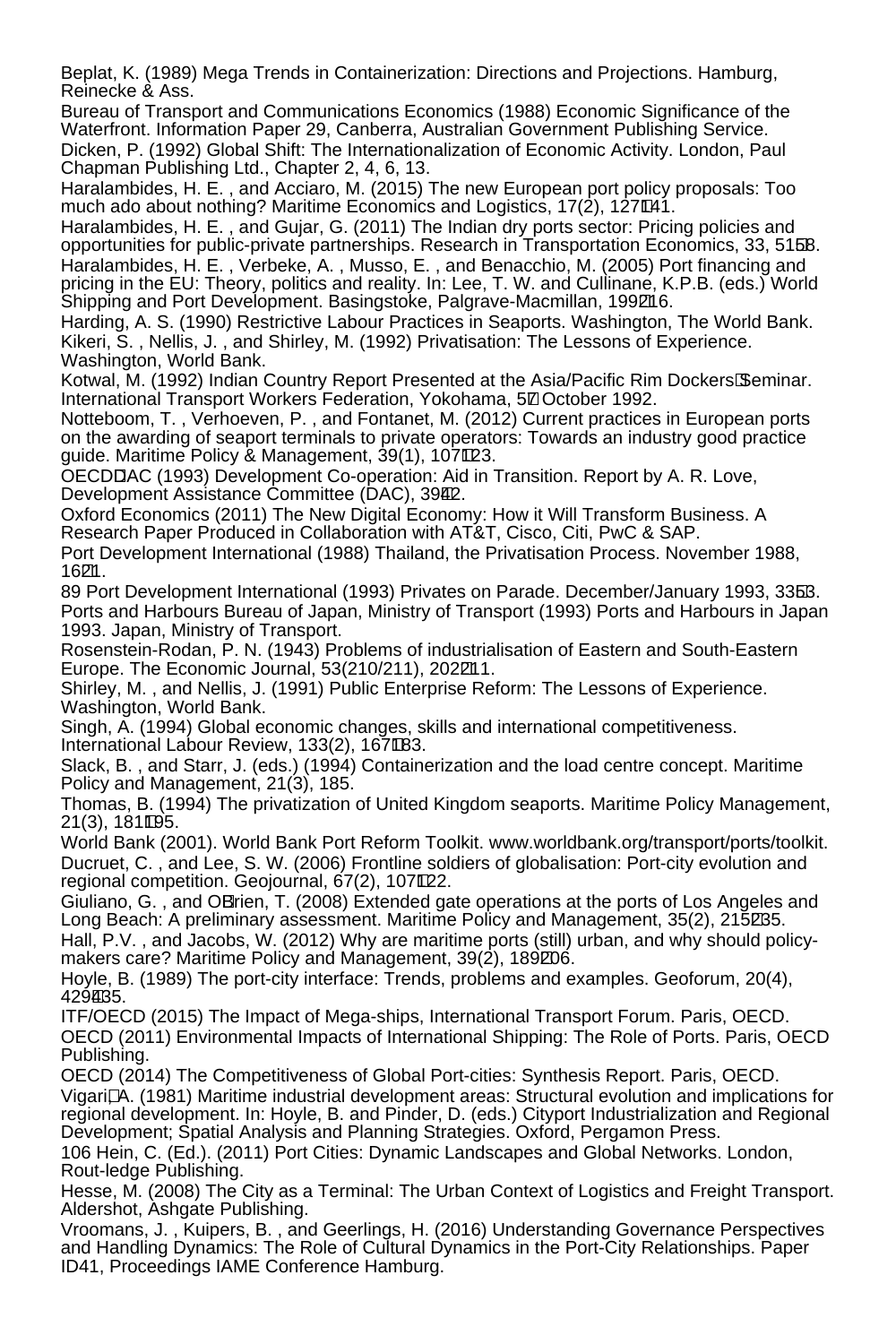Wang, J. , Olivier, D. , Notteboom, T. , and Slack, B. (Eds.). (2007) Ports, Cities and Global Supply Chains. Aldershot, Ashgate Publishing.

AAPA , American Association of Port Authorities. Retrieved from www.aapaports.org/Industry/content.cfm?ItemNumber=1032

De Langen, P. , Nijdam, M. , and Van der Horst, M. (2007) New indicators to measure port performance. Journal of Maritime Research, IV(1), 2336.

UNCTAD (1976) Port Performance Indicators. United Nations Conference on Trade and Development, New York, May.

Bichou, K. , and Gray, R. (2004) A logistics and supply chain management approach to port performance measurement. Maritime Policy & Management: The Flagship Journal of International Shipping and Port Research, 31(1), 4767.

Chow, G. , Heaver, T. D. , and Henriksson, L. E. (1994) Logistics performance: Definition and measurement. International Journal of Physical Distribution & Logistics Management, 24(1), 1728.

De Castilho, B. , and Daganzo, C. F. (1993). Handling Strategies for Import Containers at Marine Terminals. University of California Transportation Center.

Geerlings, H. and van Duin, R. (2011). A new method for assessing CO 2-emissions from container terminals: a promising approach applied in Rotterdam. Journal of Cleaner Production, 19(67), 657666.

Kim, K. H. , and Kim, H. B. (2002). The optimal sizing of the storage space and handling facilities for import containers. Transportation Research Part B: Methodological, 36(9), 821â835. Marlow, P. B., and Paixo, A. C. (2003) Measuring lean ports performance. International Journal of Transport Management,  $1(4)$ ,  $189202$ .

Talley, W. K. (1994) Performance indicators and port performance evaluation. The Logistics and Transportation Review, 30(4), 339352.

Talley, W. K. (2006) Chapter 22 port performance: An economics perspective. Research in Transportation Economics, 17, 499516.

Tongzon, J. L. (1995) Determinants of port performance and efficiency. Transportation Research Part A: Policy and Practice, 29(3), 246252.

Burns, L. (1979) Transportation, Temporal, and Spatial Components of Accessibility. Lexington, MA, Lexington Books.

European Environment Agency (2016) Modal Split of Freight Transport in EU 27, 19902030. Retrieved from www.eea.europa.eu/data-and-maps/figures/modal-split-of-freight-trans port-ineu-27-1990-2030, accessed 2016.

Geurs, K. T. , and Van Wee, B. (2004) Accessibility evaluation of land-use and transport strategies: Review and research directions. Journal of Transport Geography, 12, 127â140. Gould, P. R. (1969) Spatial Diffusion. Washington, Association of American Geographers. Hansen, W. G. (1959) How accessibility shapes land use. Journal of the American Institute of

Planners, 25(2), 7376. Kennisinstituut voor Mobiliteitsbeleid (2014) Mobiliteitsbeeld 2014. Ministerie van Infrastructuur en Milieu.

Logica. (2009) Functionele specificatie, applicatie voor LIVRA praktijkproeven Voorspelling en Samenhang. Technical Report, The Netherlands, December 18, 2009.

Morris, J. M. , Dumble, P. , and Wigan, M. R. (1978) Accessibility indicators for transport planning. Transportation Research Part A: General, 13, 91109.

Negenborn, R. R. , Lukszo, Z. , and Hellendoorn, H. (eds.) (2010) Intelligent Infrastructures. Dordrecht, The Netherlands, Springer.

Notteboom, T. , and Winkelmans, W. (2004) Factual Report on the European Port Sector: FR-WP1: Overall Market Dynamics and Their Influence on the Port Sector. Brussels, European Sea Ports Organisation (ESPO).

Ocampo-Martinez, C. , and Negenborn, R. R. (eds.) (2015) Transport of Water Versus Transport Over Water. New York, Springer.

Schreiter, T. , Van Lint, J.W.C. , and Hoogendoorn, S.P. (2013) Vehicle-Class Specific Control of Freeway Traffic. Proceedings of the Transportation Research Board 92nd Annual Meeting, 13-0585, 2013.

Van der Horst, M. R. , and De Langen, P. W. (2008) Coordination in hinterland transport chains: A major challenge for the seaport community. Maritime Economics and Logistics, 10, 108129. Paardenkooper-Suli, K. M. (2014) The Port of Rotterdam and the Maritime Container: The Rise and Fall of Rotterdams Hinterland (19662010). Erasmus University Rotterdam.

Van den Berg, R. (2015) Strategies and New Business Models in Intermodal Hinterland Transport. Eindhoven, Eindhoven University of Technology.

Agentschap Wegen en Verkeer (2010) A11 verbinden en verbeteren! Informatiebrochure. www.zeebruggeopen.be/wp-content/uploads/brochure-a11.pdf.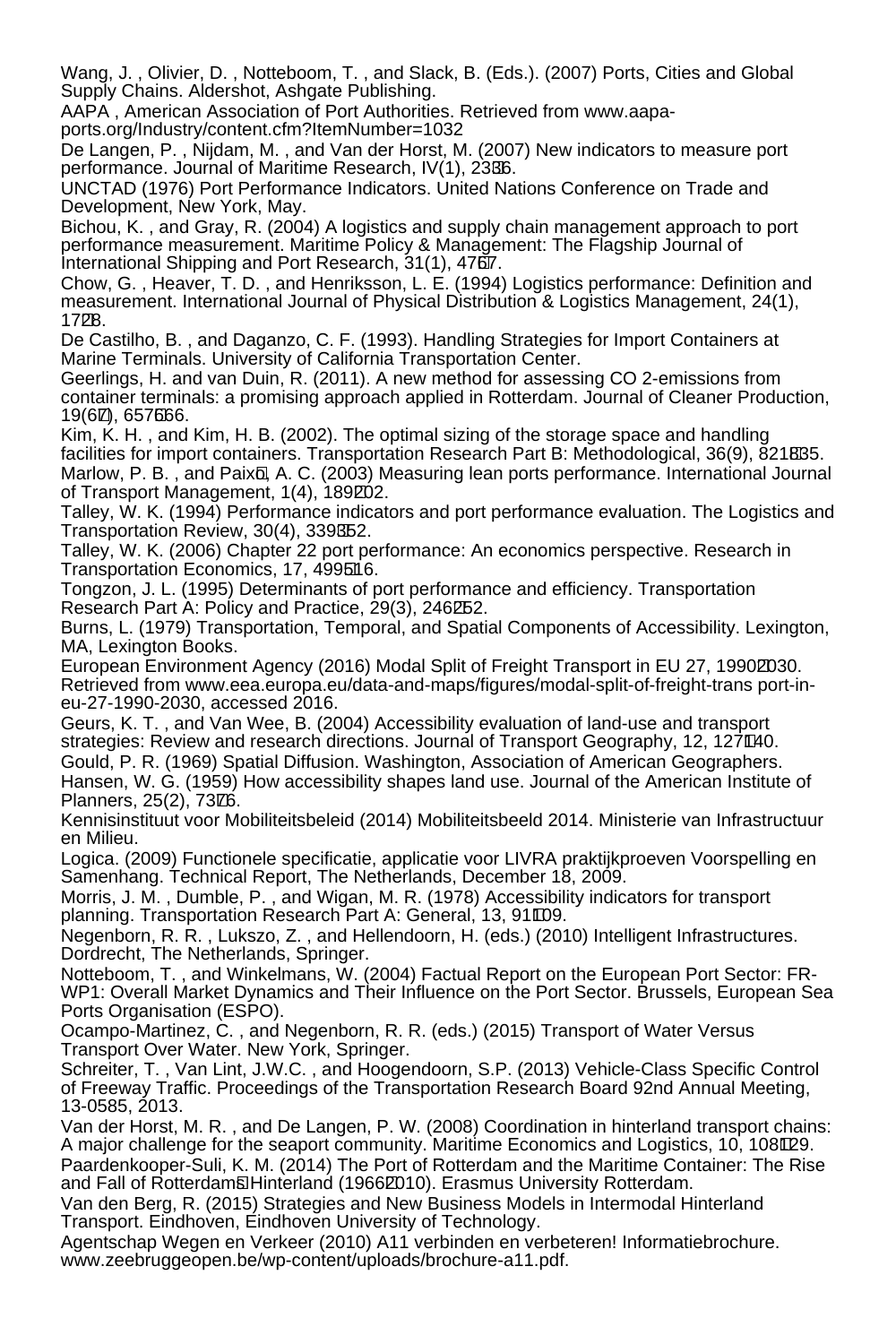Aronietis, R. , Van de Voorde, E. , and Vanelslander, T. (2011) Competitiveness Determinants of Some European Ports in the Containerized Cargo Market. Proceedings of the BIVEC-GIBET Transport Research Day 2011, Namur, University Press.

Idea Consult (2002) Economische positionering van de haven van Brugge-Zeebrugge. Brussels.

Meersman, H. , Van de Voorde, E. , and Vanelslander, T. (2010) Port competition revisited. Review of Business and Economics, 55(2), 210232.

Nellthorp, J. , Sansom, T. , Bickel, P. , Doll, C. , and Lindberg, G. (2001) Valuation Conventions for UNITE, Working Funded by 5th Framework RTD Programme. Institute for Transport Studies, Leeds, University of Leeds.

Resource Analysis (2008) Haalbaarheidsstudie Seine-Schelde West. Maatschappelijke kostenbatenanalyse, financiering en macro-economische impact.

Resource Analysis, Technum, Tritel, IMDC (2009) Haalbaarheidsstudie Seine-Schelde West. Gevoeligheidsanalyses trafiekprognoses en MKBA.

UNITE (UNIfication of accounts and marginal costs for Transport Efficiency) (2003) Competitive and Sustainable Growth (Growth) Programme. Pilot Accounts for Belgium. Work funded by 5th Framework RTD Programme. STRATEC, Brussels, July 2002. Retrieved from www.its.leeds.ac.uk/projects/unite/downloads/D12\_Annex1.doc.

Blauwens, G. (1988) Welvaartseconomie en kosten-batenanalyse. MIM, Antwerp. Blauwens, G. , De Baere, P. , and Van de Voorde, E. (2016) Transport Economics. De Boeck, Antwerp.

Ferrari, C. , Parola, F. , and Gattorna, E. (2011) Measuring the Quality of Port Hinterland Accessibility: The Ligurian Case Transport Policy. Elsevier, Amsterdam.

Finger, M. , and Messulam, P. (Eds.). (2015) Rail Economics, Policy and Regulation in Europe. Cheltenham, Edward Elgar, 138170.

Van Hassel, E., Meersman, H., Van de Voorde, E., & Vanelslander, T. (2016) NorthSouth Container Port Competition in Europe: The Effect of Changing Environmental Policy. Research in Transportation Business & Management.

Zhang, A. (2008) The Impact of Hinterland Access Conditions on Rivalry between Ports. Retrieved from oecd-ilibrary.org.

Coase, R. H. (1937) The nature of the firm. Economica, 4, 386405.

De Langen, P. W. (2007) Port competition and selection in contestable hinterlands; the case of Austria. European Journal of Transport and Infrastructure Research, 7(1), 114.

Demsetz (1967) Towards a theory of property rights. American Economic Review, 57, 347â359. ECT (2014) European Gateway Service. Retrieved from www.extendedgatewayservices.com, accessed 21 November 2014.

Giuliano, G., and OBrien, T. (2007) Reducing port-related truck emissions: The terminal gate appointment system at the Ports of Los Angeles and Long Beach. Transportation Research Part D: Transport and Environment, 12(7), 460473.

Keyrail (2013) Project Ketenregie (Project Chain Management). Retrieved from www.keyrail.nl/ketenregie, accessed 3 November 2013.

NextLogic (2012) Performance Measurement: Results Baseline Measurement. Retrieved from www.nextlogic.nl/ketenoptimalisatie-containerbinnenvaart/performance-meting

Notteboom, B. (2004) Inter-firm Collaboration, Learning and Networks: An Integrated Approach. London, Routledge.

177 Olson, M. (1971) The Logic of Collective Action: Public Goods and the Theory of Groups. Cambridge, MA, Harvard University Press.

Port of Los Angeles (2014) Extended Terminal Gate. Retrieved from

www.portoflosangeles.com, accessed 21 November 2014.

Port of Rotterdam (2011) Port Vision 2030: Port Compass. Strategy Document, Port of Rotterdam Authority.

Slack, B. , and Starr, J. (1994) Containerization and the load centre concept. Maritime Policy and Management, 21(3), 185.

Stopford, M. (2002) Is the Drive For Ever Bigger Containerships Irresistible? Lloyds List Shipping Forecasting Conference, 26th April 2002.

Van der Horst, M. R. , and De Langen, P. W. (2008) Coordination in hinterland transport chains: A major challenge for the seaport community. Journal of Maritime Economics & Logistics, 10(1), 108â129.

Van der Horst, M. R. , and Van der Lugt, F. (2014) An institutional analysis of coordination in liberalized port-related railway chains: An application to the port of Rotterdam. Transport Reviews, 34(1), 6885.

Veenstra, A. , Zuidwijk, R. , and Van Asperen, E. (2012) The extended gate concept for container terminals: Expanding the notion of dry ports. Maritime Economics and Logistics, 14,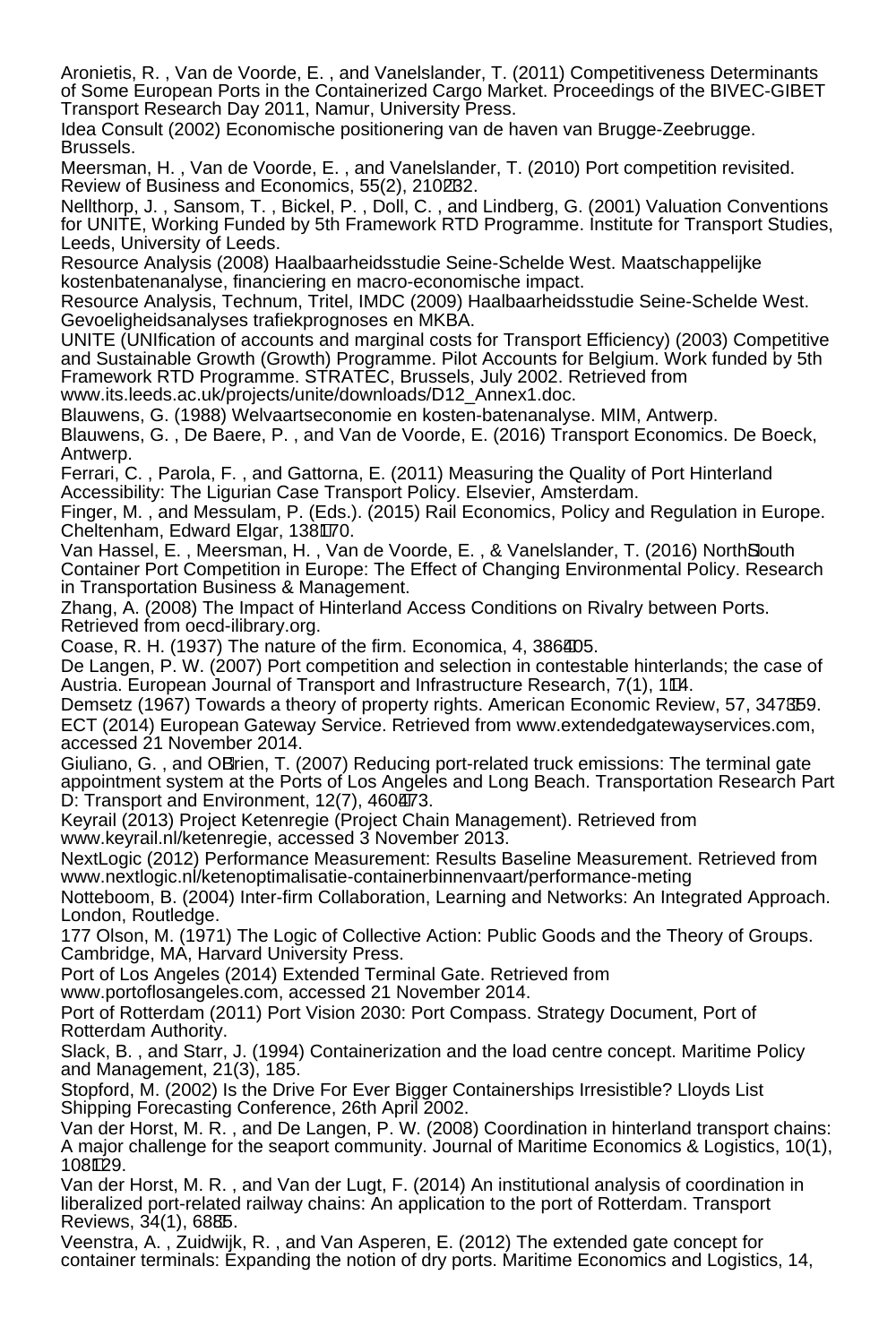1432

Williamson, O. E. (1996) The Mechanisms of Governance. New York, Oxford University Press. Bergqvist, R. , Macharis, C. , Meers, D. , and Woxenius, J. (2015) Making hinterland transport more sustainable a multi actor multi criteria analysis. Research in Transportation Business & Management, 14, 8089.

Van den Berg, R. , and De Langen, P. W. (2011) Hinterland strategies of port authorities: A case study of the port of Barcelona. Research in Transportation Economics,  $33(1)$ , 614. Van der Horst, M. R. (2016) Coordination in Hinterland Chains. An Institutional Analysis of Portrelated Transport. TRAIL Thesis Series no T2016/19, The Netherlands Research School TRAIL.

#### Port Definition, Concepts and the Role of Ports in Supply Chains

CBS (2015) Central Bureau of Statistics Netherlands. Retrieved from www.cbs.nl De Langen, P. W. (2003). The Performance of Seaport Clusters. Erim, Erasmus University Rotterdam, Netherlands.

De Langen, P. W. , Nijdam, M. H. , and Van der Horst, M. R. (2007) New indicators to measure port performance. Journal of Maritime Research, 4(1), 2336.

De Langen, P. W. , Nijdam, M. H. , and Van der Lugt, L. M. (2012) Port Economics, Policy and Management. Rotterdam, Erasmus University Rotterdam.

De Wit, J. G. , and Van Gent, H. A. (2001) Economie en transport. Utrecht: Lemma. Ducruet, C. B. , and Van der Horst, M. R. (2009) Transport integration at European ports: Measuring the role and position of intermediaries. European Journal of Transport and Infrastructure Research, 9(2), 121142.

Erasmus University Rotterdam (2015) Port Monitor 2013: The Economic Value of the Dutch Seaports. Regional, Port and Transport Economics, Erasmus University Rotterdam. Haezendonck, E. , Verbeke, A. , and Coack, C. (2006) Strategic positioning analysis for seaports. Research in Transportation Economics, 6, 141169.

Port of Rotterdam (2017) Graphical Maps Port of Rotterdam. Retrieved from www.portofrotterdam.com Stopford, M. (2009) Maritime Economics (3rd ed.). Abingdon, Routledge.

Van Klink, H. A. (1995) Towards the Borderless Mainport Rotterdam: An Analysis of Functional, Spatial and Administrative Dynamics in Port Systems. Thesis publishers.

World Bank (2007) Port Reform Toolkit, Module 2: Alternative Port Management Structures and Ownership Models (2nd ed.). Washington, DC: World Bank.

Bird, J. H. (1971). Seaports and seaport terminals (Vol. 158). Hutchinson.

Brooks, M. R. , & Cullinane, K. (Eds.). (2006) Devolution, Port Governance and Port Performance. Vol. 17, Salt Lake City, Elsevier.

Cullinane, K. (2011) The International Handbook of Maritime Economics. Cheltenham, Edward Elgar.

Merk, O. (2013) The Competitiveness of Global Port-Cities: Synthesis Report. OECD Regional Development Working Papers, 2013/13, Paris, OECD.

Talley, W. K. (2009) Port Economics. London, Routledge.

#### Ports and Global Supply Chains

Carbone, V. , and Martino, M. D. (2003) The changing role of ports in supply-chain management: An empirical analysis. Maritime Policy & Management, 30(4), 305320. Heijmann, F. , and Hesketh, D. (2014) The Pipeline Interface. Retrieved from www.cassandraproject.eu

Hesketh, D. (2009) Seamless electronic data and logistics pipelines shift focus from import declarations to start of commercial transaction. World Customs Journal, 3(1), 27â32.

Notteboom, T. , and Rodrigue, J.-P. (2005) Port regionalization: Towards a new phase in port development. Maritime Policy and Management, 32(3), 297313.

Robinson, R. (2002) Ports as elements in value-driven chain systems: The new paradigm. Maritime Policy & Management, 29(3), 241255.

Veenstra, A. , Zuidwijk, R. , and Van Asperen, E. (2012) The extended gate concept for container terminals: Expanding the notion of dry ports. Maritime Economics and Logistics, 14,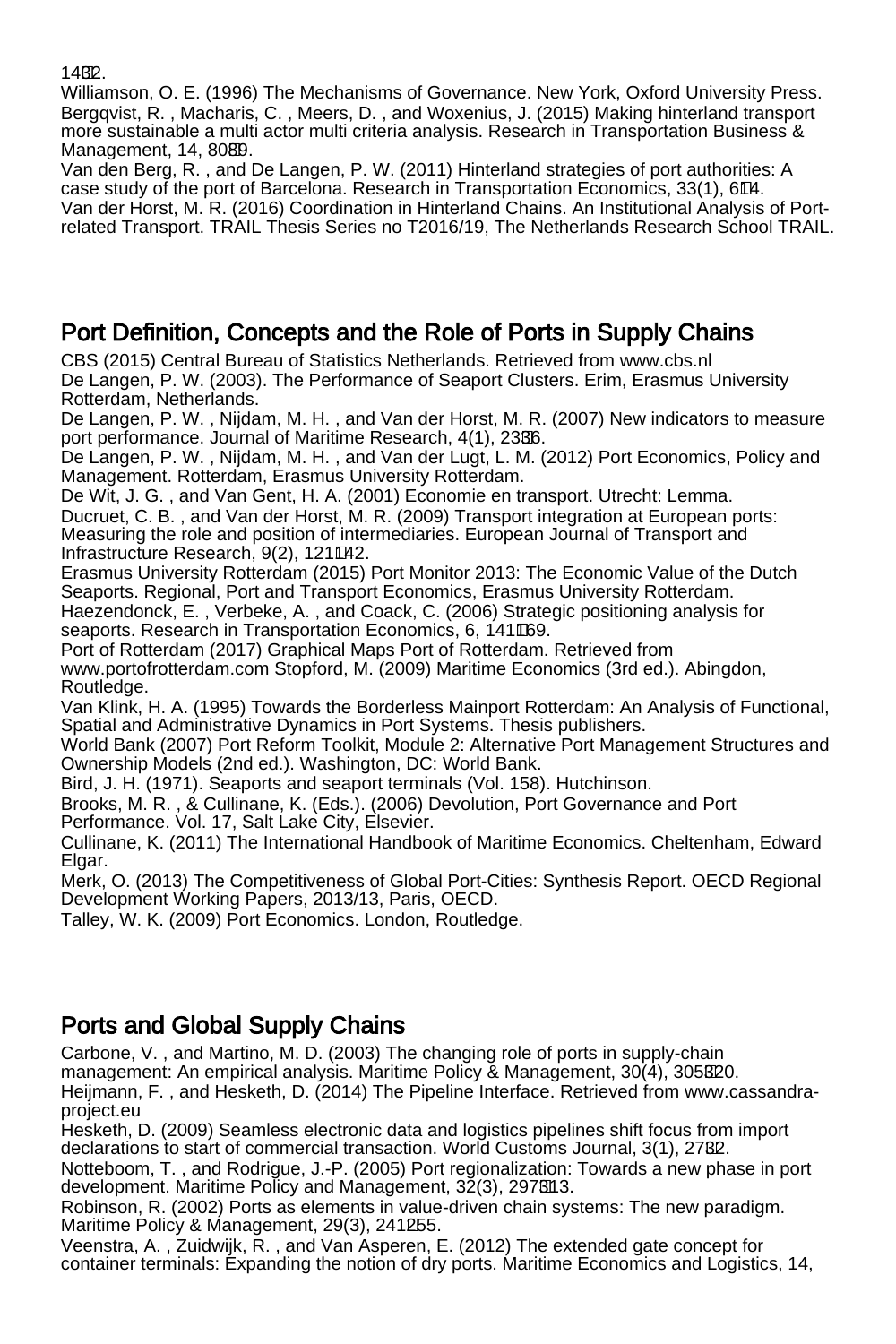1432

Zuidwijk, R. , and Veenstra, A. (2015) The value of information in container transport. Transportation Science, 49(2), 675â685.

Van Baalen, P. , Zuidwijk, R. , and Van Nunen, J. (2009) Port inter-organizational information systems: Capabilities to service global supply chains. Foundations and Trends in Technology, Information and Operations Management, 2(23), 81241.

#### How Ports Create Strategic Value for their Country

Dooms, M. , Van der Lugt, L. , and De Langen, P. W. (2013) International strategies of port authorities: The case of the Port of Rotterdam authority. Research in Transportation Business & Management, 8, 148157.

Hollen, R.M.A. (2015) Exploratory Studies into Strategies to Enhance Innovation-driven International Competitiveness in a Port Context: Toward Ambidextrous Ports. ERIM PhD Series Research in Management, No. 372. Retrieved from http://repub.eur.nl/pub/78881. ISBN 978-90- 5892-422-3.

Hollen, R.M.A. , Van den Bosch, F.A.J. , and Volberda, H. W. (2013) Business model innovation of the Port of Rotterdam authority (20002012). In: Kuipers, B. and Zuidwijk, R. (eds.) Smart Port Perspectives: Essays in Honour of Hans Smits. Rotterdam, SmartPort, 29â47.

Hollen, R.M.A. , Van den Bosch, F.A.J. , and Volberda, H. W. (2015) Strategic levers of port authorities for industrial ecosystem development. Maritime Economics and Logistics, 17(1), 7996.

Huybrechts, M. , Meersman, H. , Van de Voorde, E. , Van Hooydonk, E. , Verbeke, A. , and Winkelmans, W. (eds.) (2002) Port Competitiveness: An Economic and Legal Analysis of the Factors Determining the Competitiveness of Seaports. Antwerp, Editions De Boeck.

Moon, H. C. , Rugman, A. M. , and Verbeke, A. (1995) The generalized double diamond approach to international competitiveness. Research in Global Strategic Management, 5, 97114.

Porter, M. E. (1990) The Competitive Advantage of Nations. New York, The Free Press. Robinson, R. (2002) Ports as elements in value-driven chain systems: The new paradigm. Maritime Policy & Management, 29(3), 241255.

Schwab, K. (ed.) (2015) The Global Competitiveness Report 20152016. Geneva, World Economic Forum. ISBN-10: 92-95044-99-1.

Van den Bosch, F.A.J. , and Hollen, R.M.A. (2015) Insights From Strategic Management Research into the Port of Rotterdam for Increasing the Strategic Value of Shanghai Port for China: The Levers of Strategic Connectivity and Institutional Innovation. Asian Economic Transformation: System Design and Strategic Adjustment, 113â126. Shanghai Forum 2014 Publication. ISBN 978-7-309-11417-1.

Van den Bosch, F.A.J. , Hollen, R.M.A. , Volberda, H. W. , and Baaij, M. G. (2011) The Strategic Value of the Port of Rotterdam for the International Competitiveness of the Netherlands: A First Exploration (Accessible through ResearchGate; www.researchgate.net). Rotterdam, INSCOPE. ISBN 978-90-817220-2-5.

Van der Lugt, L. M. , Dooms, M. , and Parola, F. (2013) Strategy making by hybrid organizations: The case of the port authority. Research in Transportation Business & Management, 8, 103113.

Verhoeven, P. (2010) A review of port authority functions: Towards a renaissance? Maritime Policy & Management, 37(3), 247270.

Frenken, K. , Van Oort, F. , and Verburg, T. (2007) Related variety, unrelated variety and regional economic growth. Regional Studies, 41(5), 685697.

Haezendonck, E. (2001) Essays on Strategy Analysis for Seaports. Leuven, Garant. Ng, A. (2009) Port Competition: The Case of North Europe. Saarbrcken, VDM Verlag. Vonck, I. , and Notteboom, T. E. (2015) Strategic Evaluation of the Belgian Port Sector and Accompanying Services. Research report commissioned by ING Bank.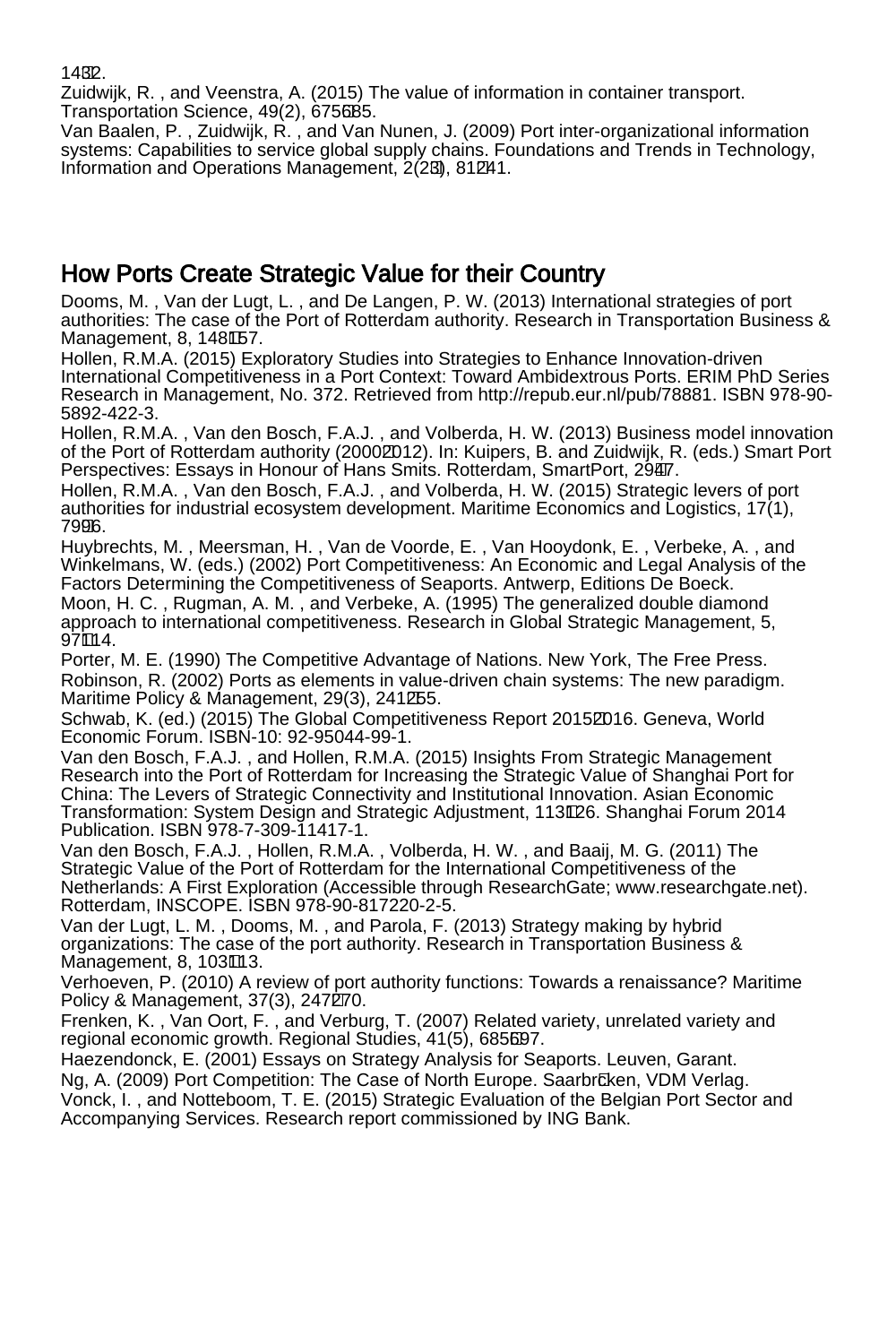#### Port Development Company

Baird, Alfred J. (2000) Port privatisation: Objectives, extent, process, and the UK experience. Maritime Economics & Logistics, 2(3), 177194.

Baltazar, R. , and Brooks, M. R. (2007) Port governance, devolution, and the matching framework: A configuration theory approach. In: Brooks, M. R. and Cullinane, K. (eds.) Devolution, Port Governance and Port Performance. London, Elsevier, 379403.

De Langen, P. W. (2004) Analysing the performance of seaport clusters. In: Pinder, D. and Slack, B. (eds.) Shipping and Ports in the 21st Century. London, Routledge, 8298.

De Langen, P. W. (2008) Ensuring Hinterland Access: The Role of PAs. Discussion Paper of OECD International Transport Forum, Paris, France.

De Langen, P. W. , and Heij, C. (2014) Corporatisation and performance: A literature review and an analysis of the performance effects of the corporatisation of Port of Rotterdam authority. Transport Reviews,  $34(3)$ ,  $396414$ .

De Langen, P. W. , and Van der Lugt, L. M. (2017) Institutional reforms of port authorities in the Netherlands: The establishment of port development companies. Research in Transportation Business & Management, 22, 16.

Dooms, M. , Van der Lugt, L. , and De Langen, P. W. (2013) International strategies of port authorities: The case of the Port of Rotterdam authority. Research in Transportation Business & Management, 8, 148157.

Goss, R.O. (1990) Economic policies and seaports: Strategies for PAs. Maritime Policy and Management, 17(4), 273287.

Notteboom, T. (2007) Strategic challenges to container ports, in devolution, port governance and port performance. Research in Transportation Economics, 17, 2952.

Notteboom, T. , and Rodrigue, J.-P. (2005) Port regionalization: Towards a new phase in port development. Maritime Policy and Management, 32(3), 297313.

Notteboom, T. , and Winkelmans, W. (2001) Structural changes in logistics: How will port authorities face the challenge? Maritime Policy and Management, 28(1), 71â89.

Olson, M. (1971) The Logic of Collective Action: Public Goods and the Theory of Groups. Cambridge, MA, Harvard University Press.

Reve, T. (1990). The firm as a nexus of internal and external contracts. The Theory of the Firm: Critical Perspectives on Business and Management, 310â334.

Robinson, R. (2002) Ports as elements in value-driven chain systems: The new paradigm. Maritime Policy & Management, 29(3), 241255.

Van der Lugt, L. M. , and De Langen, P. W. (2007) Port Authority Strategy: Beyond the Landlord, a Conceptual Approach. Proceedings of IAME Conference, Athens, 2007.

Verhoeven, P. (2010) A review of port authority functions: Towards a renaissance? Maritime Policy & Management, 37(3), 247270.

Williamson, O. E. (1985) The Economic Institutions of Capitalism: Firms, Markets, Relational Contracting. New York, The Free Press.

Bird, J. (1963) The Major Seaports of the United Kingdom. London, Hutchinson.

66 Notteboom, T. , De Langen, P. , & Jacobs, W. (2013) Institutional plasticity and path dependence in seaports: Interactions between institutions, port governance reforms and port authority routines. Journal of Transport Geography, 27, 26â35.

Van der Lugt, L. M. (2015) Beyond the Landlord: A Strategic Management Perspective on the Port Authority. Doctoral thesis, Amsterdam, VU.

Verhoeven, P. (2009) European ports policy: Meeting contemporary governance challenges. Maritime Policy and Management, 36(1), 79101.

Verhoeven, P. , and Vanoutrive, T. (2012) A quantitative analysis of European port governance. Maritime Economics & Logistics,  $14(2)$ ,  $178203$ .

#### Port Management and Institutional Reform

Baumol, W. J. (1977) On the proper cost tests for natural monopoly in a multiproduct industry. American Economic Review, 67, 809822.

Campbell, D. (1994) Foreign investment, labour immobility and the quality of employment. International Labour Review, 133(2), 185188.

Couper, A. D. (1986) New Cargo-Handling Techniques: Implications for Port Employment and Skills. Geneva, International Labour Office.

ESPO (2011) European Port Governance: Report of an Inquiry into the Current Governance of European Seaports. European Sea Ports Organisation (ESPO).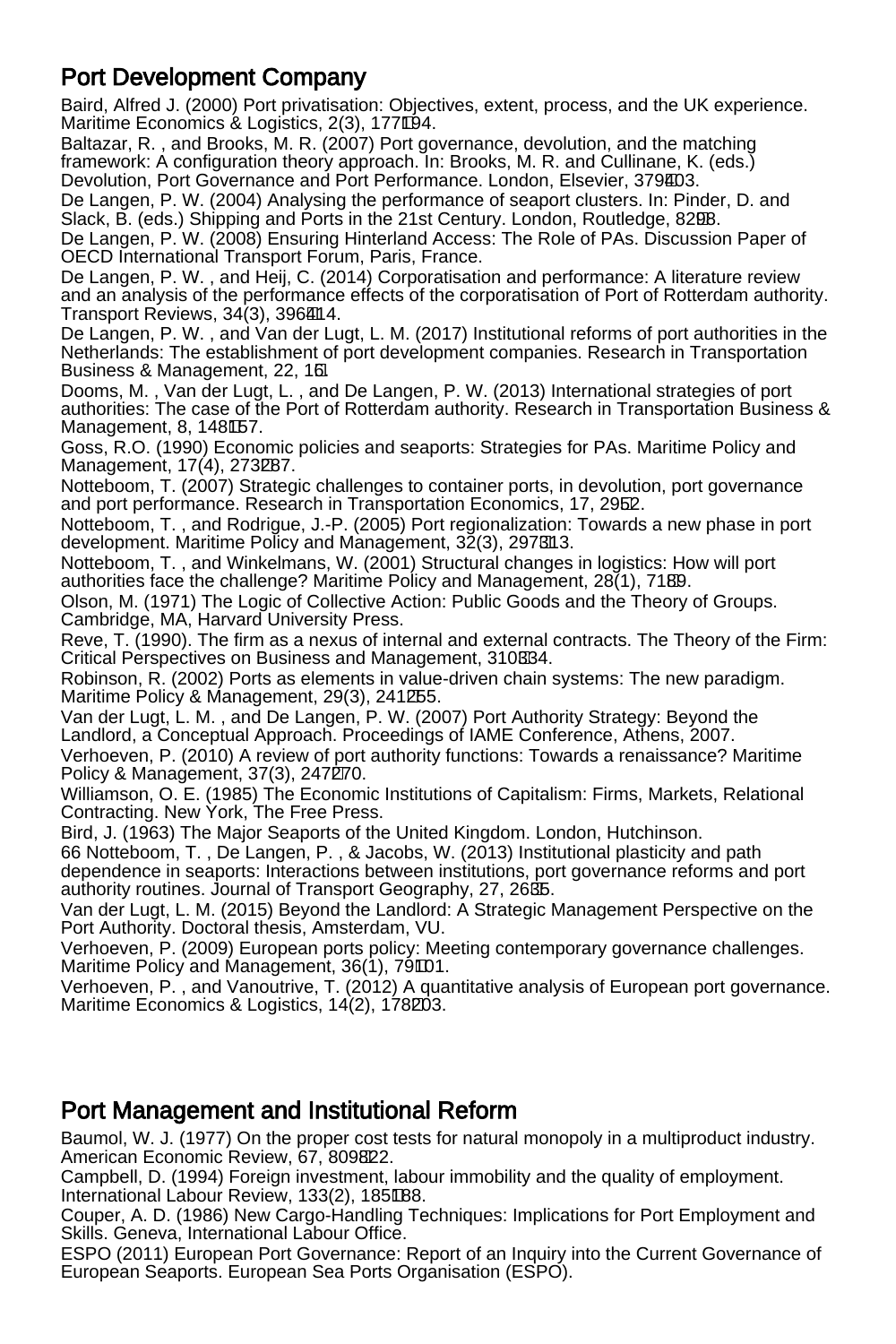European Commission (2013). Proposal for a Regulation of the European Parliament and of the Council Establishing a Framework on Market Access to Port Services and Financial Transparency of Ports. European Commission.

Gordon, R. J. (2016). The Rise and Fall of American Growth: The US Standard of Living since the Civil War. Princeton, NJ, Princeton University Press.

Goss, R. O. (1993) Port Privatisation: The Public Interest. Proceedings of the 9th Port Logistics Conference, Alexandria, Egypt.

Haralambides, H. E. (2002) Competition, excess capacity and the pricing of port infrastructure. International Journal of Maritime Economics, 4, 323347.

Haralambides, H. E. (2012) Ports: Engines for Growth and Employment. European Ports Policy Review: Unlocking the Growth Potential. European Commission, Brussels, 25â26 September 2012.

ILO (1995a) Social and Labour Problems Caused by Structural Adjustment in the Port Industry of Selected Countries in the Asia-Pacific Region. Geneva, International Labour Organisation. ILO (1995b) Social and Labour Effects of Structural Adjustment Programmes in the World Port Industry. Geneva, International Labour Organisation.

Milanovic, B. (2012) Global Income Inequality by the Numbers: In History and Now. An Overview. World Bank Policy Research, Working Paper 6259, Washington, World Bank. Retrieved from http://elibrary.worldbank.org/doi/pdf/10.1596/1813-9450-6259.

Mosca, M. (2008) On the origins of the concept of natural monopoly. The European Journal of the History of Economic Thought, 45(2), 317â353.

Musgrave, R. (1969) Provision of social goods. In: Margolis, J. and Guitton, H. (eds.) Public Economics. New York, St. Martins Press.

88 Rimmer, P. (1984) Japanese seaports: Economic development and state intervention. In: Hoyle, B. and Hilling, D. (eds.) Seaport Systems and Spatial Change. Chichester, John Wiley & Sons Ltd., 99134.

Shoup, C. S. (1969) Public Finance. Chicago, Aldine.

World Bank (1994) World Development Report 1994: Infrastructure for Development. New York, Oxford University Press.

Acciaro, M. (2013) A critical review of port pricing literature: What role for academic research? The Asian Journal of Shipping and Logistics, 29(2), 207228.

Adam, C. , Cavendish, W. , and Mistry, P. S. (1992) Adjusting Privatization: Case Studies From Developing Countries. London, James Curry Ltd.

Baird, A. (1994) Port Privatisation in the UK, A Flawed Process. Proceedings of the World Port Privatisation Conference 1994, London, World Port Privatisation Conference.

Barros, C. P. , Haralambides, H. E. , Hussain, M. , and Peypoch, N. (2011) Seaport efficiency and productivity growth In: Cullinane, K. (ed.) International Handbook of Maritime Economics. Cheltenham, Edward Elgar, 363382.

Beplat, K. (1989) Mega Trends in Containerization: Directions and Projections. Hamburg, Reinecke & Ass.

Bureau of Transport and Communications Economics (1988) Economic Significance of the Waterfront. Information Paper 29, Canberra, Australian Government Publishing Service. Dicken, P. (1992) Global Shift: The Internationalization of Economic Activity. London, Paul

Chapman Publishing Ltd., Chapter 2, 4, 6, 13.

Haralambides, H. E. , and Acciaro, M. (2015) The new European port policy proposals: Too much ado about nothing? Maritime Economics and Logistics, 17(2), 127141.

Haralambides, H. E. , and Gujar, G. (2011) The Indian dry ports sector: Pricing policies and opportunities for public-private partnerships. Research in Transportation Economics, 33, 51â58. Haralambides, H. E. , Verbeke, A. , Musso, E. , and Benacchio, M. (2005) Port financing and pricing in the EU: Theory, politics and reality. In: Lee, T. W. and Cullinane, K.P.B. (eds.) World Shipping and Port Development. Basingstoke, Palgrave-Macmillan, 199216.

Harding, A. S. (1990) Restrictive Labour Practices in Seaports. Washington, The World Bank. Kikeri, S. , Nellis, J. , and Shirley, M. (1992) Privatisation: The Lessons of Experience. Washington, World Bank.

Kotwal, M. (1992) Indian Country Report Presented at the Asia/Pacific Rim Dockers Seminar. International Transport Workers Federation, Yokohama, 57 October 1992.

Notteboom, T. , Verhoeven, P. , and Fontanet, M. (2012) Current practices in European ports on the awarding of seaport terminals to private operators: Towards an industry good practice guide. Maritime Policy & Management, 39(1), 107123.

OECDDAC (1993) Development Co-operation: Aid in Transition. Report by A. R. Love, Development Assistance Committee (DAC), 3942.

Oxford Economics (2011) The New Digital Economy: How it Will Transform Business. A Research Paper Produced in Collaboration with AT&T, Cisco, Citi, PwC & SAP.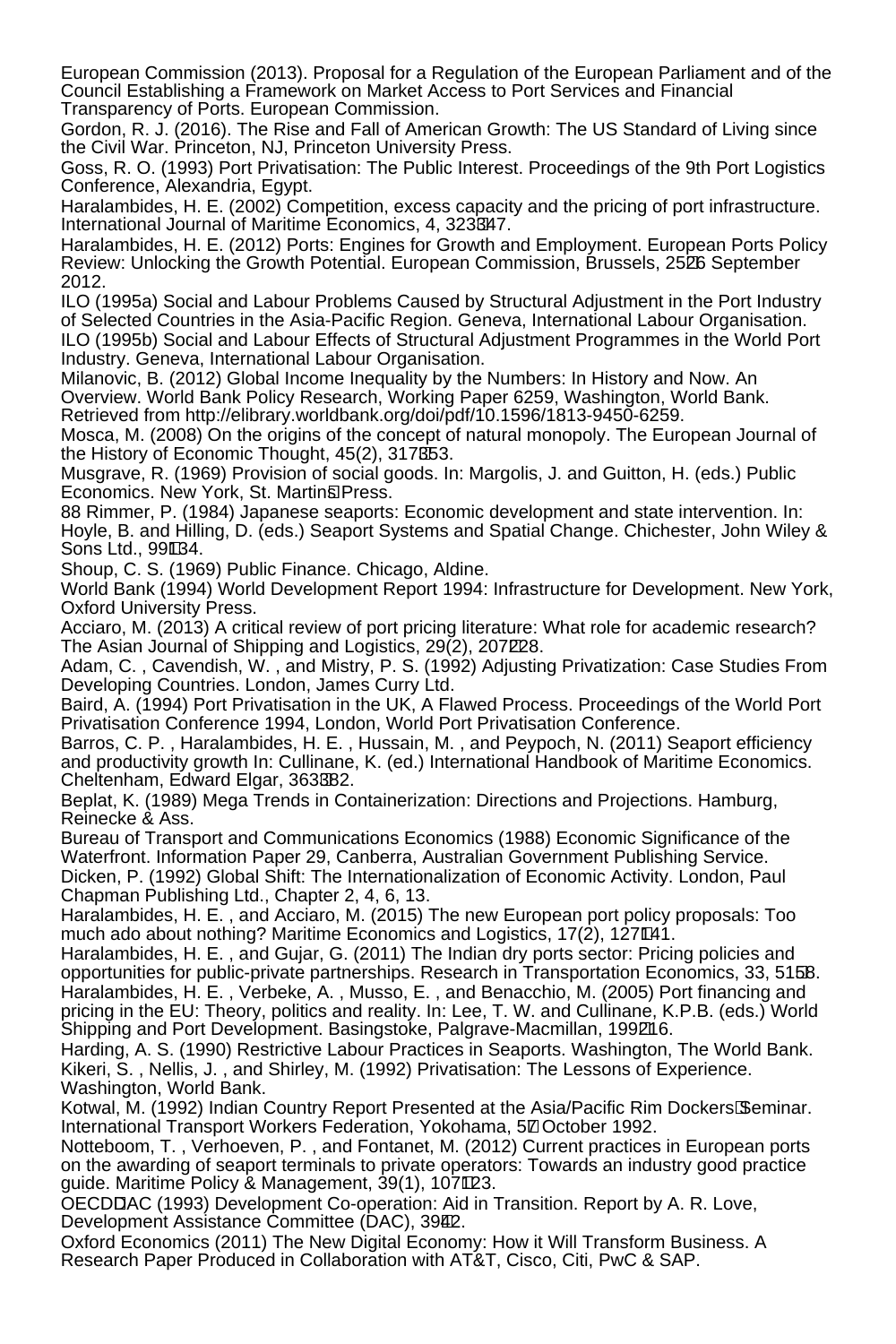Port Development International (1988) Thailand, the Privatisation Process. November 1988, 1621.

89 Port Development International (1993) Privates on Parade. December/January 1993, 33â53. Ports and Harbours Bureau of Japan, Ministry of Transport (1993) Ports and Harbours in Japan 1993. Japan, Ministry of Transport.

Rosenstein-Rodan, P. N. (1943) Problems of industrialisation of Eastern and South-Eastern Europe. The Economic Journal, 53(210/211), 202211.

Shirley, M. , and Nellis, J. (1991) Public Enterprise Reform: The Lessons of Experience. Washington, World Bank.

Singh, A. (1994) Global economic changes, skills and international competitiveness. International Labour Review, 133(2), 167183.

Slack, B. , and Starr, J. (eds.) (1994) Containerization and the load centre concept. Maritime Policy and Management, 21(3), 185.

Thomas, B. (1994) The privatization of United Kingdom seaports. Maritime Policy Management, 21(3), 181195.

World Bank (2001). World Bank Port Reform Toolkit. www.worldbank.org/transport/ports/toolkit.

#### The Port-City Interface

Ducruet, C. , and Lee, S. W. (2006) Frontline soldiers of globalisation: Port-city evolution and regional competition. Geojournal, 67(2), 107122.

Giuliano, G., and OBrien, T. (2008) Extended gate operations at the ports of Los Angeles and Long Beach: A preliminary assessment. Maritime Policy and Management, 35(2), 215235. Hall, P.V. , and Jacobs, W. (2012) Why are maritime ports (still) urban, and why should policymakers care? Maritime Policy and Management, 39(2), 189206.

Hoyle, B. (1989) The port-city interface: Trends, problems and examples. Geoforum, 20(4), 429â435.

ITF/OECD (2015) The Impact of Mega-ships, International Transport Forum. Paris, OECD. OECD (2011) Environmental Impacts of International Shipping: The Role of Ports. Paris, OECD Publishing.

OECD (2014) The Competitiveness of Global Port-cities: Synthesis Report. Paris, OECD. Vigari, A. (1981) Maritime industrial development areas: Structural evolution and implications for regional development. In: Hoyle, B. and Pinder, D. (eds.) Cityport Industrialization and Regional Development; Spatial Analysis and Planning Strategies. Oxford, Pergamon Press.

106 Hein, C. (Ed.). (2011) Port Cities: Dynamic Landscapes and Global Networks. London, Rout-ledge Publishing.

Hesse, M. (2008) The City as a Terminal: The Urban Context of Logistics and Freight Transport. Aldershot, Ashgate Publishing.

Vroomans, J. , Kuipers, B. , and Geerlings, H. (2016) Understanding Governance Perspectives and Handling Dynamics: The Role of Cultural Dynamics in the Port-City Relationships. Paper ID41, Proceedings IAME Conference Hamburg.

Wang, J. , Olivier, D. , Notteboom, T. , and Slack, B. (Eds.). (2007) Ports, Cities and Global Supply Chains. Aldershot, Ashgate Publishing.

#### Port Performance

AAPA , American Association of Port Authorities. Retrieved from www.aapaports.org/Industry/content.cfm?ItemNumber=1032

De Langen, P. , Nijdam, M. , and Van der Horst, M. (2007) New indicators to measure port performance. Journal of Maritime Research, IV(1), 2336.

UNCTAD (1976) Port Performance Indicators. United Nations Conference on Trade and Development, New York, May.

Bichou, K. , and Gray, R. (2004) A logistics and supply chain management approach to port performance measurement. Maritime Policy & Management: The Flagship Journal of International Shipping and Port Research, 31(1), 4767.

Chow, G. , Heaver, T. D. , and Henriksson, L. E. (1994) Logistics performance: Definition and measurement. International Journal of Physical Distribution & Logistics Management, 24(1),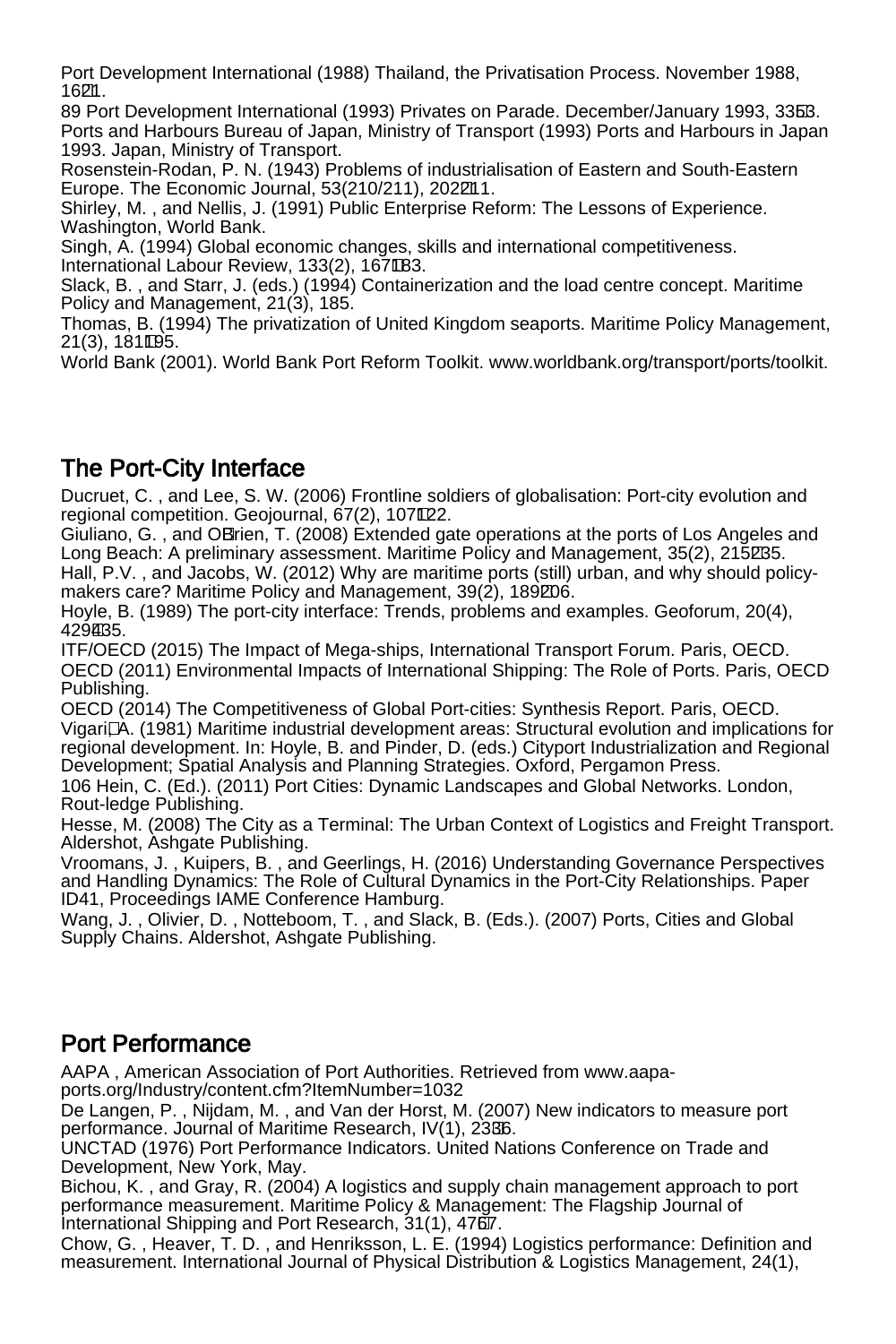1728

De Castilho, B. , and Daganzo, C. F. (1993). Handling Strategies for Import Containers at Marine Terminals. University of California Transportation Center.

Geerlings, H. and van Duin, R. (2011). A new method for assessing CO 2-emissions from container terminals: a promising approach applied in Rotterdam. Journal of Cleaner Production, 19(67), 657666.

Kim, K. H. , and Kim, H. B. (2002). The optimal sizing of the storage space and handling facilities for import containers. Transportation Research Part B: Methodological, 36(9), 821â835. Marlow, P. B. , and Paixo, A. C. (2003) Measuring lean ports performance. International Journal of Transport Management, 1(4), 189202.

Talley, W. K. (1994) Performance indicators and port performance evaluation. The Logistics and Transportation Review, 30(4), 339352.

Talley, W. K. (2006) Chapter 22 port performance: An economics perspective. Research in Transportation Economics, 17, 499516.

Tongzon, J. L. (1995) Determinants of port performance and efficiency. Transportation Research Part A: Policy and Practice, 29(3), 246252.

#### Accessibility of Ports and Networks

Burns, L. (1979) Transportation, Temporal, and Spatial Components of Accessibility. Lexington, MA, Lexington Books.

European Environment Agency (2016) Modal Split of Freight Transport in EU 27, 19902030. Retrieved from www.eea.europa.eu/data-and-maps/figures/modal-split-of-freight-trans port-ineu-27-1990-2030, accessed 2016.

Geurs, K. T. , and Van Wee, B. (2004) Accessibility evaluation of land-use and transport strategies: Review and research directions. Journal of Transport Geography, 12, 127â140. Gould, P. R. (1969) Spatial Diffusion. Washington, Association of American Geographers. Hansen, W. G. (1959) How accessibility shapes land use. Journal of the American Institute of Planners, 25(2), 7376.

Kennisinstituut voor Mobiliteitsbeleid (2014) Mobiliteitsbeeld 2014. Ministerie van Infrastructuur en Milieu.

Logica. (2009) Functionele specificatie, applicatie voor LIVRA praktijkproeven Voorspelling en Samenhang. Technical Report, The Netherlands, December 18, 2009.

Morris, J. M. , Dumble, P. , and Wigan, M. R. (1978) Accessibility indicators for transport planning. Transportation Research Part A: General, 13, 91109.

Negenborn, R. R. , Lukszo, Z. , and Hellendoorn, H. (eds.) (2010) Intelligent Infrastructures. Dordrecht, The Netherlands, Springer.

Notteboom, T. , and Winkelmans, W. (2004) Factual Report on the European Port Sector: FR-WP1: Overall Market Dynamics and Their Influence on the Port Sector. Brussels, European Sea Ports Organisation (ESPO).

Ocampo-Martinez, C. , and Negenborn, R. R. (eds.) (2015) Transport of Water Versus Transport Over Water. New York, Springer.

Schreiter, T. , Van Lint, J.W.C. , and Hoogendoorn, S.P. (2013) Vehicle-Class Specific Control of Freeway Traffic. Proceedings of the Transportation Research Board 92nd Annual Meeting, 13-0585, 2013.

Van der Horst, M. R. , and De Langen, P. W. (2008) Coordination in hinterland transport chains: A major challenge for the seaport community. Maritime Economics and Logistics, 10, 108129. Paardenkooper-Suli, K. M. (2014) The Port of Rotterdam and the Maritime Container: The Rise and Fall of Rotterdams Hinterland (19662010). Erasmus University Rotterdam.

Van den Berg, R. (2015) Strategies and New Business Models in Intermodal Hinterland Transport. Eindhoven, Eindhoven University of Technology.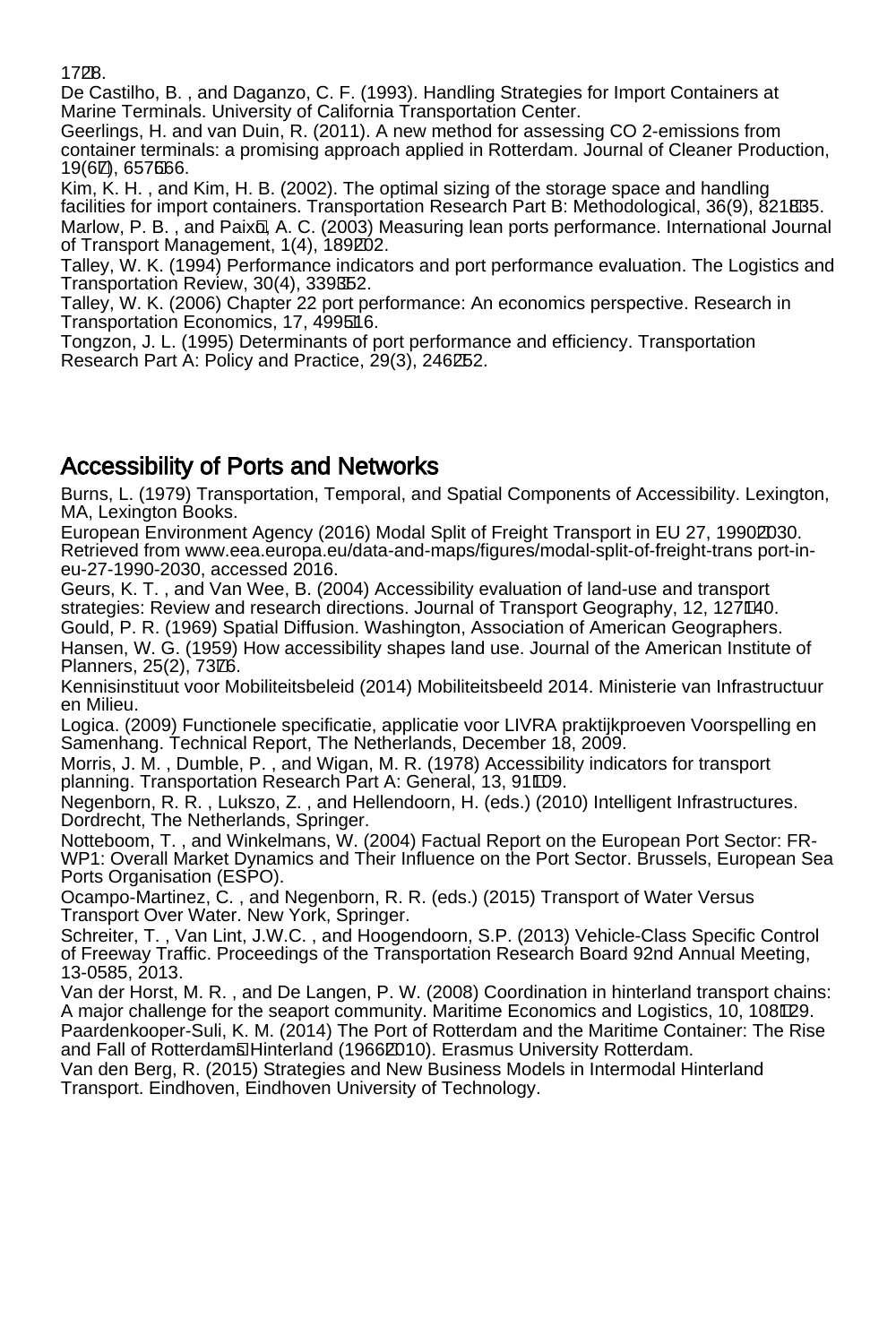### Port Hinterland Relations

Agentschap Wegen en Verkeer (2010) A11 verbinden en verbeteren! Informatiebrochure. www.zeebruggeopen.be/wp-content/uploads/brochure-a11.pdf.

Aronietis, R. , Van de Voorde, E. , and Vanelslander, T. (2011) Competitiveness Determinants of Some European Ports in the Containerized Cargo Market. Proceedings of the BIVEC-GIBET Transport Research Day 2011, Namur, University Press.

Idea Consult (2002) Economische positionering van de haven van Brugge-Zeebrugge. Brussels.

Meersman, H. , Van de Voorde, E. , and Vanelslander, T. (2010) Port competition revisited. Review of Business and Economics, 55(2), 210232.

Nellthorp, J. , Sansom, T. , Bickel, P. , Doll, C. , and Lindberg, G. (2001) Valuation Conventions for UNITE, Working Funded by 5th Framework RTD Programme. Institute for Transport Studies, Leeds, University of Leeds.

Resource Analysis (2008) Haalbaarheidsstudie Seine-Schelde West. Maatschappelijke kostenbatenanalyse, financiering en macro-economische impact.

Resource Analysis, Technum, Tritel, IMDC (2009) Haalbaarheidsstudie Seine-Schelde West. Gevoeligheidsanalyses trafiekprognoses en MKBA.

UNITE (UNIfication of accounts and marginal costs for Transport Efficiency) (2003) Competitive and Sustainable Growth (Growth) Programme. Pilot Accounts for Belgium. Work funded by 5th Framework RTD Programme. STRATEC, Brussels, July 2002. Retrieved from www.its.leeds.ac.uk/projects/unite/downloads/D12\_Annex1.doc.

Blauwens, G. (1988) Welvaartseconomie en kosten-batenanalyse. MIM, Antwerp.

Blauwens, G. , De Baere, P. , and Van de Voorde, E. (2016) Transport Economics. De Boeck, Antwerp.

Ferrari, C. , Parola, F. , and Gattorna, E. (2011) Measuring the Quality of Port Hinterland Accessibility: The Ligurian Case Transport Policy. Elsevier, Amsterdam.

Finger, M. , and Messulam, P. (Eds.). (2015) Rail Economics, Policy and Regulation in Europe. Cheltenham, Edward Elgar, 138170.

Van Hassel, E., Meersman, H., Van de Voorde, E., & Vanelslander, T. (2016) NorthSouth Container Port Competition in Europe: The Effect of Changing Environmental Policy. Research in Transportation Business & Management.

Zhang, A. (2008) The Impact of Hinterland Access Conditions on Rivalry between Ports. Retrieved from oecd-ilibrary.org.

#### Coordination in Hinterland Chains

Coase, R. H. (1937) The nature of the firm. Economica, 4, 386405.

De Langen, P. W. (2007) Port competition and selection in contestable hinterlands; the case of Austria. European Journal of Transport and Infrastructure Research, 7(1), 114.

Demsetz (1967) Towards a theory of property rights. American Economic Review, 57, 347â359. ECT (2014) European Gateway Service. Retrieved from www.extendedgatewayservices.com, accessed 21 November 2014.

Giuliano, G., and OBrien, T. (2007) Reducing port-related truck emissions: The terminal gate appointment system at the Ports of Los Angeles and Long Beach. Transportation Research Part D: Transport and Environment, 12(7), 460473.

Keyrail (2013) Project Ketenregie (Project Chain Management). Retrieved from

www.keyrail.nl/ketenregie, accessed 3 November 2013.

NextLogic (2012) Performance Measurement: Results Baseline Measurement. Retrieved from www.nextlogic.nl/ketenoptimalisatie-containerbinnenvaart/performance-meting

Notteboom, B. (2004) Inter-firm Collaboration, Learning and Networks: An Integrated Approach. London, Routledge.

177 Olson, M. (1971) The Logic of Collective Action: Public Goods and the Theory of Groups. Cambridge, MA, Harvard University Press.

Port of Los Angeles (2014) Extended Terminal Gate. Retrieved from

www.portoflosangeles.com, accessed 21 November 2014.

Port of Rotterdam (2011) Port Vision 2030: Port Compass. Strategy Document, Port of Rotterdam Authority.

Slack, B. , and Starr, J. (1994) Containerization and the load centre concept. Maritime Policy and Management, 21(3), 185.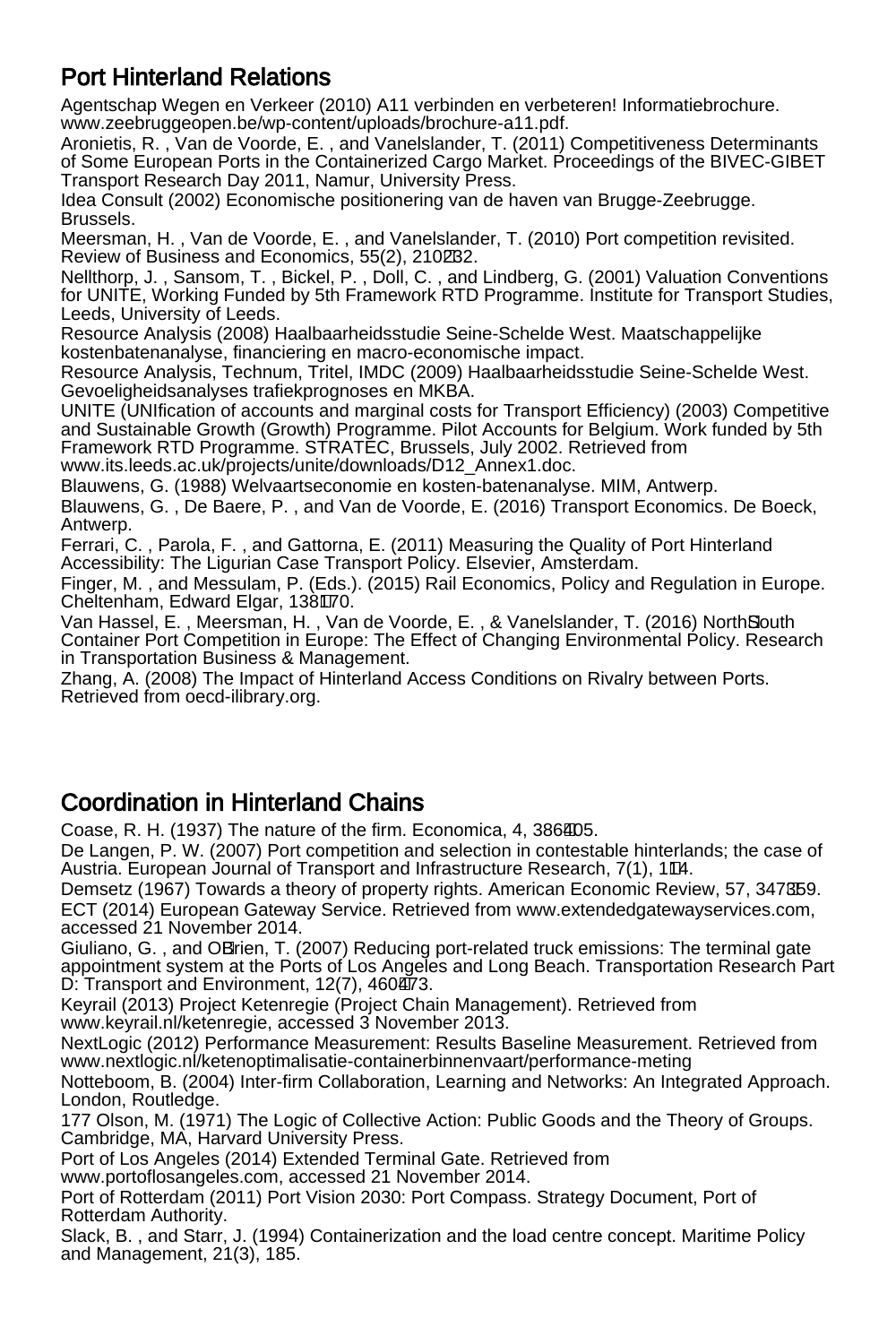Stopford, M. (2002) Is the Drive For Ever Bigger Containerships Irresistible? Lloyds List Shipping Forecasting Conference, 26th April 2002.

Van der Horst, M. R. , and De Langen, P. W. (2008) Coordination in hinterland transport chains: A major challenge for the seaport community. Journal of Maritime Economics & Logistics, 10(1), 108129.

Van der Horst, M. R. , and Van der Lugt, F. (2014) An institutional analysis of coordination in liberalized port-related railway chains: An application to the port of Rotterdam. Transport Reviews, 34(1), 6885.

Veenstra, A. , Zuidwijk, R. , and Van Asperen, E. (2012) The extended gate concept for container terminals: Expanding the notion of dry ports. Maritime Economics and Logistics, 14, 14â32.

Williamson, O. E. (1996) The Mechanisms of Governance. New York, Oxford University Press. Bergqvist, R. , Macharis, C. , Meers, D. , and Woxenius, J. (2015) Making hinterland transport more sustainable a multi actor multi criteria analysis. Research in Transportation Business & Management, 14, 8089.

Van den Berg, R. , and De Langen, P. W. (2011) Hinterland strategies of port authorities: A case study of the port of Barcelona. Research in Transportation Economics,  $33(1)$ , 614. Van der Horst, M. R. (2016) Coordination in Hinterland Chains. An Institutional Analysis of Portrelated Transport. TRAIL Thesis Series no T2016/19, The Netherlands Research School TRAIL.

#### Ports and networks

Brouer, B. D., Ivarez, J. F., Plum, C.E.M., Pisinger, D., and Sigurd, M. M. (2014) A base integer programming model and benchmark suite for liner-shipping network design. Transportation Science, 48(2), 281â312.

Brouer, B. D. , Dirksen, J. , Pisinger, D. , Plum, C.E.M. , and Vaaben, B. (2013) The Vessel Schedule Recovery Problem (VSRP) A MIP model for handling disruptions in liner shipping. European Journal of Operational Research, 224(2), 362374.

Cullinane, K. , and Khanna, M. (1999) Economies of scale in large container ships. Journal of Transport Economics and Policy, 33(2), 185207.

Karsten, C. V. , Pisinger, D. , Ropke, S. , and Brouer, B. D. (2015) The time constrained multicommodity network flow problem and its application to liner shipping network design. Transportation Research Part E, 76, 122138.

Lawrence, S. A. (1972) International Sea Transport: The Years Ahead. Lexington, MA, Lexington Books, ISBN 0-66-984319-9.

Meng, Q. , Wang, S. , Andersson, H. , and Thun, K. (2014) Containership routing and scheduling in liner shipping: Overview and future research directions. Transportation Science, 48(2), 265280.

Mulder, J. , and Dekker, R. (2016) Will Liner Ships Make Fewer Port Calls Per Route? Econometric Institute Report EI2016-04, Erasmus University Rotterdam.

Pantuso, G. , Fagerholt, K. , and Hvattum, L. M. (2014) A survey on maritime fleet size and mix problems. European Journal of Operational Research, 235(2), 341â349.

Pedrielli, G. , Lee, L. H. , and Ng, S. H. (2015) Optimal bunkering contract in a buyer-seller supply chain under price and consumption uncertainty. Transportation Research Part E, 77, 7794.

Tierney, K. , Pacino, D. , and Jensen, R. M. (2014) On the complexity of container stowage planning problems. Discrete Applied Mathematics, 169, 225230.

Yao, Z. , Ng, S. H. , and Lee, L. H. (2012) A study on bunker fuel management for the shipping liner services. Computers & Operations Research, 39(5), 11601172.

Christiansen, M. , Fagerholt, K. , Nygreen, B. , and Ronen, D. (2007) Maritime transportation. In: Barnhart, C. and Laporte, G. (eds.) Handbook in OR & MS, vol. 14. Amsterdam, Elsevier, 189284.

Christiansen, M. , Fagerholt, K. Nygreen, B. , and Ronen, D. (2013) Ship routing and scheduling in the new millennium. European Journal of Operational Research, 228(3), 467â483.

203 Christiansen, M. , Fagerholt, K. , and Ronen, D. (2004) Ship routing and scheduling: Status and perspectives. Transportation Science, 38(1), 118.

Ronen, D. (1983) Cargo ships routing and scheduling: Survey of models and problems. European Journal of Operational Research, 12(2), 119126.

Ronen, D. (1993) Ship scheduling: The last decade. European Journal of Operational Research, 71(3), 325â333.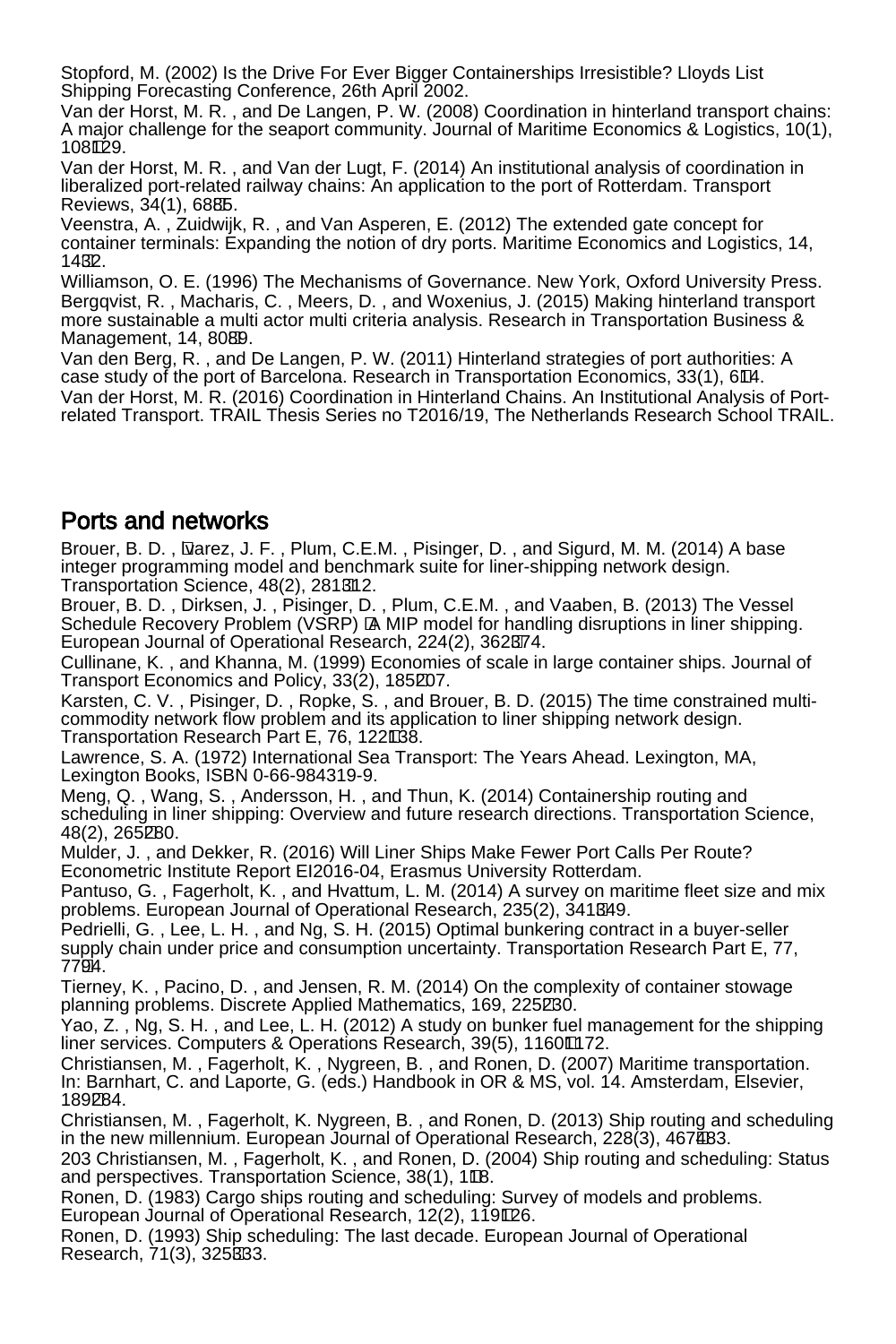Gorton, L., Ihre, R., Hillenius, P., and Sandevrn, A. (2009) Shipbroking and Chartering Practice. London, Informa.

Hailey, R. (2013) Shippers Lose Out in Slow Steaming, Lloyds List, 7 January 2013. Hare, J. (1996) Port state control: Strong medicine to cure a sick industry. Georgia Journal of International and Comparative Law, 26, 571.

ICS (2013) Flag State Performance Table. http://www.ics-shipping.org/docs/flag-stateperformance-table

Kavussanos, M. G. , and Alizadeh-M, A. H. (2002) The expectations hypothesis of the term structure and risk premiums in dry bulk shipping freight markets. Journal of Transport Economics and Policy, 36(2), 267â304.

Knapp, S. , and Franses, P.H. (2007) Econometric analysis on the effect of port state control inspections on the probability of casualty: Can targeting of substandard ships for inspections be improved? Marine Policy,  $31(4)$ , 550563.

Maersk (2009) Trade Flows in an Uncertain Economy. Presentation by Soren Andersen at Transportkonomisk Forening, 2009.

MARAD (2011) Comparison of U.S. and Foreign-Flag Operating Costs. U.S. Department of Transportation, Maritime Administration, Report, September 2011.

Marine Insight (2012) The Guide to Slow Steaming on Ships. Brochure. Retrieved from www.marineinsight.com/wp-content/uploads/2013/01/The-guide-to-slow-steaming-on-ships.pdf Naess, E. D. (1977) Autobiography of a Shipping Man. London, Seatrade Publications.

OECD (2003) Ownership and Control of Ships. Report, Maritime Transport Committee, March 2003.

Stopford, M. (2009) Maritime Economics (3rd ed.). Abingdon, Routledge.

218 Streng, M. (2012) Slow Steaming: An Economic Assessment of Lowering Sailing Speeds on a Supply Chain Level. Master thesis, Erasmus School of Economics, Rotterdam.

Veenstra, A. W. (1999) The term structure of ocean freight rates. Maritime Policy & Management, 26(3), 279293.

Veenstra, A.W. , and Bergantino, A.S. (2000) Changing ownership structures in the Dutch fleet. Maritime Policy & Management, 27(2), 175189.

Veenstra, A.W. , and Van Dalen, J. (2011) Ship speed and fuel consumption quotation in ocean shipping time charter contracts. Journal of Transport Economics and Policy (JTEP), 45(1), 4161.

Zannetos, Z.S. (1966). The Theory of Oil Tankship Rates: An Economic Analysis of Tankship Operations (No. 4). Cambridge, MA, MIT Press.

Karakitsos, E., and Varnavides, L. (2014) Maritime Economics A Macroeconomic Approach. Basingstoke, Palgrave Macmillan.

Notteboom, T. , and Cariou, P. (2011) Are Bunker Adjustment factors aimed at revenue-making or cost recovery? Empirical evidence on the pricing strategies of shipping lines. In: Cullinane, K. (ed.) International Handbook of Maritime Economics. Cheltenham, Edward Elgar.

Stopford, M. (2009) Maritime Economics (3rd ed.). Abingdon, Routledge, chs. 6, 7. Talley, W.K. (ed.). (2012) The Blackwell Companion to Maritime Economics. Chichester, Blackwell Publishing Ltd., chs. 5, 10, 11, 12.

Talley, W. K. , Agarwal, V. B. , and Breakfield, J. W. (1986) Economics of density of ocean tanker ships. Journal of Transport Economics and Policy, 20(1), 9199.

Bierwirth, C. , and Meisel, F. (2010) A survey of berth allocation and quay crane scheduling problems in container terminals. European Journal of Operational Research, 202, 615627. Carlo, H. J. , Vis, I.F.A. , and Roodbergen, K. J. (2014a) Transport operations in container terminals: Literature overview, trends, and research directions. European Journal of Operational Research, 236, 113.

Carlo, H. J. , Vis, I.F.A. , and Roodbergen, K. J. (2014b) Storage yard operations in container terminals: Literature overview, trends, and research directions. European Journal of Operational Research, 235, 412430.

Carlo, H. J. , Vis, I.F.A. , and Roodbergen, K. J. (2015) Seaside operations in container terminals: Literature overview, trends, and research directions. Flexible Services and Manufacturing Journal, 27, 224262.

Egbelu, P. J. , and Tanchoco, J.M.A. (1984) Characterization of automatic guided vehicle dispatching rules. International Journal of Production Research, 22(3), 359â374.

Gawrilow, E., Klimm, M., Mhring, R. H., and Stenzel, B. (2012) Conflict-free vehicle routing: Load balancing and deadlock prevention. European Journal of Transport Logistics, 1, 87111. Imai, A. , Nishimura, E. , Hattori, M. , and Papadimitriou, S. (2007) Berth allocation at indented berths for mega-containerships. European Journal of Operational Research, 179, 579593. Saanen, Y. A. , and Dekker, R. (2011) Intelligent stacking as way out of congested yards: Part 1. Port Technology International, 31, 8792.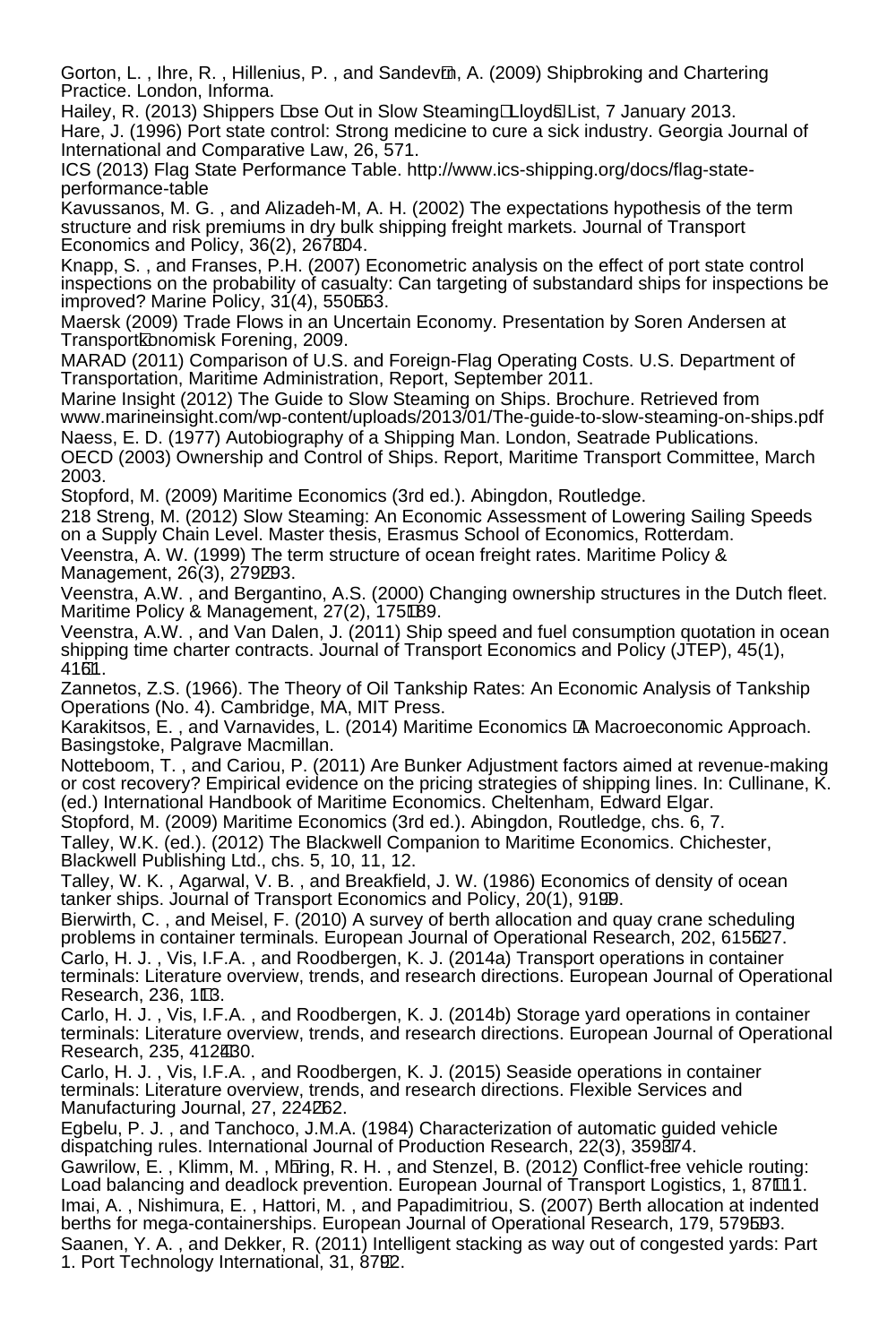Steenken, D., Vo, S., and Stahlbock, R. (2004) Container terminal operation and operations research A classification and literature review. OR Spectrum, 26, 349.

Theofanis, S. , Boile, M. , and Golias, M. M. (2009) Container terminal berth planning: Critical review of research approaches and practical challenges. Transportation Research Record, 2228.

Vis, I.F.A. (2006) Survey of research in the design and control of automated guided vehicle systems. European Journal of Operational Research, 170(3), 677709.

Vis, I.F.A. , and De Koster, R. (2003) Transshipment of containers at a container terminal: An overview. European Journal of Operational Research, 147, 116.

Vis, I.F.A. , and Van Anholt, R. G. (2010) Performance analysis of berth configurations at container terminals. OR Spectrum, 32(3), 453476.

Wiese, J. , Kliewer, N. , and Suhl, L. (2009) A Survey of Container Terminal Characteristics and Equipment Types. Working paper, University of Paderborn. Retrieved from http://wiwi.unipaderborn.de/fileadmin/lehrstuehle/department-3/wiwi-dep-3-ls-

5/Forschung/Publikationen/wiese et al a survey of container terminal characteristics and e quipment\_types\_2009.pdf.

Carlo, H. J. , Vis, I.F.A. , and Roodbergen, K. J. (2014a) Transport operations in container terminals: Literature overview, trends, and research directions. European Journal of Operational Research, 236, 113.

235 Carlo, H. J. , Vis, I.F.A. , and Roodbergen, K. J. (2014b) Storage yard operations in container terminals: Literature overview, trends, and research directions. European Journal of Operational Research, 235, 412430.

Carlo, H. J. , Vis, I.F.A. , and Roodbergen, K. J. (2015) Seaside operations in container terminals: Literature overview, trends, and research directions. Flexible Services and Manufacturing Journal, 27, 224262.

Steenken, D., Vo, S., and Stahlbock, R. (2004) Container terminal operation and operations research A classification and literature review. OR Spectrum, 26, 349.

Theofanis, S. , Boile, M. , and Golias, M. M. (2009) Container terminal berth planning: Critical review of research approaches and practical challenges. Transportation Research Record, 2228.

Chen, M. , Mao, S. , and Liu, Y. (2014) Big data: A survey. Mobile Networks and Applications, 19(2), 171209.

Giuliano. G., and OBrien, T. (2007) Reducing port-related truck emissions: The terminal gate appointment system at the ports of Los Angeles and Long Beach. Transportation Research Part D: Transport and Environment, 12(7), 460473.

Gordon, J. R. , Lee, P. M. , and Lucas, H. C. (2005) A resource-based view of competitive advantage at the port of Singapore. The Journal of Strategic Information Systems, 14(1), 6986. Hamburg Port Authority (HPA) (2014b) smartPORT logistics. Retrieved from www.hamburgport-authority.de/en/smartport/logistics/Seiten/Unterbereich.aspx

Hamburger Hafen und Logistik AG (HHLA) (2014) PRISE Optimises Sequencing and Arrival of Mega-Ships on the River Elbe and at the Port of Hamburg. Retrieved from

http://hhla.de/en/press-releases/overview/2014/03/it-platform-optimises-harbour-processes.html Heilig, L., Schwarze, S., and Vo, S. (2017) An Analysis of Digital Transformation in the History and Future of Modern Ports. Proceedings of the 50th Hawaii International Conference on System Sciences (HICSS), Bis Island, Hawaii, USA.

Heilig, L., and Vo. S. (2014) Decision analytics for cloud computing: A classification and literature review. In: Newman, A. and Leung, J. (eds.) Tutorials in Operations Research. Catonsville, INFORMS, 126.

Heilig, L., and Vo, S. (2017) Inter-terminal transportation: An annotated bibliography and research agenda. Flexible Services and Manufacturing Journal. 29(1), 35â63.

Hu, Q. , Yong, J. , Shi, C. , and Chen, G. (2010) Evaluation of main traffic congestion degree for restricted waters with AIS reports. International Journal on Maritime Navigation and Safety of Sea Transportation, 4(1), 5558.

International Port Community Systems Association (IPCSA) (2014) Port Community Systems. Retrieved from http://ipcsa.international/pcs

250 Keceli, Y. , Choi, H. R. , Cha, Y. S. , and Aydogdu, Y. V. (2008) A Study on Adoption of Port Community Systems According to Organisation Size. Proceedings of the 3rd International Conference on Convergence and Hybrid Information Technology (ICCIT), 493501.

Lai, K. H. , Wong, C. W. , and Cheng, T. (2008) A coordination-theoretic investigation of the impact of electronic integration on logistics performance. Information & Management, 45(1), 10â20.

Luftman, J. (2004) Assessing business-IT alignment maturity. In: Van Grembergen, W. (ed.) Strategies for Information Technology Governance. Hershey, Idea Group Publishing, 99128.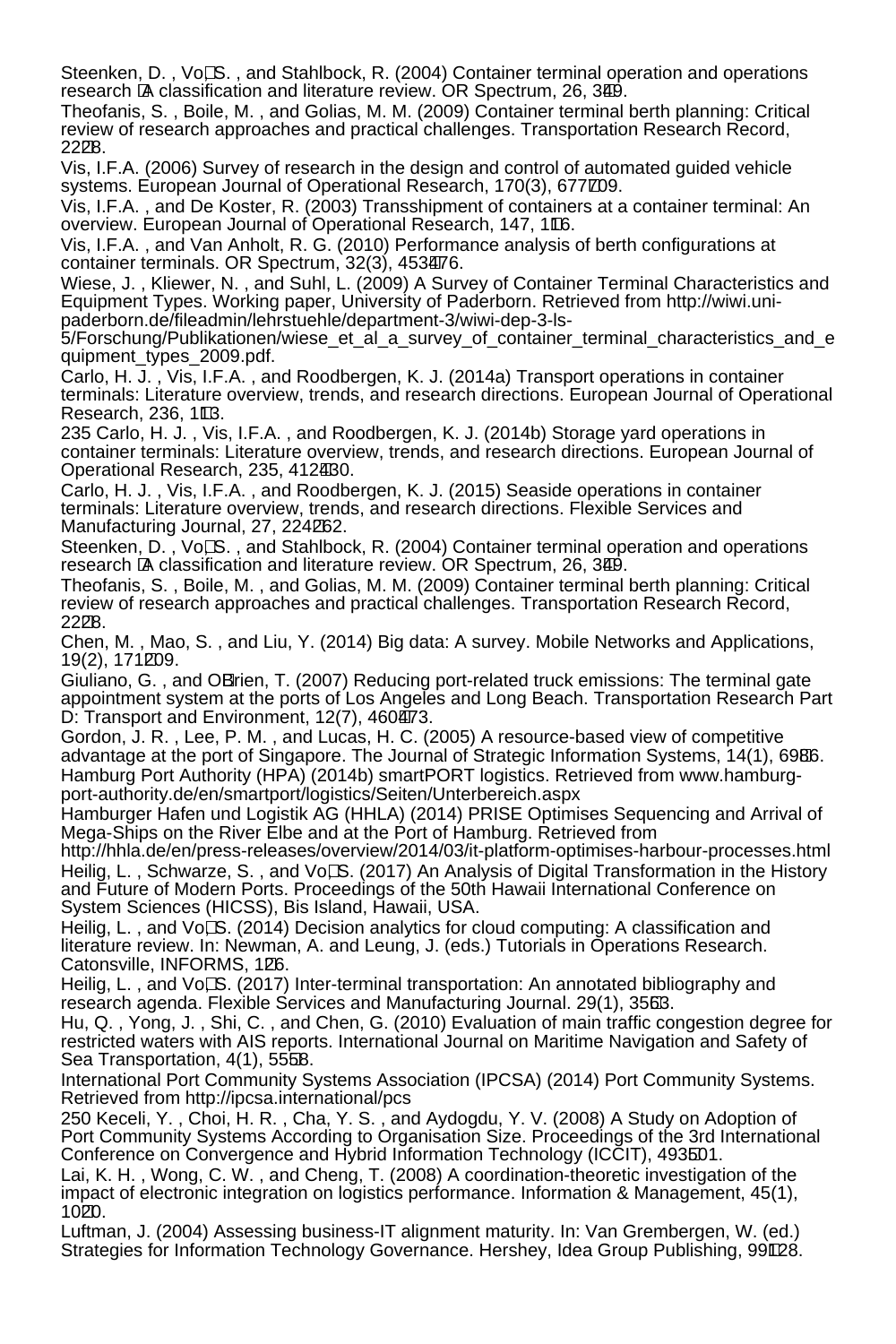Ma, X. , and Liu, T. (2011) The Application of Wi-Fi RTLS in Automatic Warehouse Management System. Proceedings of the IEEE International Conference on Automation and Logistics (ICAL), 6469.

Navis (2014) SPARCS N4 the Industry Standard Terminal Operating System. Retrieved from http://navis.com/solutions/container/sparcs-n4 Notteboom, T. E. (2004) Container shipping and ports: An overview. Review of Network Economics, 3(2), 86106.

Notteboom, T. E. (2006) The time factor in liner shipping services. Maritime Economics & Logistics, 8(1), 19â39.

Pernia, O. , and De los Santos, F. (2016) Digital ports: The evolving role of port authorities. Port Technology International, 69, 3032.

Port of London Authority (PLA) (2014) Thames AIS What Is Thames AIS. Retrieved from www.pla.co.uk/Safety/Thames-AIS

Posti, A., Hkkinen, J., and Tapaninen, U. (2011) Promoting information exchange with a port community system Case Finland. International Supply Chain Management and Collaboration Practices, 4, 455473.

Robinson, R. (2002) Ports as elements in value-driven chain systems: The new paradigm. Maritime Policy & Management, 29(3), 241255.

Schfer, R. P., Thiessenhusen, K. U., and Wagner, P. (2002) A Traffic Information System by Means of Real-Time Floating-Car Data. ITS World Congress, 18.

Spiekermann, S. (2004) General aspects of location-based services. In: Schiller, J. and Voisard, A. (eds.) Location-Based Services. San Francisco, Morgan Kaufmann, 926.

Stahlbock, R., and Vo, S. (2008) Operations research at container terminals: A literature update. OR Spectrum,  $30(1)$ ,  $152$ .

Steenken, D., Stahlbock, R., and Vo, S. (2004) Container terminal operation and operations research A classification and literature review. OR Spectrum, 26(1), 349.

Tsen, J.K.T. (2011) Ten Years of Single Window Implementation: Lessons Learned for the Future. Global Trade Facilitation Conference, 1â30.

UNECE (2005) Recommendation and Guidelines on Establishing a Single Window to Enhance the Efficient Exchange of Information Between Trade and Government. Recommendation No. 33. United Nations, New York.

Van Baalen, P. , Zuidwijk, R. , and Van Nunen, J. (2009) Port inter-organizational information systems: Capabilities to service global supply chains. Foundations and Trends in Technology, Information and Operations Management, 2(23), 81241.

Venkatraman, N. (1994) IT-enabled business transformation: From automation to business scope redefinition. Sloan Management Review, 35(2), 7387.

Vo, S., and Gutenschwager, K. (2011) Informations Management. Heidelberg, Springer. Wang, W. , Yuan, Y. , Wang, X. , and Archer, N. (2006) RFID implementation issues in China: Shanghai port case study. Journal of Internet Commerce, 5(4), 89103.

Zhao, W. , and Goodchild, A. V. (2010) The impact of truck arrival information on container terminal rehandling. Transportation Research Part E: Logistics and Transportation Review, 46(3), 327343.

Behdani, B. , Fan, Y. , Wiegmans, B. , and Zuidwijk, R. A. (2016) Multimodal schedule design for synchromodal freight transport systems. European Journal of Transport and Infrastructure Research, 16(3), 424â444.

Cardebring, P. W. , Fiedler, R. , Reynauld, Ch. , and Weaver, P. (2000) Analysing Intermodal Quality; A Key Step Towards Enhancing Intermodal Performance and Market Share in Europe. Hamburg/Paris, TFK/INRETS.

EIA (2013) European Intermodal Yearbook 20112012. Brussels, European Intermodal Association.

Eurostat (2002) EU Intermodal Freight Transport: Key Statistical Data 19921999. Office for Official Publications of the European Communities, Luxembourg.

266 Eurostat (2015) EU Transport in Figures, Statistical Pocketbook 2015. Luxembourg, Publications Office of the European Union.

International Union of Railways (2010) 2010 Report on Combined Transport in Europe. Paris: UIC.

Klievink, A.J. , Van Stijn, E. , Hesketh, D. , Aldewereld, H. , Overbeek, S. , Heijmann, F. , and Tan, Y. H. (2012) Enhancing visibility in international supply chains: The data pipeline concept. International Journal of Electronic Government Research, 8(4), 1433.

Konings, R. (2009) Intermodal Barge Transport: Network Design, Nodes and Competitiveness. TRAIL Thesis Series No. T2009/11, TRAIL Research School, Delft, The Netherlands.

Kreutzberger, E. (2008) The Innovation of Intermodal Rail Freight Bundling Networks in Europe: Concepts, Developments and Performances. TRAIL Thesis series, Nr. T2008/16, Delft, TRAIL Research School.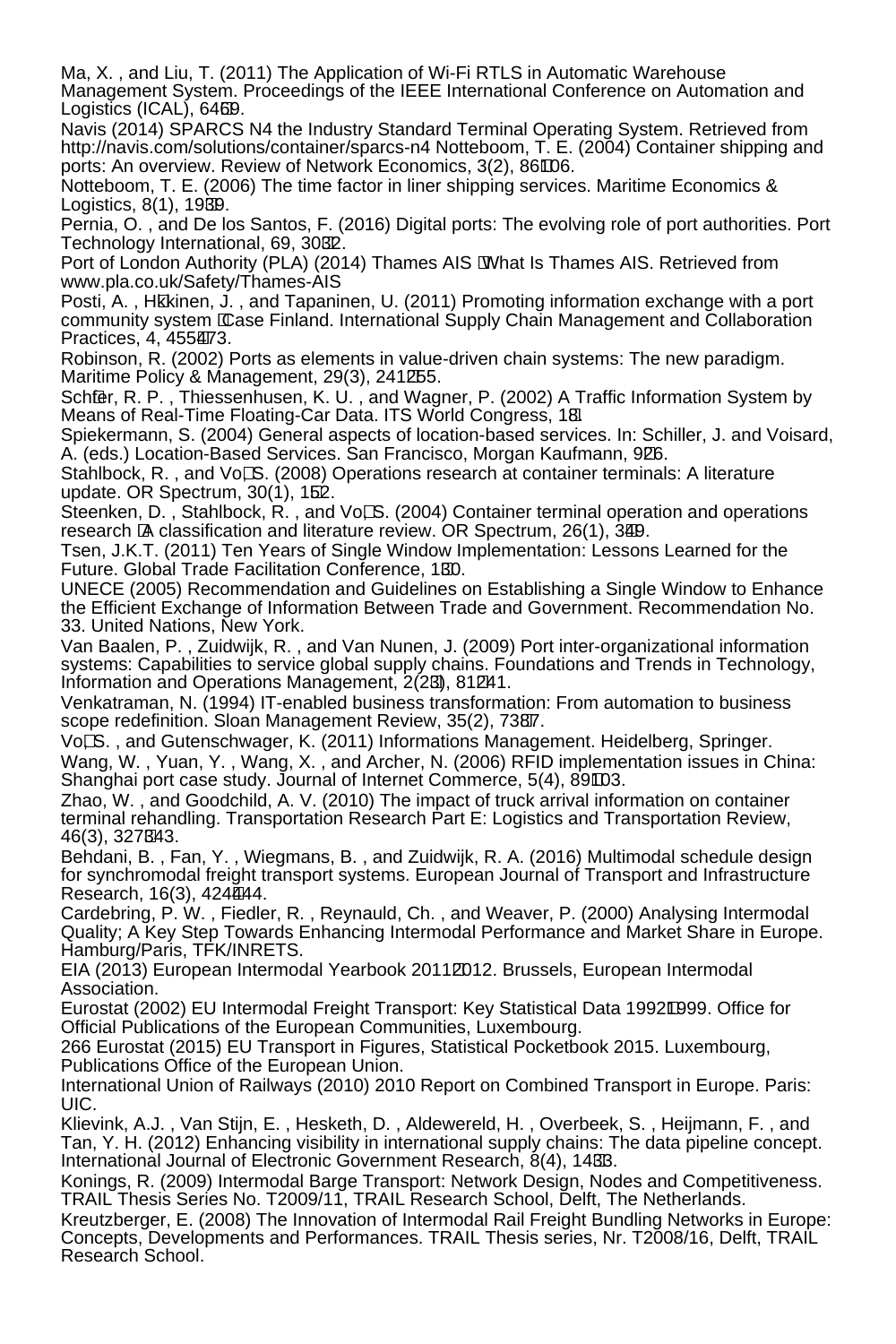Kreutzberger, E. , and Konings, R. (2013) The role of inland terminals in intermodal transport development. In: Rodrigue, J. P. , Notteboom, T. and Shaw, J. (eds.) The SAGE Handbook of Transport Studies, London, Sage.

Montreuil, B. (2011) Toward a physical internet: Meeting the global logistics sustainability grand challenge. Logistics Research, 3(23), 7187.

Notteboom, T. and Konings, R. (2004) Network dynamics in container transport by barge. Belgo-revue Belge de gographie, 4, 461477.

Rodrigue, J. P. , and Notteboom, T. (2009) The terminalization of supply chains: Reassessing the role of terminals in port/hinterland logistical relationships. Maritime Policy & Management, 36(2), 165183.

Tavasszy, L. A. , and de Jong, G. (2014) Modelling Freight Transport. London, Elsevier. Wanders, G. (2014) Determining Shippers Attribute Preference for Container Transport on the Rotterdam Venlo Corridor. MSc thesis, Delft University of Technology.

Ypsilantis, P. , and Zuidwijk, R. A. (2013) Joint Design and Pricing of Intermodal Port-Hinterland Network Services: Considering Economies of Scale and Service Time Constraints (No. ERS-2013-011-LIS). ERIM Report Series Research in Management.

Zhang, M. , and Pel, A. (2016) Synchromodal versus Intermodal Freight Transport: Case of Rotterdam Hinterland Container Transport. Paper 16-2237, Procs. Transportation Research Board Conference, Washington, TRB.

Riessen, B. , Van Negenborn, R. R. , and Dekker, R. (2015) Synchromodal container transportation: An overview of current topics and research opportunities. In: Corman, F., Vo, S. , and Negenborn, R. R. (eds.) Procs. 6th Int. Conf. Computational Logistics. Springer International Publishing, 386â397.

Bird, J. (1971) Seaport and Seaport Terminals. London, Hutchinson University Library. Chapman, K. (2005). From growth centre to cluster: Restructuring, regional development, and the Teesside chemical industry. Environment and Planning A,  $37(4)$ , 597615.

Dias, J.Q., Calado, J.M.F., and Mendona, M.C. (2010) The role of European ro-ro port terminals in the automotive supply chain management. Journal of Transport Geography, 18(1), 116124.

Dicken, P. , and Lloyd, P. E. (1990) Location in Space: Theoretical Perspectives in Economic Geography (3rd ed.). New York, Harper & Row.

EUR (2016) Havenmonitor. De economische betekenis van de Nederlandse zeehavens 2002â2015. Rotterdam, Erasmus Universiteit Rotterdam.

Hollen, R.M.A. , Van den Bosch, F.A.J. , and Volberda, H. W. (2015) Strategic levers of port authorities for industrial ecosystem development. Maritime Economics and Logistics, 17(1), 7996.

Kuipers, B. (2000) Flexible restructuring in the port of Rotterdam region. Case studies in the port-related petrochemical cluster. In: Johansson, I. and Dahlberg, R. (eds.) Entrepreneurship, Firm Growth and Regional Development in the New Economic Geography. Uddevalla, University of Trolhttan, 433458.

Kuipers, B. , de Jong, O. , Van Raak, R. , Sanders, F. , Meesters, K. , and Van Dam, J. (2015) De Amsterdamse haven draait (groen) door. Op weg naar een duurzaam concurrentievoordeel door inzet op biobased & circulaire economie. Rotterdam, Wageningen, Erasmus University (RHV/Drift)/Wageningen University (FBR).

Kuipers, B. , and Vanelslander, T. (2015) De toegevoegde waarde van zeehavens. Antwerpen en Rotterdam: centra van hoogwaardige logistieke toegevoegdewaardecreatie? Tijdschrift Vervoerswetenschap, Jaargang, 51(3), 8397.

NBB (National Bank of Belgium) (2016) Economic Importance of the Belgian Ports: Flemish Maritime Ports, Lige Port Complex and the Port of Brussels Report 2013. Brussels, National Bank of Belgium.

Notteboom, T. E. , and Rodrigue, J.-P. (2005) Port regionalization: Towards a new phase in port development. Maritime Policy and Management, 32(3), 297313.

Rifkin, J. (2014) The Zero Marginal Cost Society: The Internet of Things, the Collaborative Commons, and the Eclipse of Capitalism. New York, Palgrave Macmillan.

Roper, S. , Love, J. , and Bonner, K. (2015) Benchmarking Local Innovation. The Innovation Geography of the UK. Coventry, Enterprise Research Centre.

Stobaugh, R. (1988) Innovation and Competition: The Global Management of Petrochemical Products. Boston, Harvard Business School Press.

Suurs, R. , and Roelofs, E. (2014) Quickscan investeringsklimaat voor biobased bedrijven. Delft, TNO Earth, Life & Social Sciences.

Van Driel, H., and De Goey, F. (2000) Rotterdam. Cargo Handling Technology 18702000. Eindhoven, Stichting Historie der Techniek/Walburg Pers.

Van Oud Alblas Bluss, J. L. (2011) Aan de oevers van de grote rivieren: de Rijn en Yangzi deltas 13501850. (On the banks of the great rivers: The Rhine and Yangtze deltas 13501850).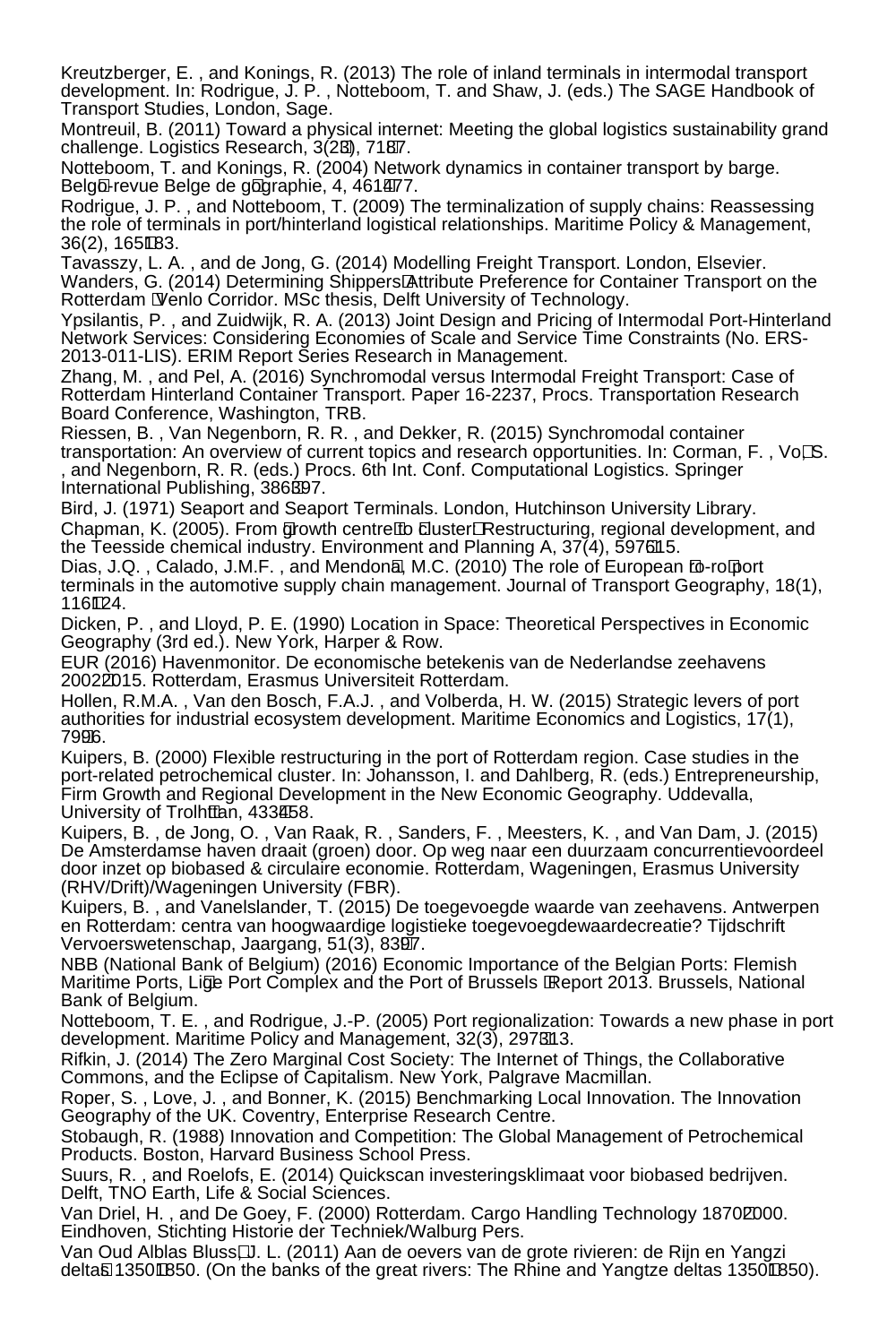Address Delivered by the Occasion of His Retirement as Professor in the History of Eurasian Affairs at the University of Leiden, June 6, 2011.

Winkelmans, W. (1973) De modern havenindustrialisatie. Rijswijk, Nederlands Vervoerswetenschappelijk Instituut.

Chapman, K. (1991) The International Petrochemical Industry: Evolution and Location. Oxford, Blackwell.

Hollen, R.M.A. (2015) Exploratory Studies into Strategies to Enhance Innovation-Driven International Competitiveness in a Port Context. Toward Ambidextrous Ports. Rotterdam, **Erasmus** 

Research Institute of Management/ERIM.

#### Optimisation in Container Liner Shipping

Brouer, B. D., Ivarez, J. F., Plum, C.E.M., Pisinger, D., and Sigurd, M. M. (2014) A base integer programming model and benchmark suite for liner-shipping network design. Transportation Science, 48(2), 281â312.

Brouer, B. D. , Dirksen, J. , Pisinger, D. , Plum, C.E.M. , and Vaaben, B. (2013) The Vessel Schedule Recovery Problem (VSRP) â A MIP model for handling disruptions in liner shipping. European Journal of Operational Research, 224(2), 362374.

Cullinane, K. , and Khanna, M. (1999) Economies of scale in large container ships. Journal of Transport Economics and Policy, 33(2), 185207.

Karsten, C. V. , Pisinger, D. , Ropke, S. , and Brouer, B. D. (2015) The time constrained multicommodity network flow problem and its application to liner shipping network design. Transportation Research Part E, 76, 122138.

Lawrence, S. A. (1972) International Sea Transport: The Years Ahead. Lexington, MA, Lexington Books, ISBN 0-66-984319-9.

Meng, Q. , Wang, S. , Andersson, H. , and Thun, K. (2014) Containership routing and scheduling in liner shipping: Overview and future research directions. Transportation Science, 48(2), 265280.

Mulder, J. , and Dekker, R. (2016) Will Liner Ships Make Fewer Port Calls Per Route? Econometric Institute Report EI2016-04, Erasmus University Rotterdam.

Pantuso, G. , Fagerholt, K. , and Hvattum, L. M. (2014) A survey on maritime fleet size and mix problems. European Journal of Operational Research, 235(2), 341â349.

Pedrielli, G. , Lee, L. H. , and Ng, S. H. (2015) Optimal bunkering contract in a buyer-seller supply chain under price and consumption uncertainty. Transportation Research Part E, 77, 7794.

Tierney, K. , Pacino, D. , and Jensen, R. M. (2014) On the complexity of container stowage planning problems. Discrete Applied Mathematics, 169, 225230.

Yao, Z. , Ng, S. H. , and Lee, L. H. (2012) A study on bunker fuel management for the shipping liner services. Computers & Operations Research, 39(5), 11601172.

Christiansen, M. , Fagerholt, K. , Nygreen, B. , and Ronen, D. (2007) Maritime transportation. In: Barnhart, C. and Laporte, G. (eds.) Handbook in OR & MS, vol. 14. Amsterdam, Elsevier, 189284.

Christiansen, M. , Fagerholt, K. Nygreen, B. , and Ronen, D. (2013) Ship routing and scheduling in the new millennium. European Journal of Operational Research, 228(3), 467â483.

203 Christiansen, M. , Fagerholt, K. , and Ronen, D. (2004) Ship routing and scheduling: Status and perspectives. Transportation Science, 38(1), 118.

Ronen, D. (1983) Cargo ships routing and scheduling: Survey of models and problems. European Journal of Operational Research, 12(2), 119126.

Ronen, D. (1993) Ship scheduling: The last decade. European Journal of Operational Research, 71(3), 325â333.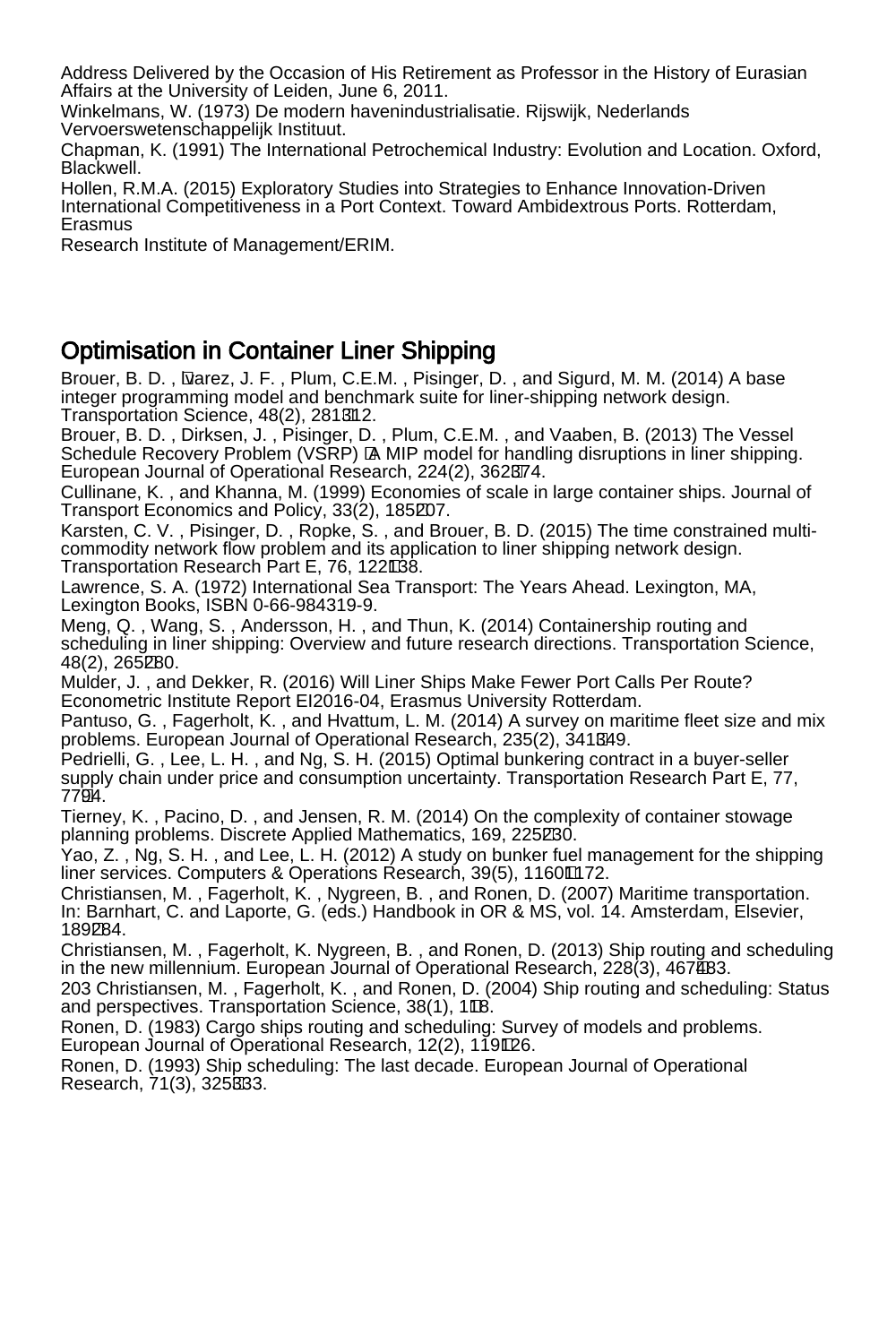#### Revenues and Costs of Maritime Shipping

Gorton, L., Ihre, R., Hillenius, P., and Sandevrn, A. (2009) Shipbroking and Chartering Practice. London, Informa.

Hailey, R. (2013) Shippers Lose Out in Slow Steaming. Lloyds List, 7 January 2013. Hare, J. (1996) Port state control: Strong medicine to cure a sick industry. Georgia Journal of International and Comparative Law, 26, 571.

ICS (2013) Flag State Performance Table. http://www.ics-shipping.org/docs/flag-stateperformance-table

Kavussanos, M. G. , and Alizadeh-M, A. H. (2002) The expectations hypothesis of the term structure and risk premiums in dry bulk shipping freight markets. Journal of Transport Economics and Policy, 36(2), 267304.

Knapp, S. , and Franses, P.H. (2007) Econometric analysis on the effect of port state control inspections on the probability of casualty: Can targeting of substandard ships for inspections be  $improved$ ? Marine Policy,  $31(4)$ , 550563.

Maersk (2009) Trade Flows in an Uncertain Economy. Presentation by Soren Andersen at Transportkonomisk Forening, 2009.

MARAD (2011) Comparison of U.S. and Foreign-Flag Operating Costs. U.S. Department of Transportation, Maritime Administration, Report, September 2011.

Marine Insight (2012) The Guide to Slow Steaming on Ships. Brochure. Retrieved from www.marineinsight.com/wp-content/uploads/2013/01/The-guide-to-slow-steaming-on-ships.pdf Naess, E. D. (1977) Autobiography of a Shipping Man. London, Seatrade Publications. OECD (2003) Ownership and Control of Ships. Report, Maritime Transport Committee, March 2003.

Stopford, M. (2009) Maritime Economics (3rd ed.). Abingdon, Routledge.

218 Streng, M. (2012) Slow Steaming: An Economic Assessment of Lowering Sailing Speeds on a Supply Chain Level. Master thesis, Erasmus School of Economics, Rotterdam. Veenstra, A. W. (1999) The term structure of ocean freight rates. Maritime Policy & Management, 26(3), 279293.

Veenstra, A.W. , and Bergantino, A.S. (2000) Changing ownership structures in the Dutch fleet. Maritime Policy & Management, 27(2), 175189.

Veenstra, A.W. , and Van Dalen, J. (2011) Ship speed and fuel consumption quotation in ocean shipping time charter contracts. Journal of Transport Economics and Policy (JTEP), 45(1), 4161.

Zannetos, Z.S. (1966). The Theory of Oil Tankship Rates: An Economic Analysis of Tankship Operations (No. 4). Cambridge, MA, MIT Press.

Karakitsos, E., and Varnavides, L. (2014) Maritime Economics A Macroeconomic Approach. Basingstoke, Palgrave Macmillan.

Notteboom, T. , and Cariou, P. (2011) Are Bunker Adjustment factors aimed at revenue-making or cost recovery? Empirical evidence on the pricing strategies of shipping lines. In: Cullinane, K. (ed.) International Handbook of Maritime Economics. Cheltenham, Edward Elgar.

Stopford, M. (2009) Maritime Economics (3rd ed.). Abingdon, Routledge, chs. 6, 7.

Talley, W.K. (ed.). (2012) The Blackwell Companion to Maritime Economics. Chichester, Blackwell Publishing Ltd., chs. 5, 10, 11, 12.

Talley, W. K. , Agarwal, V. B. , and Breakfield, J. W. (1986) Economics of density of ocean tanker ships. Journal of Transport Economics and Policy, 20(1), 9199.

#### Container Terminal Operations

Bierwirth, C. , and Meisel, F. (2010) A survey of berth allocation and quay crane scheduling problems in container terminals. European Journal of Operational Research, 202, 615627. Carlo, H. J. , Vis, I.F.A. , and Roodbergen, K. J. (2014a) Transport operations in container terminals: Literature overview, trends, and research directions. European Journal of Operational Research, 236, 113.

Carlo, H. J. , Vis, I.F.A. , and Roodbergen, K. J. (2014b) Storage yard operations in container terminals: Literature overview, trends, and research directions. European Journal of Operational Research, 235, 412430.

Carlo, H. J. , Vis, I.F.A. , and Roodbergen, K. J. (2015) Seaside operations in container terminals: Literature overview, trends, and research directions. Flexible Services and Manufacturing Journal, 27, 224262.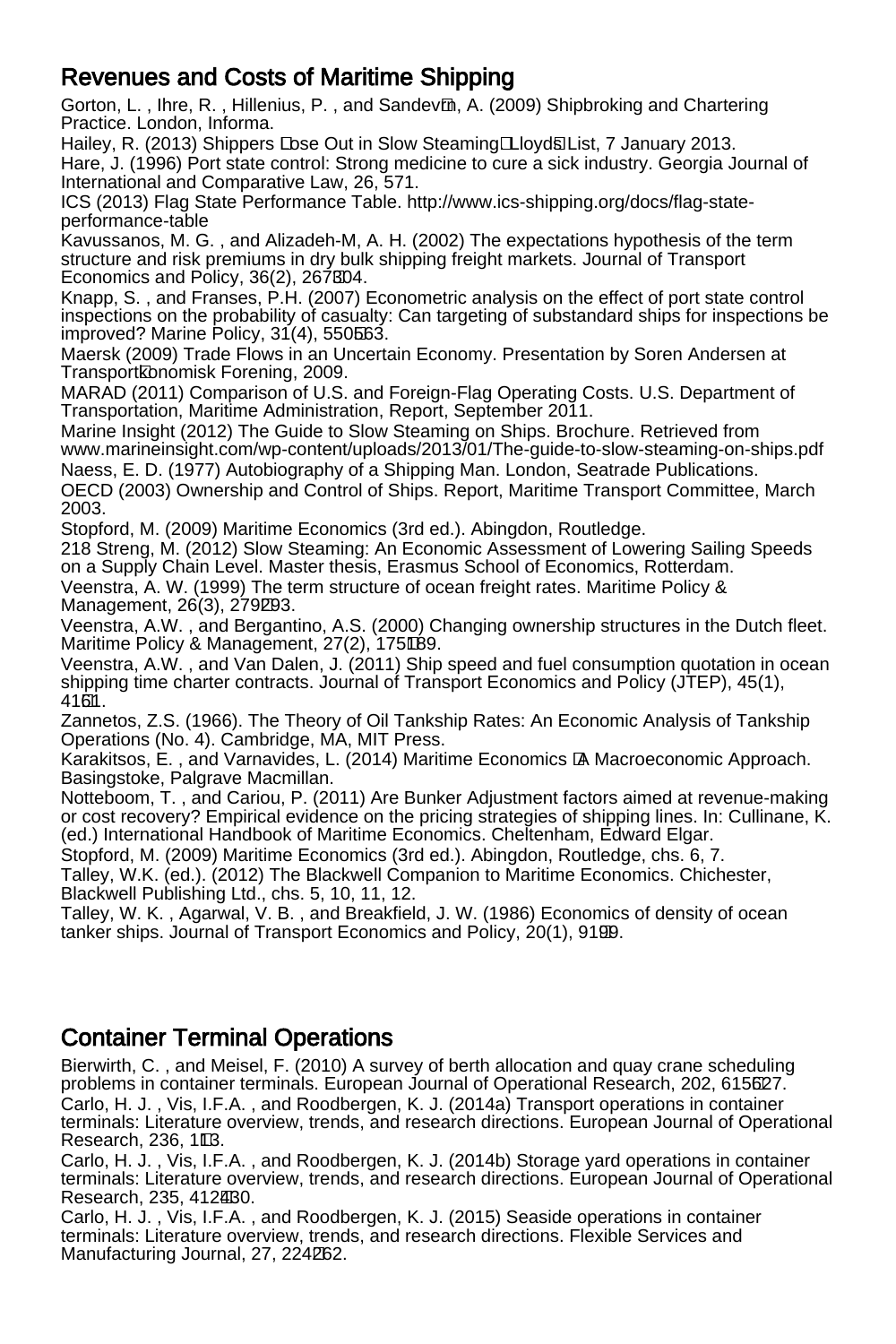Egbelu, P. J. , and Tanchoco, J.M.A. (1984) Characterization of automatic guided vehicle dispatching rules. International Journal of Production Research, 22(3), 359â374.

Gawrilow, E. , Klimm, M. , Möhring, R. H. , and Stenzel, B. (2012) Conflict-free vehicle routing: Load balancing and deadlock prevention. European Journal of Transport Logistics, 1, 87111. Imai, A. , Nishimura, E. , Hattori, M. , and Papadimitriou, S. (2007) Berth allocation at indented berths for mega-containerships. European Journal of Operational Research, 179, 579593. Saanen, Y. A. , and Dekker, R. (2011) Intelligent stacking as way out of congested yards: Part 1. Port Technology International, 31, 8792.

Steenken, D., Vo, S., and Stahlbock, R. (2004) Container terminal operation and operations research A classification and literature review. OR Spectrum, 26, 349.

Theofanis, S. , Boile, M. , and Golias, M. M. (2009) Container terminal berth planning: Critical review of research approaches and practical challenges. Transportation Research Record, 2228.

Vis, I.F.A. (2006) Survey of research in the design and control of automated guided vehicle systems. European Journal of Operational Research, 170(3), 677709.

Vis, I.F.A. , and De Koster, R. (2003) Transshipment of containers at a container terminal: An overview. European Journal of Operational Research, 147, 116.

Vis, I.F.A. , and Van Anholt, R. G. (2010) Performance analysis of berth configurations at container terminals. OR Spectrum, 32(3), 453476.

Wiese, J. , Kliewer, N. , and Suhl, L. (2009) A Survey of Container Terminal Characteristics and Equipment Types. Working paper, University of Paderborn. Retrieved from http://wiwi.unipaderborn.de/fileadmin/lehrstuehle/department-3/wiwi-dep-3-ls-

5/Forschung/Publikationen/wiese\_et\_al\_a\_survey\_of\_container\_terminal\_characteristics\_and\_e quipment\_types\_2009.pdf.

Carlo, H. J. , Vis, I.F.A. , and Roodbergen, K. J. (2014a) Transport operations in container terminals: Literature overview, trends, and research directions. European Journal of Operational Research, 236, 113.

235 Carlo, H. J. , Vis, I.F.A. , and Roodbergen, K. J. (2014b) Storage yard operations in container terminals: Literature overview, trends, and research directions. European Journal of Operational Research, 235, 412430.

Carlo, H. J. , Vis, I.F.A. , and Roodbergen, K. J. (2015) Seaside operations in container terminals: Literature overview, trends, and research directions. Flexible Services and Manufacturing Journal, 27, 224262.

Steenken, D., Vo, S., and Stahlbock, R. (2004) Container terminal operation and operations research A classification and literature review. OR Spectrum, 26, 349.

Theofanis, S. , Boile, M. , and Golias, M. M. (2009) Container terminal berth planning: Critical review of research approaches and practical challenges. Transportation Research Record, 2228.

#### Port-Centric Information Management in Smart Ports

Chen, M. , Mao, S. , and Liu, Y. (2014) Big data: A survey. Mobile Networks and Applications, 19(2), 171209.

Giuliano, G., and OBrien, T. (2007) Reducing port-related truck emissions: The terminal gate appointment system at the ports of Los Angeles and Long Beach. Transportation Research Part D: Transport and Environment, 12(7), 460473.

Gordon, J. R. , Lee, P. M. , and Lucas, H. C. (2005) A resource-based view of competitive advantage at the port of Singapore. The Journal of Strategic Information Systems, 14(1), 6986. Hamburg Port Authority (HPA) (2014b) smartPORT logistics. Retrieved from www.hamburgport-authority.de/en/smartport/logistics/Seiten/Unterbereich.aspx

Hamburger Hafen und Logistik AG (HHLA) (2014) PRISE Optimises Sequencing and Arrival of Mega-Ships on the River Elbe and at the Port of Hamburg. Retrieved from

http://hhla.de/en/press-releases/overview/2014/03/it-platform-optimises-harbour-processes.html Heilig, L., Schwarze, S., and Vo, S. (2017) An Analysis of Digital Transformation in the History and Future of Modern Ports. Proceedings of the 50th Hawaii International Conference on System Sciences (HICSS), Bis Island, Hawaii, USA.

Heilig, L., and Vo, S. (2014) Decision analytics for cloud computing: A classification and literature review. In: Newman, A. and Leung, J. (eds.) Tutorials in Operations Research. Catonsville, INFORMS, 126.

Heilig, L., and Vo, S. (2017) Inter-terminal transportation: An annotated bibliography and research agenda. Flexible Services and Manufacturing Journal. 29(1), 3563.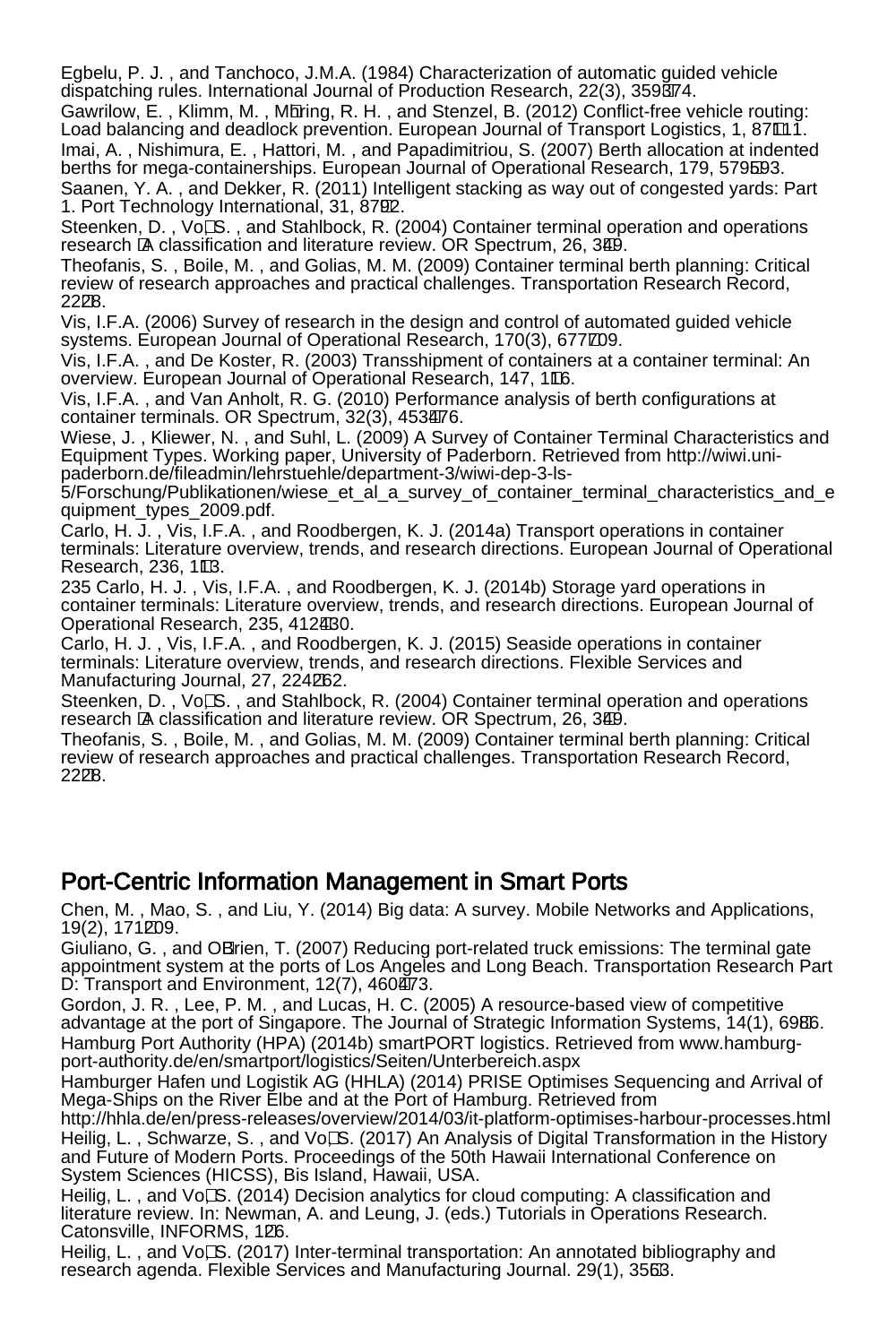Hu, Q. , Yong, J. , Shi, C. , and Chen, G. (2010) Evaluation of main traffic congestion degree for restricted waters with AIS reports. International Journal on Maritime Navigation and Safety of Sea Transportation, 4(1), 5558.

International Port Community Systems Association (IPCSA) (2014) Port Community Systems. Retrieved from http://ipcsa.international/pcs

250 Keceli, Y. , Choi, H. R. , Cha, Y. S. , and Aydogdu, Y. V. (2008) A Study on Adoption of Port Community Systems According to Organisation Size. Proceedings of the 3rd International Conference on Convergence and Hybrid Information Technology (ICCIT), 493501.

Lai, K. H. , Wong, C. W. , and Cheng, T. (2008) A coordination-theoretic investigation of the impact of electronic integration on logistics performance. Information & Management, 45(1), 10â20.

Luftman, J. (2004) Assessing business-IT alignment maturity. In: Van Grembergen, W. (ed.) Strategies for Information Technology Governance. Hershey, Idea Group Publishing, 99128. Ma, X. , and Liu, T. (2011) The Application of Wi-Fi RTLS in Automatic Warehouse

Management System. Proceedings of the IEEE International Conference on Automation and Logistics (ICAL), 6469.

Navis (2014) SPARCS N4 the Industry Standard Terminal Operating System. Retrieved from http://navis.com/solutions/container/sparcs-n4 Notteboom, T. E. (2004) Container shipping and ports: An overview. Review of Network Economics, 3(2), 86106.

Notteboom, T. E. (2006) The time factor in liner shipping services. Maritime Economics & Logistics, 8(1), 19â39.

Pernia, O. , and De los Santos, F. (2016) Digital ports: The evolving role of port authorities. Port Technology International, 69, 3032.

Port of London Authority (PLA) (2014) Thames AIS What Is Thames AIS. Retrieved from www.pla.co.uk/Safety/Thames-AIS

Posti, A., Hkkinen, J., and Tapaninen, U. (2011) Promoting information exchange with a port community system Case Finland. International Supply Chain Management and Collaboration Practices, 4, 455â473.

Robinson, R. (2002) Ports as elements in value-driven chain systems: The new paradigm. Maritime Policy & Management, 29(3), 241255.

Schfer, R. P., Thiessenhusen, K. U., and Wagner, P. (2002) A Traffic Information System by Means of Real-Time Floating-Car Data. ITS World Congress, 18.

Spiekermann, S. (2004) General aspects of location-based services. In: Schiller, J. and Voisard, A. (eds.) Location-Based Services. San Francisco, Morgan Kaufmann, 926.

Stahlbock, R., and Vo, S. (2008) Operations research at container terminals: A literature update. OR Spectrum,  $30(1)$ ,  $152$ .

Steenken, D. , Stahlbock, R. , and Vo, S. (2004) Container terminal operation and operations research A classification and literature review. OR Spectrum, 26(1), 349.

Tsen, J.K.T. (2011) Ten Years of Single Window Implementation: Lessons Learned for the Future. Global Trade Facilitation Conference, 1â30.

UNECE (2005) Recommendation and Guidelines on Establishing a Single Window to Enhance the Efficient Exchange of Information Between Trade and Government. Recommendation No. 33. United Nations, New York.

Van Baalen, P. , Zuidwijk, R. , and Van Nunen, J. (2009) Port inter-organizational information systems: Capabilities to service global supply chains. Foundations and Trends in Technology, Information and Operations Management, 2(23), 81241.

Venkatraman, N. (1994) IT-enabled business transformation: From automation to business scope redefinition. Sloan Management Review, 35(2), 7387.

Vo, S., and Gutenschwager, K. (2011) Informations Management. Heidelberg, Springer. Wang, W. , Yuan, Y. , Wang, X. , and Archer, N. (2006) RFID implementation issues in China: Shanghai port case study. Journal of Internet Commerce, 5(4), 89103.

Zhao, W. , and Goodchild, A. V. (2010) The impact of truck arrival information on container terminal rehandling. Transportation Research Part E: Logistics and Transportation Review, 46(3), 327343.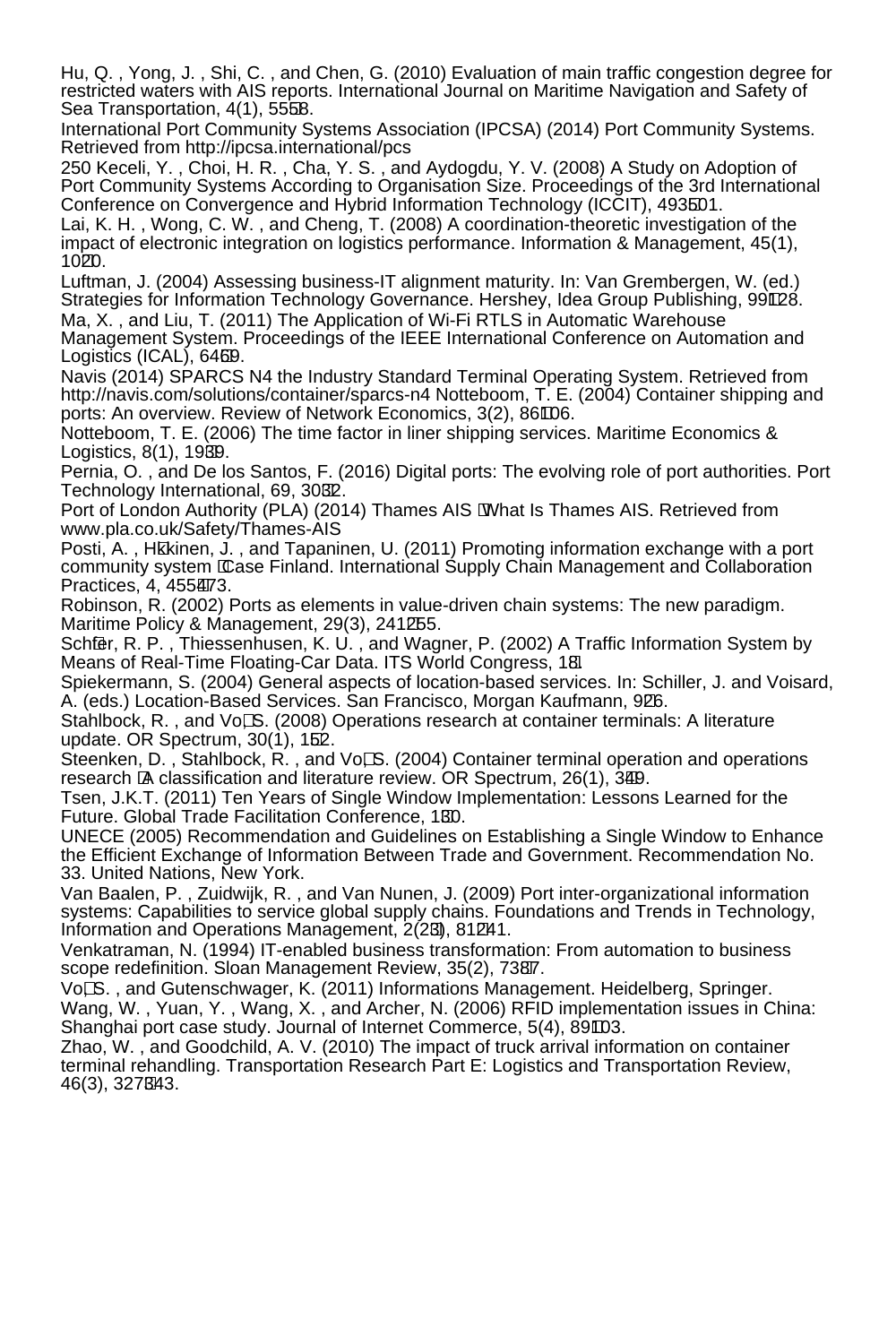#### Intermodality and Synchromodality

Behdani, B. , Fan, Y. , Wiegmans, B. , and Zuidwijk, R. A. (2016) Multimodal schedule design for synchromodal freight transport systems. European Journal of Transport and Infrastructure Research, 16(3), 424â444.

Cardebring, P. W. , Fiedler, R. , Reynauld, Ch. , and Weaver, P. (2000) Analysing Intermodal Quality; A Key Step Towards Enhancing Intermodal Performance and Market Share in Europe. Hamburg/Paris, TFK/INRETS.

EIA (2013) European Intermodal Yearbook 2011â2012. Brussels, European Intermodal Association.

Eurostat (2002) EU Intermodal Freight Transport: Key Statistical Data 19921999. Office for Official Publications of the European Communities, Luxembourg.

266 Eurostat (2015) EU Transport in Figures, Statistical Pocketbook 2015. Luxembourg, Publications Office of the European Union.

International Union of Railways (2010) 2010 Report on Combined Transport in Europe. Paris: UIC.

Klievink, A.J. , Van Stijn, E. , Hesketh, D. , Aldewereld, H. , Overbeek, S. , Heijmann, F. , and Tan, Y. H. (2012) Enhancing visibility in international supply chains: The data pipeline concept. International Journal of Electronic Government Research, 8(4), 1433.

Konings, R. (2009) Intermodal Barge Transport: Network Design, Nodes and Competitiveness. TRAIL Thesis Series No. T2009/11, TRAIL Research School, Delft, The Netherlands.

Kreutzberger, E. (2008) The Innovation of Intermodal Rail Freight Bundling Networks in Europe: Concepts, Developments and Performances. TRAIL Thesis series, Nr. T2008/16, Delft, TRAIL Research School.

Kreutzberger, E. , and Konings, R. (2013) The role of inland terminals in intermodal transport development. In: Rodrigue, J. P. , Notteboom, T. and Shaw, J. (eds.) The SAGE Handbook of Transport Studies, London, Sage.

Montreuil, B. (2011) Toward a physical internet: Meeting the global logistics sustainability grand challenge. Logistics Research, 3(23), 7187.

Notteboom, T. and Konings, R. (2004) Network dynamics in container transport by barge. Belgo-revue Belge de gographie, 4, 461477.

Rodrigue, J. P. , and Notteboom, T. (2009) The terminalization of supply chains: Reassessing the role of terminals in port/hinterland logistical relationships. Maritime Policy & Management, 36(2), 165183.

Tavasszy, L. A. , and de Jong, G. (2014) Modelling Freight Transport. London, Elsevier. Wanders, G. (2014) Determining Shippers Attribute Preference for Container Transport on the Rotterdam Venlo Corridor. MSc thesis, Delft University of Technology.

Ypsilantis, P. , and Zuidwijk, R. A. (2013) Joint Design and Pricing of Intermodal Port-Hinterland Network Services: Considering Economies of Scale and Service Time Constraints (No. ERS-2013-011-LIS). ERIM Report Series Research in Management.

Zhang, M. , and Pel, A. (2016) Synchromodal versus Intermodal Freight Transport: Case of Rotterdam Hinterland Container Transport. Paper 16-2237, Procs. Transportation Research Board Conference, Washington, TRB.

Riessen, B. , Van Negenborn, R. R. , and Dekker, R. (2015) Synchromodal container transportation: An overview of current topics and research opportunities. In: Corman, F., Vo, S. , and Negenborn, R. R. (eds.) Procs. 6th Int. Conf. Computational Logistics. Springer International Publishing, 386â397.

### The Industrial Seaport

Bird, J. (1971) Seaport and Seaport Terminals. London, Hutchinson University Library. Chapman, K. (2005). From growth centre to cluster: Restructuring, regional development, and the Teesside chemical industry. Environment and Planning A,  $37(4)$ , 597615.

Dias, J.O., Calado, J.M.F., and Mendona, M.C. (2010) The role of European ro-ro port terminals in the automotive supply chain management. Journal of Transport Geography, 18(1), 116124.

Dicken, P. , and Lloyd, P. E. (1990) Location in Space: Theoretical Perspectives in Economic Geography (3rd ed.). New York, Harper & Row.

EUR (2016) Havenmonitor. De economische betekenis van de Nederlandse zeehavens 20022015. Rotterdam, Erasmus Universiteit Rotterdam.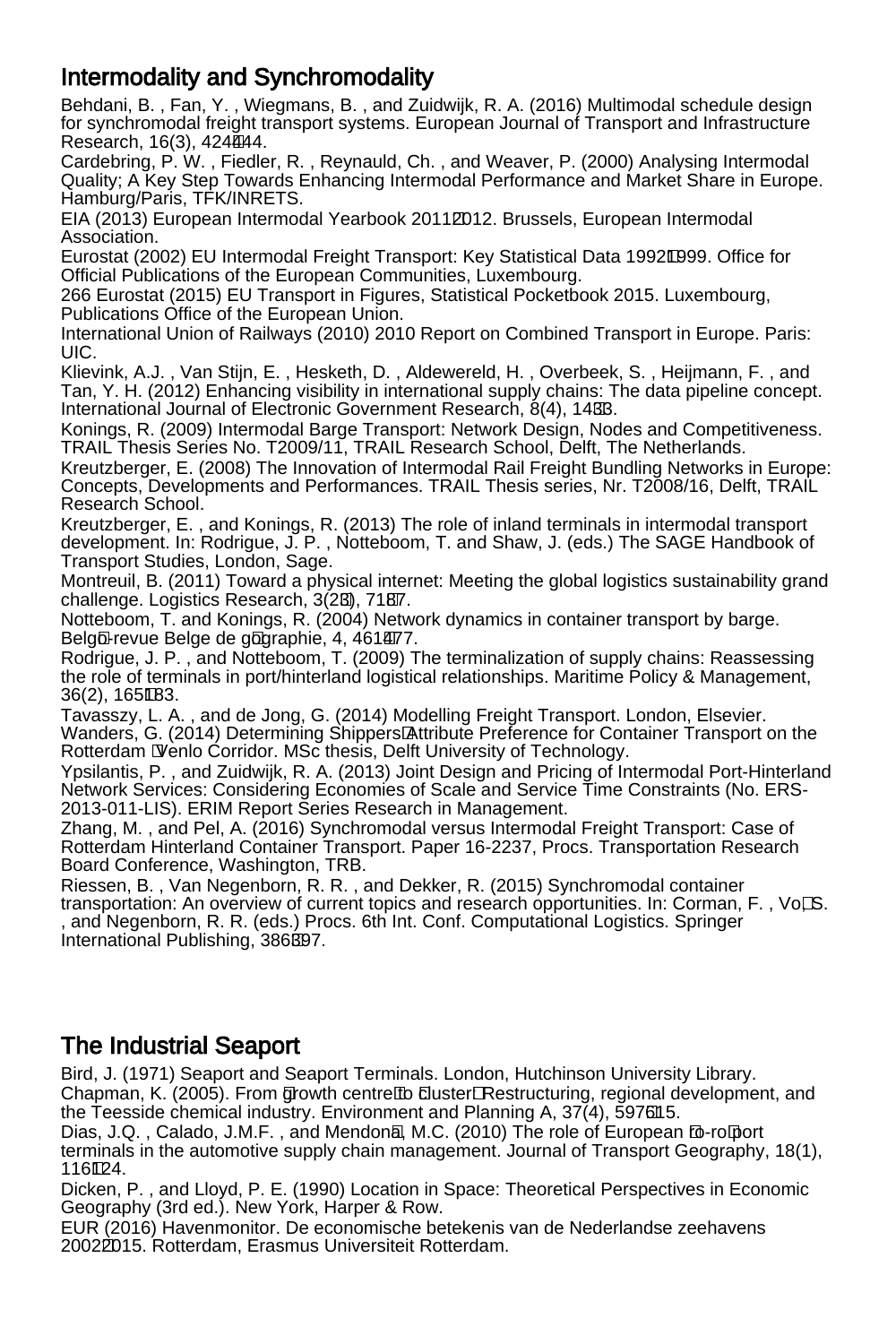Hollen, R.M.A. , Van den Bosch, F.A.J. , and Volberda, H. W. (2015) Strategic levers of port authorities for industrial ecosystem development. Maritime Economics and Logistics, 17(1), 7996.

Kuipers, B. (2000) Flexible restructuring in the port of Rotterdam region. Case studies in the port-related petrochemical cluster. In: Johansson, I. and Dahlberg, R. (eds.) Entrepreneurship, Firm Growth and Regional Development in the New Economic Geography. Uddevalla, University of Trolhttan, 433458.

Kuipers, B. , de Jong, O. , Van Raak, R. , Sanders, F. , Meesters, K. , and Van Dam, J. (2015) De Amsterdamse haven draait (groen) door. Op weg naar een duurzaam concurrentievoordeel door inzet op biobased & circulaire economie. Rotterdam, Wageningen, Erasmus University (RHV/Drift)/Wageningen University (FBR).

Kuipers, B. , and Vanelslander, T. (2015) De toegevoegde waarde van zeehavens. Antwerpen en Rotterdam: centra van hoogwaardige logistieke toegevoegdewaardecreatie? Tijdschrift Vervoerswetenschap, Jaargang, 51(3), 8397.

NBB (National Bank of Belgium) (2016) Economic Importance of the Belgian Ports: Flemish Maritime Ports, Lige Port Complex and the Port of Brussels Report 2013. Brussels, National Bank of Belgium.

Notteboom, T. E. , and Rodrigue, J.-P. (2005) Port regionalization: Towards a new phase in port development. Maritime Policy and Management, 32(3), 297313.

Rifkin, J. (2014) The Zero Marginal Cost Society: The Internet of Things, the Collaborative Commons, and the Eclipse of Capitalism. New York, Palgrave Macmillan.

Roper, S. , Love, J. , and Bonner, K. (2015) Benchmarking Local Innovation. The Innovation Geography of the UK. Coventry, Enterprise Research Centre.

Stobaugh, R. (1988) Innovation and Competition: The Global Management of Petrochemical Products. Boston, Harvard Business School Press.

Suurs, R. , and Roelofs, E. (2014) Quickscan investeringsklimaat voor biobased bedrijven. Delft, TNO Earth, Life & Social Sciences.

Van Driel, H., and De Goey, F. (2000) Rotterdam. Cargo Handling Technology 18702000. Eindhoven, Stichting Historie der Techniek/Walburg Pers.

Van Oud Alblas Bluss, J. L. (2011) Aan de oevers van de grote rivieren: de Rijn en Yangzi deltas 13501850. (On the banks of the great rivers: The Rhine and Yangtze deltas 13501850). Address Delivered by the Occasion of His Retirement as Professor in the History of Eurasian Affairs at the University of Leiden, June 6, 2011.

Winkelmans, W. (1973) De modern havenindustrialisatie. Rijswijk, Nederlands Vervoerswetenschappelijk Instituut.

Chapman, K. (1991) The International Petrochemical Industry: Evolution and Location. Oxford, Blackwell.

Hollen, R.M.A. (2015) Exploratory Studies into Strategies to Enhance Innovation-Driven International Competitiveness in a Port Context. Toward Ambidextrous Ports. Rotterdam, Erasmus

Research Institute of Management/ERIM.

#### Ports and networks

Notteboom, T. (2008) The Relationship Between Seaports and their Intermodal Hinterland in Light of Global Supply Chains. Discussion Paper OECD 200810 Research Round Table, Seaport Competition and Hinterland Connections, Paris, 1011 April 2008, 4.

Boon, M. (2014) Oil Pipelines Politics and International Business. The Rotterdam Oil Port, Royal Dutch Shell and the German Hinterland, 19451975. Unpublished thesis, Erasmus University Rotterdam.

Klemann, H. , and Schenk, J. (2013) Competition in the Rhine delta. Waterways, railways and ports, 18701913. Economic History Review, 66(3), 826847.

Paardenkooper, K. (2014) The Port of Rotterdam and the Maritime Container. The Rise and Fall of Rotterdams Hinterland (19662010). Unpublished thesis, Erasmus University Rotterdam 2014. Retrieved from http://repub.eur.nl/pub/51657?\_ga=1.152349243.300584682.14 17590831 European Commission (2011) White Paper Roadmap to a Single European Transport Area â Towards a Competitive and Resource Efficient Transport System. COM/2011/0144 final. Office for Official Publications of the European Communities, Luxembourg.

Geerlings, H. (1998) Meeting the Challenge of Sustainable Mobility: The Role of Technological Innovations. Berlin/Heidelberg, Springer-Verlag.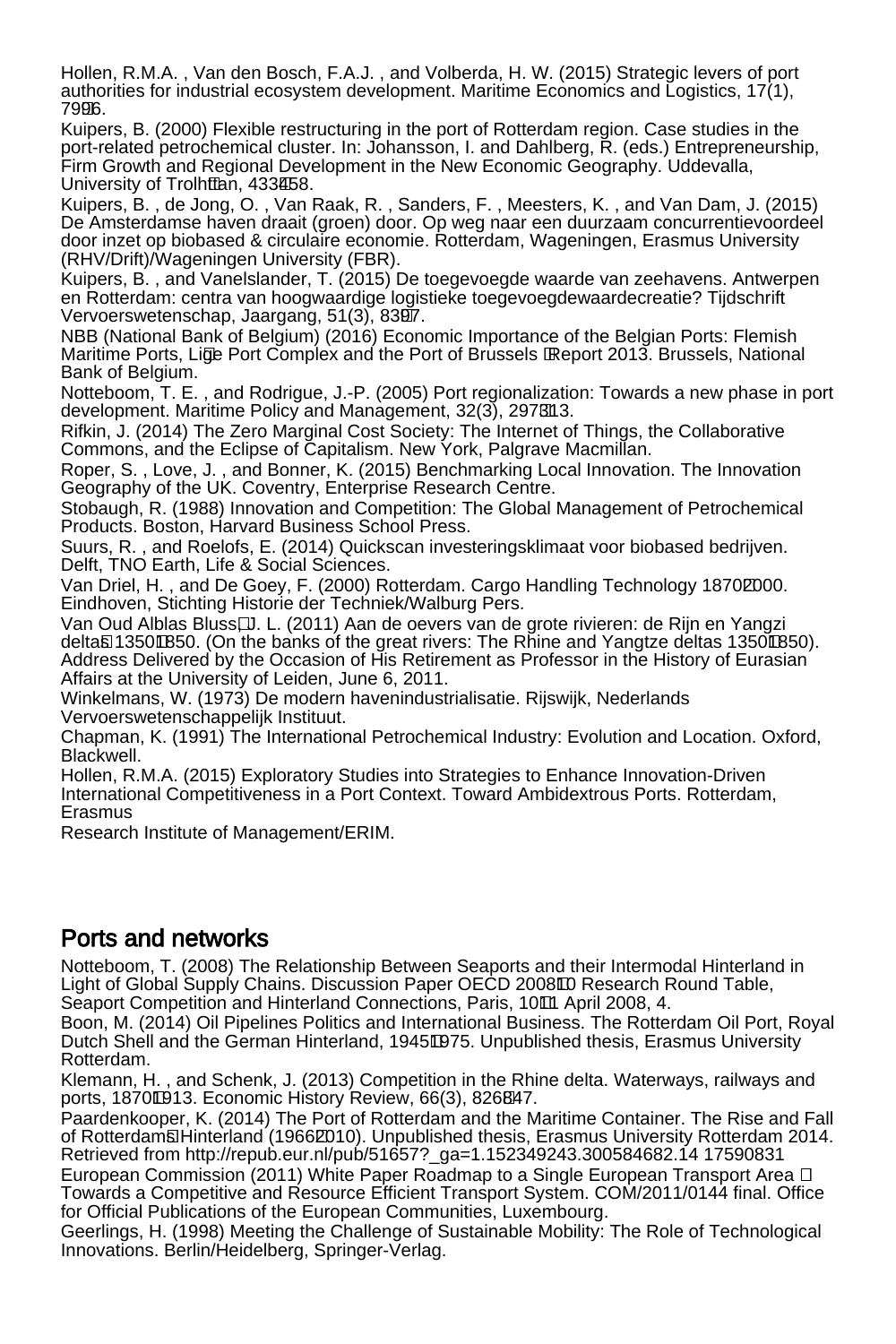Viana, M. , Hammingh, P. , Colette, A. , Querol, X. , Degraeuwe, B. , De Vlieger, I. , and Van Aardenne, J. (2014) Impact of maritime transport emissions on coastal air quality in Europe. Atmospheric Environment, 90, 96105.

World Bank (2012) Data Bank 2012. http://data.world bank.org/data-catalog/. 314 World Commission on Environment and Development (WCED) (1987) Our Common Future. Oxford, Oxford University Press.

Xu, M. , and Geerlings, H. (2016) The Challenge of SECA Regulations in a Dynamic Environment; A Comparative Study of the EU, US and China. Proceedings TRAIL-Congress 2016. PhD School TRAIL, Delft.

Banister, D. (2008) The sustainable mobility paradigm. Transport Policy, 15, 73â80. Elkington, J. (1997) Cannibals With Forks: The Triple Bottom Line of Twenty First Century Business. Mankato, MN, Capstone.

Meadows, D. L. (1972) The Limits to Growth: A Report for the Club of Romes Project on the Predicament of Mankind. New York, Universe Books.

Euro 1: See Directive 1991/441/EEC Council Directive 1991/441/EEC of 26 June 1991 amending Directive 70/220/EEC on the approximation of the laws of the Member States relating to measures to be taken against air pollution by emissions from motor vehicles. Eurlex.europa.eu.

Euro 2: See Directive 2002/51/EC of the European Parliament and of the Council of 19 July 2002 on the reduction of the level of pollutant emissions from two-and three-wheel motor vehicles and amending Directive 97/24/EC. Eur-lex.europa.eu.

Euro 3 and Euro 4: See Directive 98/69/EC of the European Parliament and of the Council of 13 October 1998 relating to measures to be taken against air pollution by emissions from motor vehicles and amending Council Directive 70/220/EEC. Eur-lex.europa.eu.

Euro 5 and Euro 6: See Regulation (EC) No 715/2007 of the European Parliament and of the Council of 20 June 2007 on type approval of motor vehicles with respect to emissions from light passenger and commercial vehicles (Euro 5 and Euro 6) and on access to vehicle repair and maintenance information. Eur-lex.europa.eu. Peoples Republic of China (2011) Twelfth Five-Year Plan for Energy Saving of Road and Waterway Transport. Beijing, Ministry of Transport of PRC.

US Environmental Protection Agency (2016) Emission Standards Reference Guide for On-road and Non-road Vehicles and Engines. Washington, EPA.

American Bureau of Shipping (2005) Guide for Ship Security (SEC) Notation. Houston, American Bureau of Shipping.

Berman, J. (2015) CBPs  $10 + 2$  is Now in Full Enforcement Mode. Retrieved May 20, 2015, from Logistics Management:

www.logisticsmgmt.com/article/cbps\_102\_is\_now\_in\_full\_enforcement\_mode.

Bichou, K. (2009) Port security. In: Bichou, K. (ed.) Port Operations, Planning, and Logistics. London, Informa, 259261.

Christopher, K. (2015) Port Security Management (2nd ed.). Boca Raton, CRC Press, Taylor & Francis Group.

Gillis, C. A. (2002) Flynn keeps focus on transport security. American Shipper, 26.

Gillis, C. A. (2003) NVOs: Manifest or perish. American Shipper, 28.

GlobalSecurity.org. (n.d.) Container Security Initiative. Retrieved May 10, 2015, from www.globalsecurity.org/security/ops/csi.htm.

Homeland Security News Wire (2013) U.S. Ports Vulnerable to Cyber Attack. Retrieved May 11, 2015, from http://www.homelandsecuritynewswire.com/dr20130707-u-s-ports-vulnerable-tocyberattacks.

International Maritime Organization (IMO) . (2002, December) The International Ship and Port Security Code (ISPS Code). Retrieved May 10, 2015, from IMO: www.imo.org/Our-Work/Security/Instruments/Pages/ISPSCode.aspx.

Kouwenhoven, N. (2014) The Implications and Threats of Cyber Security for Ports. Retrieved May 8, 2015, from

https://www.porttechnology.org/technical\_papers/2016\_update\_the\_implications\_and\_threats\_o f cyber security for ports.

Kulisch, E. (2004) Homeland insecurity. American Shipper, 812.

Kulisch, E. (2005) Honeymoon over? American Shipper, 2225.

OBrien, T. (2010a) Ports. In Intermodal Freight Transportation. Washington, DC, ENO Foundation, 292.

OBrien, T. (2010b) Understanding the supply chain. In L. A. Hoel (ed.) Intermodal Transportation. Washington, DC, Eno Transportation Foundation, Inc., 5558.

Orosz, M. A. (2012, September). National Center for Risk and Economic Analysis of Terrorism Events, USC. Retrieved May 15, 2015, from

http://research.create.usc.edu/project\_summaries/110.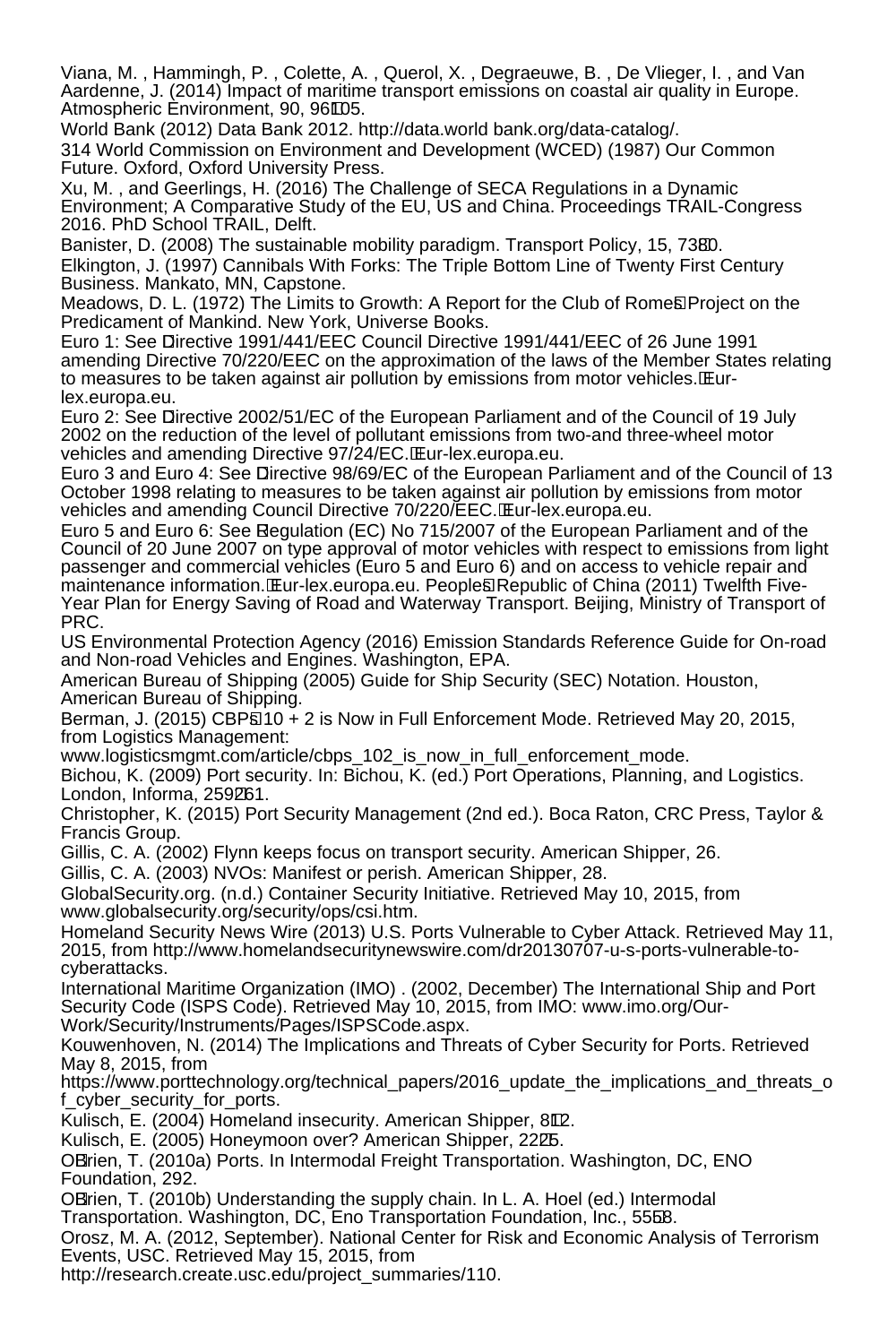U.S. Coast Guard, Department of Homeland Security. (2003) Implementation of National Maritime Security Initiatives. Federal Register. Washington, DC, General Printing Office. Retrieved May 10, 2015, from General Printing Office: www.gpo.gov/fdsys/pkg/FR-2003-07- 01/pdf/03-16186.pdf

U.S. Customs and Border Protection . (2005) Container security initiative: Just the facts. Port Technology International, 37, 109111.

331 U.S. Customs and Border Protection. (n.d.). U.S. Customs and Border Protection. Retrieved May 20, 2015, from  $10 + 2$  Presentation:

www.cbp.gov/sites/default/files/documents/10%2B2%20presentation.pdf

U.S. General Accounting Office. (2007) The SAFE Port Act: Status and Implementation One Year Later. Washington, U.S. General Accounting Office.

U.S. General Accounting Office. (2007) Port Risk Management. Washington, DC, U.S. General Accounting Office.

U.S. General Accounting Office. (2011) Port Security Grant Program. Washington, DC, General Accounting Office.

Burns, M. (2015) Logistics and Transportation Security. Boca Raton, CRC Press, Taylor & Francis Group.

Christopher, K. (2014) Port Security Management (2nd ed.). Boca Raton, CRC Press, Taylor & Francis Group.

McNicholas, M. (Ed.). (2016) Maritime Security: An Introduction. Oxford, Elsevier.

Abernathy, W. J. , and Utterback, J. M. (1988) Innovation Over Time and in Historical Context; Patterns of Industrial Innovation. Washington, DC: National Science Foundation.

Geerlings, H. (1998) Meeting the Challenge of Sustainable Mobility; the Role of Technological Innovations. Heidelberg/Berlin, Springer Verlag.

Malthus, T. (1798). An Essay on the Principle of Population An Essay on the Principle of Population, as it Affects the Future Improvement of Society with Remarks on the Speculations of Mr. Godwin, M. Condorcet, and Other Writers. London, Printed for J. Johnson, in St. Paulâs Church-Yard, 1798. Rendered into HTML format by Ed Stephan, 10 August 1997.

347 MARIN (Maritime Research Institute) (2014) Innovation Agenda of the Maritime Cluster. Marin, Wageningen.

Ricardo, D. (1819, 1978) On the Principles of Political Economy and Taxation. John Murray, London.

Rifkin, J. (2012) The Third Industrial Revolution: How Lateral Power Is Transforming Energy, the Economy, and the World. Beijing, CITIC Press.

Schumpeter, J. A. (1935). The analysis of economic change. Review of Economics and Statistics, 17(4), 210.

Schumpeter, J. A. (1939). Business Cycles (Vol. 1, pp. 161174). New York: McGraw-Hill. Seiffert, U., and Walzer, P. (1989) Automobiltechnik der Zukunft. VDI-Verlag, Dsseldorf. Smith, A. (1937). The Wealth of Nations [1776].

Wiegmans, B. , and Konings, J. W. (2015) Intermodal inland waterway transport: Modelling conditions influencing its cost competitiveness. Asian Journal of Shipping and Logistics, 31(2), 273294.

Zhang, M. , Van den Driest, M. , Wiegmans, B. , Tavasszy, L. (2014) The impact of CO2 pricing or biodiesel on container transport in and passing through the Netherlands, International Journal of Shipping and Transport Logistics, 6(5), 531551.

European Commission (2014) Innovation Union Competitiveness Report 2013. Staff Working Document Directorate-General for Research and Innovation. EUR 25650 EN. Publications Office of the European Union, Luxembourg.

OECD (2014) OECD Science, Technology and Industry Outlook 2014. Paris, OECD Publishing. Rosenberg, N. (1994) Exploring the Black Box; Technology, Economics and History. Cambridge, Cambridge University Press.

Tidd, J. , Bessant, J. , and Pavitt, K. (2001) Managing Innovation (2nd ed.). London, Wiley & Co.

Zhen, H. , Linjie, H. , Qianwen, L. , and Geerlings, H. (2015) Research on the impact of the third industrial revolution on port development. Review of Economic Research, 20, 4855 (in Chines language).

Cullinane, K. , & Wang, T. F. (2007). Port governance in China. Research in Transportation Economics, 17, 331â356.

Geerlings, H. M. , and Hou, J. (2016) Dynamics in sustainable port and hinterland operations: A conceptual framework and simulation of sustainability measures and their effectiveness, based on an application to the Port of Shanghai. Journal of Cleaner Production, 135, 449456. Qiu, M. (2008). Coastal port reform in China. Maritime Policy & Management, 35(2), 175191.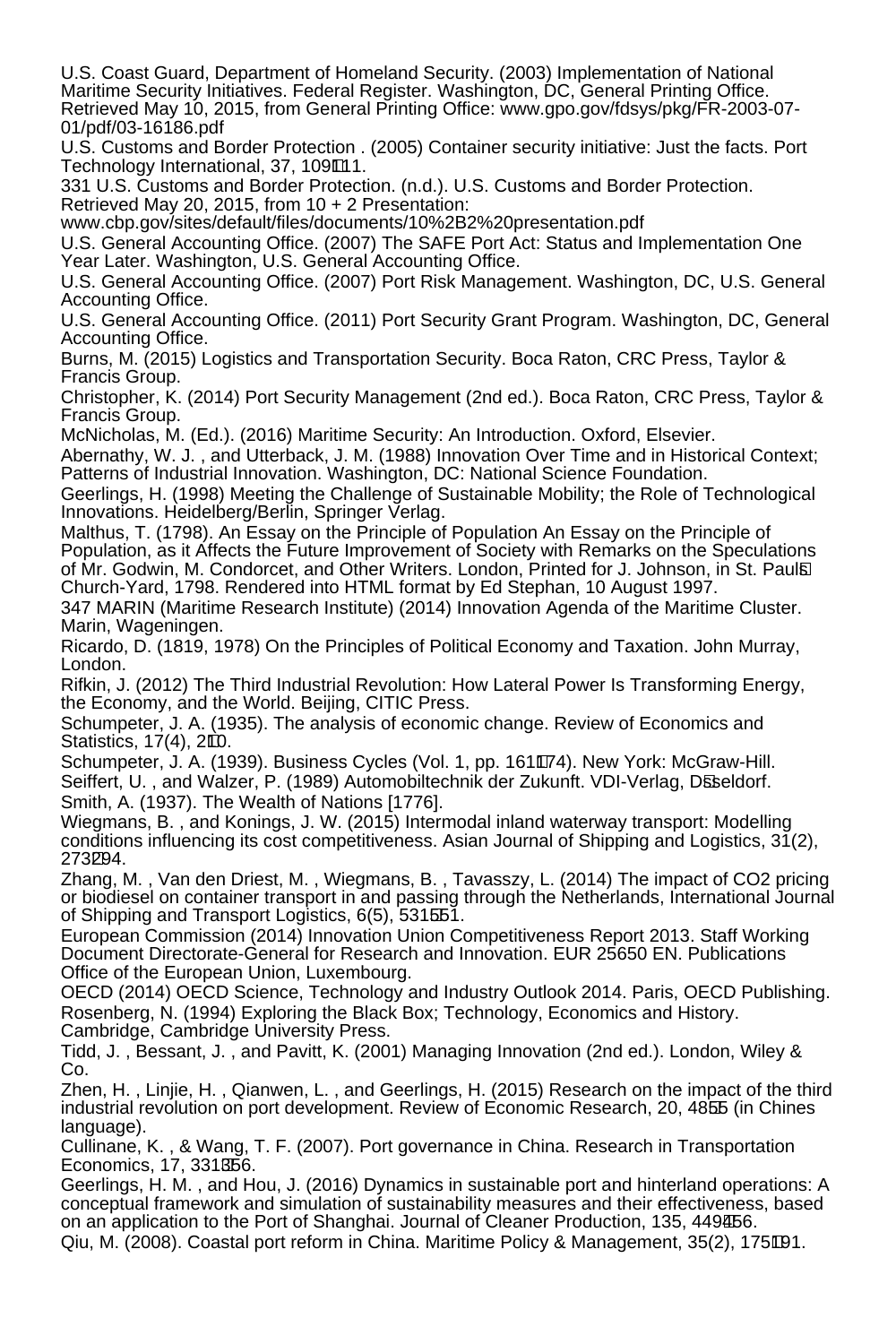Bundesagent fr Arbeit (2015) Regionalreport ber Beschftigte. Land Hamburg, juni 2015. De Koning, J. , Gelderblom, A. , and Gravesteijn, J. (2014) How Can Children be Stimulated to Choose a Technical Education? SEOR Working Paper 2014/1, Rotterdam, SEOR.

Dombois, R. , and Wohlleben, H. (2011) The negotiated change of work and industrial relations in German seaports; the case of Bremen. In Dombois, R. and Heseler, H. (eds.) Seaports in the Context of Globalisations and Privatisation. Bremen, University of Bremen, pp. 45â65. Erasmus Smart Port Rotterdam (2011) Rotterdam World Port Word City. Hoogwaardige zakelijke dienstverlening voor het Rotterdamse haven en industriecomplex (Provision of high value added commercial services to the harbour and industrial activities at the port of Rotterdam), Research Commissioned by the Community of Rotterdam (Department of City Development and Economy), Erasmus University Rotterdam and Utrecht University, October 2011.

Hamburg Port Authority (2014) The Port of Hamburg Facts & Figures 2014. Hamburg, Hamburg Port Authority.

Nijdam, M. , and Van der Lugt, L. (2014) Havenmonitor 2012. De economische betekenis van Nederlandse zeehavens, opgesteld voor het Ministerie van Infrastructuur en Milieu, RHV, Rotterdam, Erasmus Universiteit Rotterdam.

Notteboom, T. (2010) Dock Labour and Port-Related Employment in the European Seaport System: Key Factors to Port Competiveness and Reform. ITMMA, University of Antwerp. OECD (2014) The Competitiveness of Global Port-Cities: Synthesis Report. Paris, OECD. Van Hooydonk, E. (2013) Port Labour in the EU: Labour Market Qualifications & Training & Health & Safety. Antwerp, Ghent.

VDAB (2014) Socio-Economische Dataset Provincie Antwerpen & de Antwerpse RESOCâs. Dombois, R. , and Wohlleben, H. (2011) The negotiated change of work and industrial relations in German seaports; the case of Bremen. In Dombois, R. and Heseler, H. (eds.) Seaports in the Context of Globalisations and Privatisation. Bremen, University of Bremen, 45â65.

Harding, A. S. (1990) Restrictive Labour Practices in Seaports. Washington, The World Bank. Notteboom, T. (2010) Dock Labour and Port-Related Employment in the European Seaport System: Key Factors to Port Competiveness and Reform. ITMMA, University of Antwerp. Van Hooydonk, E. (2013) Port Labour in the EU: Labour Market Qualifications & Training & Health & Safety. Antwerp, Ghent.

Geerlings, H. , and Avelino, F. (2015) The value of transition management for sustainable transport: An illustration from the port extension in Rotterdam. In: Hickman, R. , Givoni, M. , Bonilla, D. , and Banister, D. (eds.) An International Handbook on Transport and Development. Cheltenham, Edward Elgar.

378 Grin, J. , Rotmans, J. , and Schot, J. (2010) Transitions to Sustainable Development; New Directions in the Long Term Transformative Change. New York, Routledge.

Loorbach, D. (2007) Transition Management. New Mode of Governance for Sustainable Development. PhD thesis. Utrecht, International Books.

Geerlings, H. , Stead, D. , and Shiftan, Y. (Eds.). (2012) Transition Towards Sustainable Mobility: The Role of Instruments, Individuals and Institutions. London, Ashgate.

Loorbach, D. , and Rotmans, J. (2010) The practice of transition management: Examples and lessons from four distinct cases. Futures, 42(3), 237246.

Rotmans, J. , Kemp, R. , and Van Asselt, M. (2001) More evolution than revolution: transition management in public policy. Foresight, 3(1), 1531.

#### Port Competition in Historical Perspective, 16482000

Notteboom, T. (2008) The Relationship Between Seaports and their Intermodal Hinterland in Light of Global Supply Chains. Discussion Paper OECD 200810 Research Round Table, Seaport Competition and Hinterland Connections, Paris, 1011 April 2008, 4.

Boon, M. (2014) Oil Pipelines Politics and International Business. The Rotterdam Oil Port, Royal Dutch Shell and the German Hinterland, 19451975. Unpublished thesis, Erasmus University Rotterdam.

Klemann, H. , and Schenk, J. (2013) Competition in the Rhine delta. Waterways, railways and ports, 18701913. Economic History Review, 66(3), 826847.

Paardenkooper, K. (2014) The Port of Rotterdam and the Maritime Container. The Rise and Fall of Rotterdams Hinterland (19662010). Unpublished thesis, Erasmus University Rotterdam 2014. Retrieved from http://repub.eur.nl/pub/51657?\_ga=1.152349243.300584682.14 17590831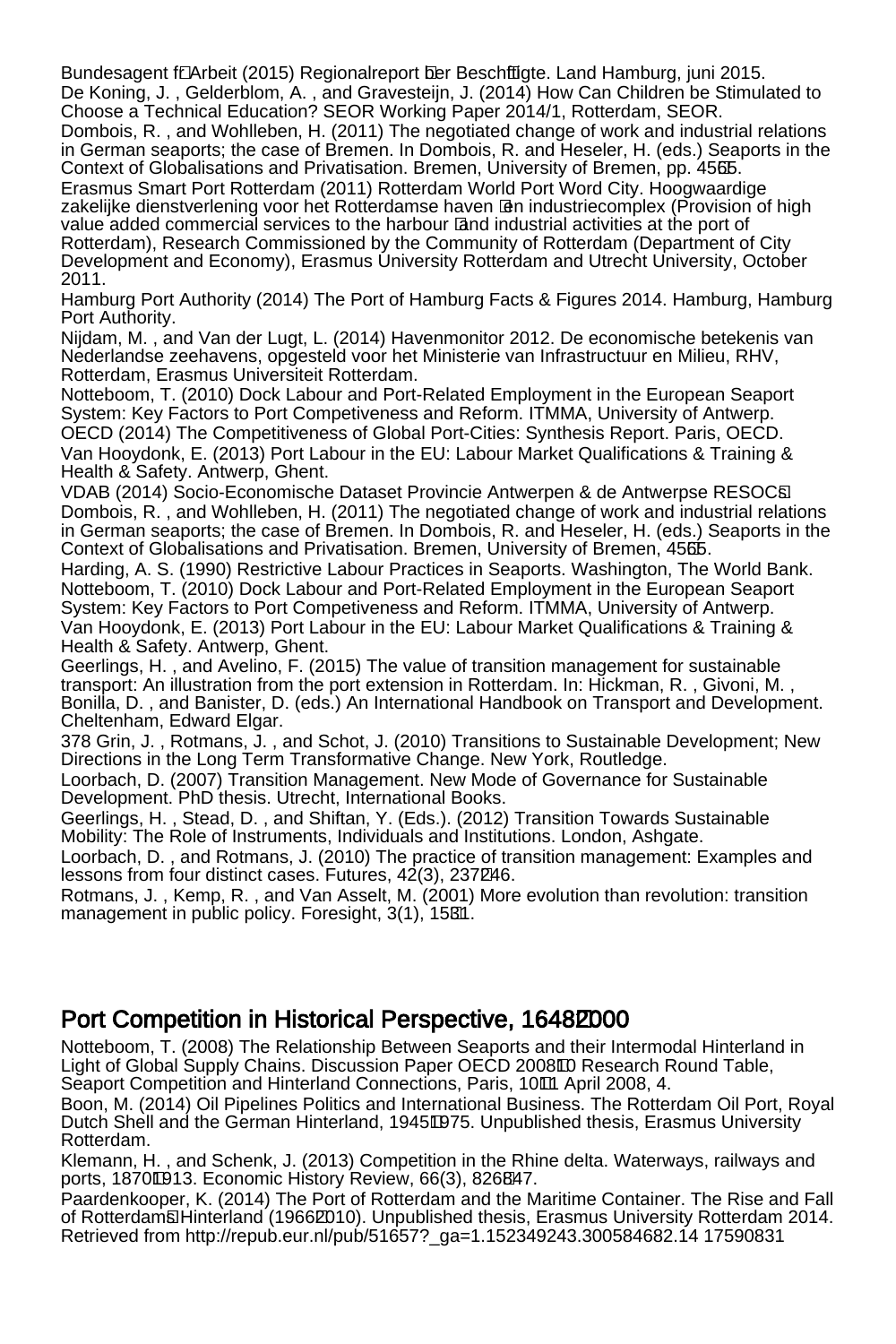#### **Sustainability**

European Commission (2011) White Paper Roadmap to a Single European Transport Area â Towards a Competitive and Resource Efficient Transport System. COM/2011/0144 final. Office for Official Publications of the European Communities, Luxembourg.

Geerlings, H. (1998) Meeting the Challenge of Sustainable Mobility: The Role of Technological Innovations. Berlin/Heidelberg, Springer-Verlag.

Viana, M. , Hammingh, P. , Colette, A. , Querol, X. , Degraeuwe, B. , De Vlieger, I. , and Van Aardenne, J. (2014) Impact of maritime transport emissions on coastal air quality in Europe. Atmospheric Environment, 90, 96105.

World Bank (2012) Data Bank 2012. http://data.world bank.org/data-catalog/.

314 World Commission on Environment and Development (WCED) (1987) Our Common Future. Oxford, Oxford University Press.

Xu, M. , and Geerlings, H. (2016) The Challenge of SECA Regulations in a Dynamic Environment; A Comparative Study of the EU, US and China. Proceedings TRAIL-Congress 2016. PhD School TRAIL, Delft.

Banister, D. (2008) The sustainable mobility paradigm. Transport Policy, 15, 73â80. Elkington, J. (1997) Cannibals With Forks: The Triple Bottom Line of Twenty First Century Business. Mankato, MN, Capstone.

Meadows, D. L. (1972) The Limits to Growth: A Report for the Club of Romes Project on the Predicament of Mankind. New York, Universe Books.

Euro 1: See Directive 1991/441/EEC Council Directive 1991/441/EEC of 26 June 1991 amending Directive 70/220/EEC on the approximation of the laws of the Member States relating to measures to be taken against air pollution by emissions from motor vehicles. Eurlex.europa.eu.

Euro 2: See Directive 2002/51/EC of the European Parliament and of the Council of 19 July 2002 on the reduction of the level of pollutant emissions from two-and three-wheel motor vehicles and amending Directive 97/24/EC. Eur-lex.europa.eu.

Euro 3 and Euro 4: See Directive 98/69/EC of the European Parliament and of the Council of 13 October 1998 relating to measures to be taken against air pollution by emissions from motor vehicles and amending Council Directive 70/220/EEC. Eur-lex.europa.eu.

Euro 5 and Euro 6: See Regulation (EC) No 715/2007 of the European Parliament and of the Council of 20 June 2007 on type approval of motor vehicles with respect to emissions from light passenger and commercial vehicles (Euro 5 and Euro 6) and on access to vehicle repair and maintenance information. Eur-lex.europa.eu. Peoples Republic of China (2011) Twelfth Five-Year Plan for Energy Saving of Road and Waterway Transport. Beijing, Ministry of Transport of PRC.

US Environmental Protection Agency (2016) Emission Standards Reference Guide for On-road and Non-road Vehicles and Engines. Washington, EPA.

#### Port Security

American Bureau of Shipping (2005) Guide for Ship Security (SEC) Notation. Houston, American Bureau of Shipping.

Berman, J. (2015) CBPs  $10 + 2$  is Now in Full Enforcement Mode. Retrieved May 20, 2015, from Logistics Management:

www.logisticsmgmt.com/article/cbps\_102\_is\_now\_in\_full\_enforcement\_mode.

Bichou, K. (2009) Port security. In: Bichou, K. (ed.) Port Operations, Planning, and Logistics. London, Informa, 259261.

Christopher, K. (2015) Port Security Management (2nd ed.). Boca Raton, CRC Press, Taylor & Francis Group.

Gillis, C. A. (2002) Flynn keeps focus on transport security. American Shipper, 26.

Gillis, C. A. (2003) NVOs: Manifest or perish. American Shipper, 28.

GlobalSecurity.org. (n.d.) Container Security Initiative. Retrieved May 10, 2015, from www.globalsecurity.org/security/ops/csi.htm.

Homeland Security News Wire (2013) U.S. Ports Vulnerable to Cyber Attack. Retrieved May 11, 2015, from http://www.homelandsecuritynewswire.com/dr20130707-u-s-ports-vulnerable-tocyberattacks.

International Maritime Organization (IMO) . (2002, December) The International Ship and Port Security Code (ISPS Code). Retrieved May 10, 2015, from IMO: www.imo.org/Our-Work/Security/Instruments/Pages/ISPSCode.aspx.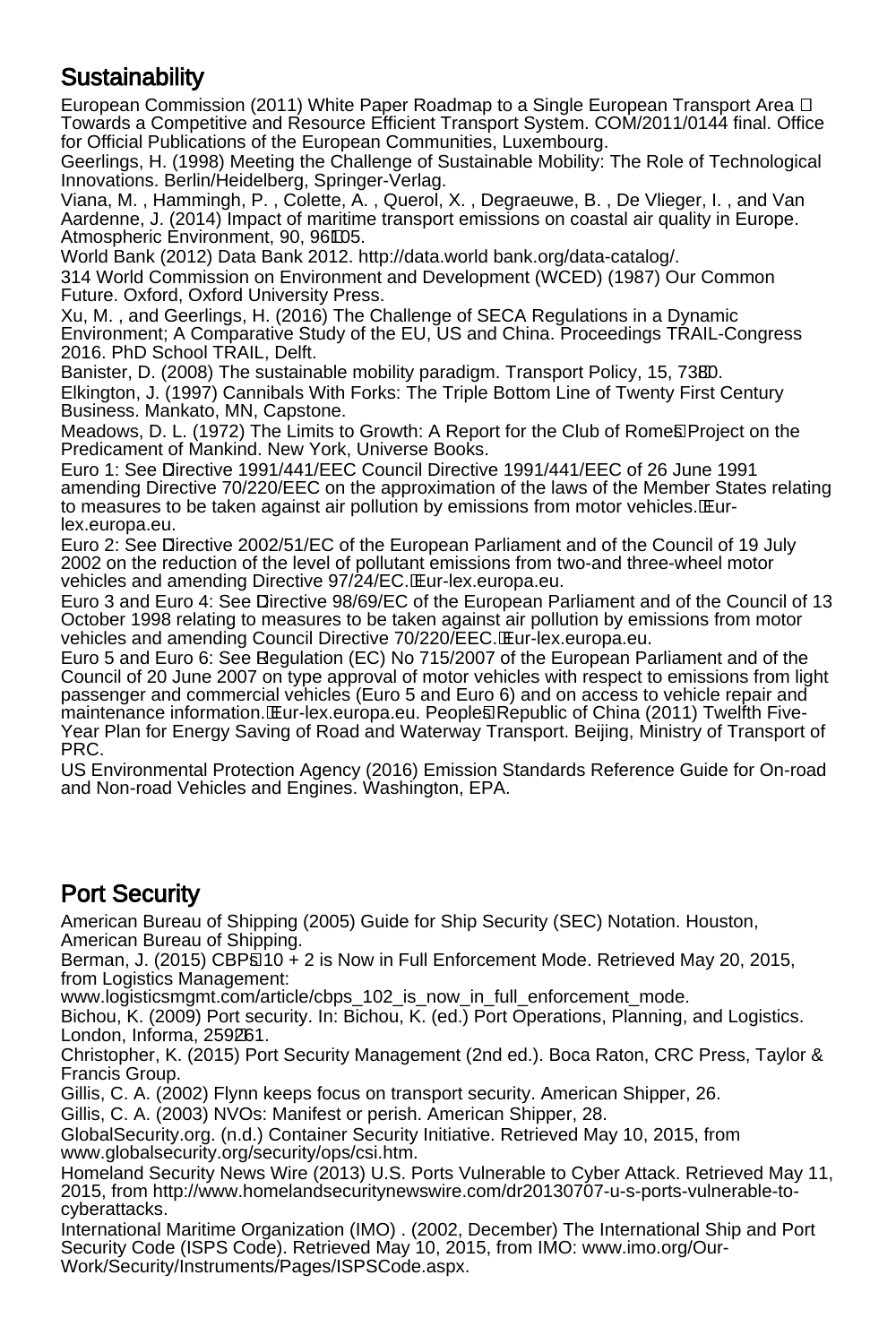Kouwenhoven, N. (2014) The Implications and Threats of Cyber Security for Ports. Retrieved May 8, 2015, from

https://www.porttechnology.org/technical\_papers/2016\_update\_the\_implications\_and\_threats\_o f cyber security for ports.

Kulisch, E. (2004) Homeland insecurity. American Shipper, 8â12.

Kulisch, E. (2005) Honeymoon over? American Shipper, 2225.

OBrien, T. (2010a) Ports. In Intermodal Freight Transportation. Washington, DC, ENO Foundation, 292.

OBrien, T. (2010b) Understanding the supply chain. In L. A. Hoel (ed.) Intermodal Transportation. Washington, DC, Eno Transportation Foundation, Inc., 55â58.

Orosz, M. A. (2012, September). National Center for Risk and Economic Analysis of Terrorism Events, USC. Retrieved May 15, 2015, from

http://research.create.usc.edu/project\_summaries/110.

U.S. Coast Guard, Department of Homeland Security. (2003) Implementation of National Maritime Security Initiatives. Federal Register. Washington, DC, General Printing Office. Retrieved May 10, 2015, from General Printing Office: www.gpo.gov/fdsys/pkg/FR-2003-07- 01/pdf/03-16186.pdf

U.S. Customs and Border Protection . (2005) Container security initiative: Just the facts. Port Technology International, 37, 109111.

331 U.S. Customs and Border Protection. (n.d.). U.S. Customs and Border Protection. Retrieved May 20, 2015, from  $10 + 2$  Presentation:

www.cbp.gov/sites/default/files/documents/10%2B2%20presentation.pdf

U.S. General Accounting Office. (2007) The SAFE Port Act: Status and Implementation One Year Later. Washington, U.S. General Accounting Office.

U.S. General Accounting Office. (2007) Port Risk Management. Washington, DC, U.S. General Accounting Office.

U.S. General Accounting Office. (2011) Port Security Grant Program. Washington, DC, General Accounting Office.

Burns, M. (2015) Logistics and Transportation Security. Boca Raton, CRC Press, Taylor & Francis Group.

Christopher, K. (2014) Port Security Management (2nd ed.). Boca Raton, CRC Press, Taylor & Francis Group.

McNicholas, M. (Ed.). (2016) Maritime Security: An Introduction. Oxford, Elsevier.

#### Technological Innovations

Abernathy, W. J. , and Utterback, J. M. (1988) Innovation Over Time and in Historical Context; Patterns of Industrial Innovation. Washington, DC: National Science Foundation. Geerlings, H. (1998) Meeting the Challenge of Sustainable Mobility; the Role of Technological

Innovations. Heidelberg/Berlin, Springer Verlag.

Malthus, T. (1798). An Essay on the Principle of Population An Essay on the Principle of Population, as it Affects the Future Improvement of Society with Remarks on the Speculations of Mr. Godwin, M. Condorcet, and Other Writers. London, Printed for J. Johnson, in St. Pauls Church-Yard, 1798. Rendered into HTML format by Ed Stephan, 10 August 1997.

347 MARIN (Maritime Research Institute) (2014) Innovation Agenda of the Maritime Cluster. Marin, Wageningen.

Ricardo, D. (1819, 1978) On the Principles of Political Economy and Taxation. John Murray, London.

Rifkin, J. (2012) The Third Industrial Revolution: How Lateral Power Is Transforming Energy, the Economy, and the World. Beijing, CITIC Press.

Schumpeter, J. A. (1935). The analysis of economic change. Review of Economics and Statistics, 17(4), 210.

Schumpeter, J. A. (1939). Business Cycles (Vol. 1, pp. 161174). New York: McGraw-Hill. Seiffert, U., and Walzer, P. (1989) Automobiltechnik der Zukunft. VDI-Verlag, Dsseldorf. Smith, A. (1937). The Wealth of Nations [1776].

Wiegmans, B. , and Konings, J. W. (2015) Intermodal inland waterway transport: Modelling conditions influencing its cost competitiveness. Asian Journal of Shipping and Logistics, 31(2), 273294.

Zhang, M. , Van den Driest, M. , Wiegmans, B. , Tavasszy, L. (2014) The impact of CO2 pricing or biodiesel on container transport in and passing through the Netherlands, International Journal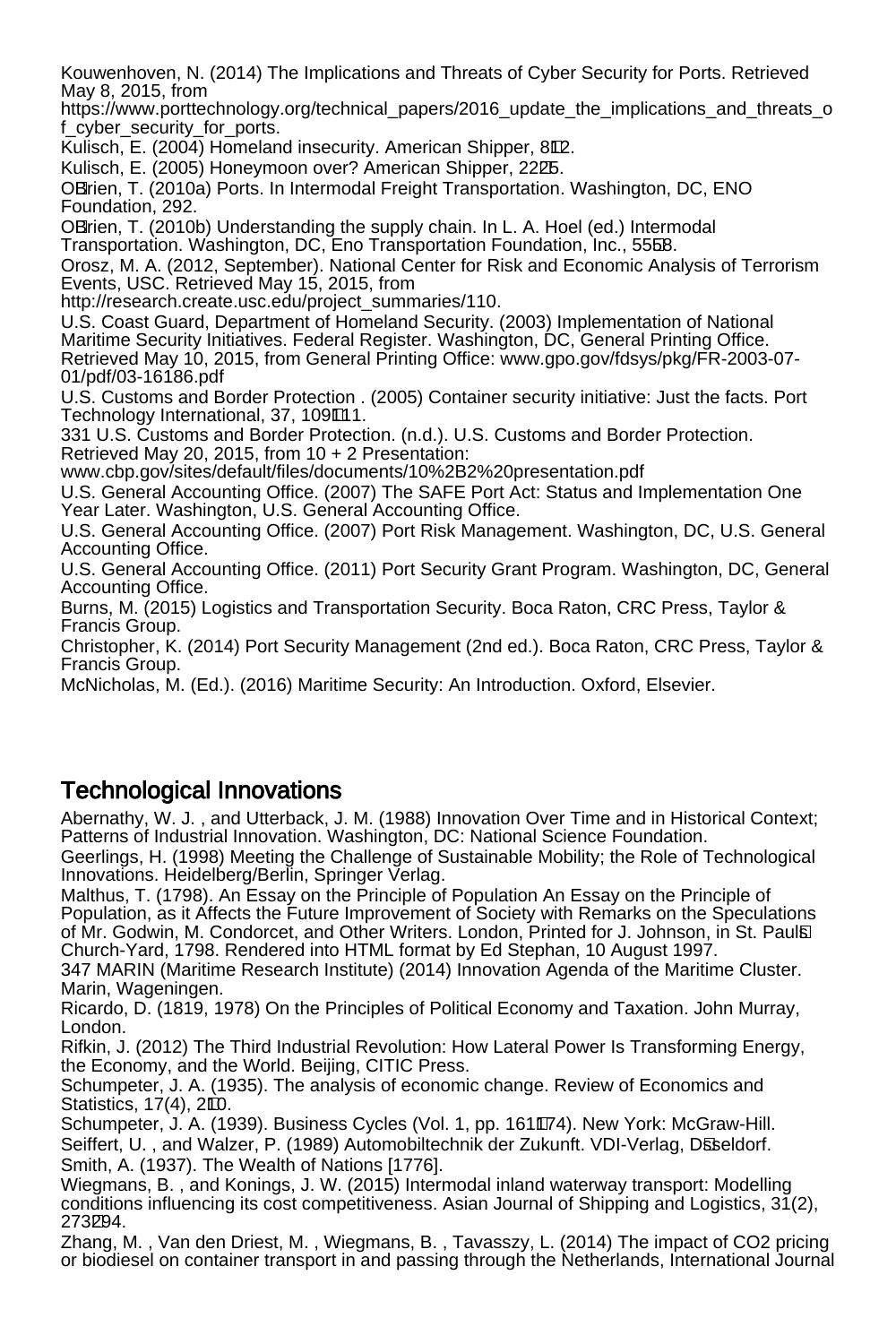of Shipping and Transport Logistics, 6(5), 531551.

European Commission (2014) Innovation Union Competitiveness Report 2013. Staff Working Document Directorate-General for Research and Innovation. EUR 25650 EN. Publications Office of the European Union, Luxembourg.

OECD (2014) OECD Science, Technology and Industry Outlook 2014. Paris, OECD Publishing. Rosenberg, N. (1994) Exploring the Black Box; Technology, Economics and History. Cambridge, Cambridge University Press.

Tidd, J. , Bessant, J. , and Pavitt, K. (2001) Managing Innovation (2nd ed.). London, Wiley & Co.

Zhen, H. , Linjie, H. , Qianwen, L. , and Geerlings, H. (2015) Research on the impact of the third industrial revolution on port development. Review of Economic Research, 20, 4855 (in Chines language).

Cullinane, K. , & Wang, T. F. (2007). Port governance in China. Research in Transportation Economics, 17, 331â356.

Geerlings, H. M. , and Hou, J. (2016) Dynamics in sustainable port and hinterland operations: A conceptual framework and simulation of sustainability measures and their effectiveness, based on an application to the Port of Shanghai. Journal of Cleaner Production, 135, 449456.

Qiu, M. (2008). Coastal port reform in China. Maritime Policy & Management, 35(2), 175â191.

#### The Labour Market of Port-Cities

Bundesagent fr Arbeit (2015) Regionalreport ber Beschftigte. Land Hamburg, juni 2015. De Koning, J. , Gelderblom, A. , and Gravesteijn, J. (2014) How Can Children be Stimulated to Choose a Technical Education? SEOR Working Paper 2014/1, Rotterdam, SEOR.

Dombois, R. , and Wohlleben, H. (2011) The negotiated change of work and industrial relations in German seaports; the case of Bremen. In Dombois, R. and Heseler, H. (eds.) Seaports in the Context of Globalisations and Privatisation. Bremen, University of Bremen, pp. 45â65. Erasmus Smart Port Rotterdam (2011) Rotterdam World Port Word City. Hoogwaardige

zakelijke dienstverlening voor het Rotterdamse haven en industriecomplex (Provision of high value added commercial services to the harbour and industrial activities at the port of Rotterdam), Research Commissioned by the Community of Rotterdam (Department of City Development and Economy), Erasmus University Rotterdam and Utrecht University, October 2011.

Hamburg Port Authority (2014) The Port of Hamburg Facts & Figures 2014. Hamburg, Hamburg Port Authority.

Nijdam, M. , and Van der Lugt, L. (2014) Havenmonitor 2012. De economische betekenis van Nederlandse zeehavens, opgesteld voor het Ministerie van Infrastructuur en Milieu, RHV, Rotterdam, Erasmus Universiteit Rotterdam.

Notteboom, T. (2010) Dock Labour and Port-Related Employment in the European Seaport System: Key Factors to Port Competiveness and Reform. ITMMA, University of Antwerp. OECD (2014) The Competitiveness of Global Port-Cities: Synthesis Report. Paris, OECD. Van Hooydonk, E. (2013) Port Labour in the EU: Labour Market Qualifications & Training & Health & Safety. Antwerp, Ghent.

VDAB (2014) Socio-Economische Dataset Provincie Antwerpen & de Antwerpse RESOCâs. Dombois, R. , and Wohlleben, H. (2011) The negotiated change of work and industrial relations in German seaports; the case of Bremen. In Dombois, R. and Heseler, H. (eds.) Seaports in the Context of Globalisations and Privatisation. Bremen, University of Bremen, 45â65.

Harding, A. S. (1990) Restrictive Labour Practices in Seaports. Washington, The World Bank. Notteboom, T. (2010) Dock Labour and Port-Related Employment in the European Seaport System: Key Factors to Port Competiveness and Reform. ITMMA, University of Antwerp. Van Hooydonk, E. (2013) Port Labour in the EU: Labour Market Qualifications & Training & Health & Safety. Antwerp, Ghent.